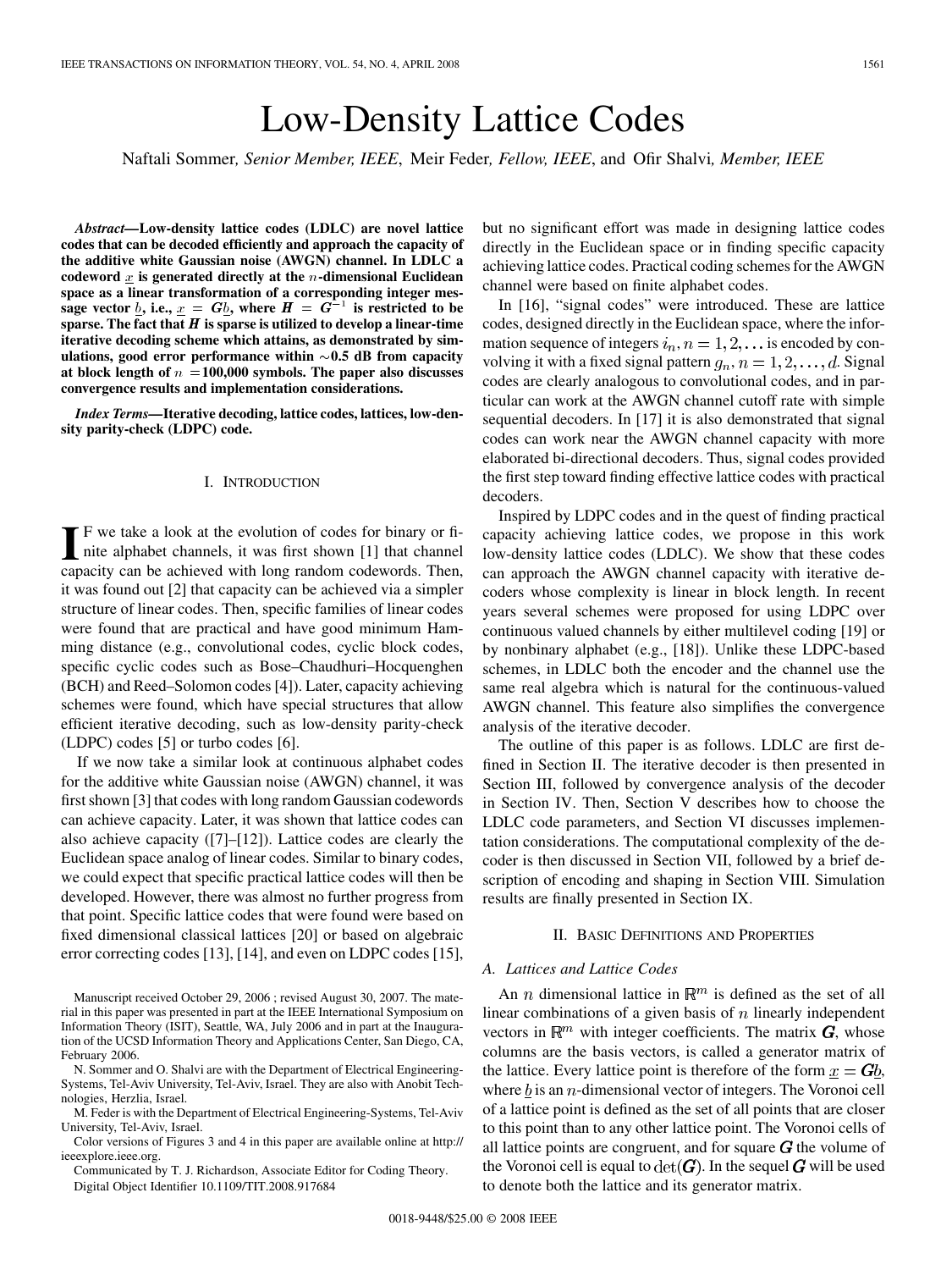A lattice code of dimension  $n$  is defined by a (possibly shifted) lattice G in  $\mathbb{R}^m$  and a shaping region  $B \subset \mathbb{R}^m$ , where the codewords are all the lattice points that lie within the shaping region  $B$ . Denote the number of these codewords by . The average transmitted power (per channel use, or per symbol) is the average energy of all codewords, divided by the codeword length  $m$ . The information rate (in bits/symbol) is  $\log_2(N)/m$ . Throughout this paper we shall assume that G is square (i.e.,  $n = m$ ), but the results are easily extended to the nonsquare case.

When using a lattice code for the AWGN channel with power limit P and noise variance  $\sigma^2$ , the maximal information rate is limited by the capacity  $\frac{1}{2} \log_2(1+\frac{P}{\sigma^2})$ . Poltyrev [21] considered the AWGN channel without restrictions. If there is no power restriction, code rate is a meaningless measure, since it can be increased without limit. Instead, it was suggested in [21] to use the measure of constellation density, leading to a generalized definition of the capacity as the maximal possible codeword density that can be recovered reliably. When applied to lattices, the generalized capacity implies that there exists a lattice  $\boldsymbol{G}$  of high enough dimension  $n$  that enables transmission with arbitrary small error probability, if and only if  $\sigma^2 < \frac{\sqrt[n]{|\det(G)|^2}}{2\pi\epsilon}$ . A lattice that achieves the generalized capacity of the AWGN channel without restrictions, also achieves the channel capacity of the power constrained AWGN channel, with a properly chosen spherical shaping region (see also [12]).

In the rest of this work we shall concentrate on the lattice design and the lattice decoding algorithm, and not on the shaping region or shaping algorithms. We shall use lattices with  $\det(G) = 1$ , where analysis and simulations will be carried for the AWGN channel without restrictions. A capacity achieving lattice will have small error probability for noise variance  $\sigma^2$ which is close to the theoretical limit  $\frac{1}{2\pi e}$ .

#### *B. Syndrome and Parity Check Matrix for Lattice Codes*

A binary  $(n, k)$  error correcting code is defined by its  $n \times k$ binary generator matrix *. A binary information vector*  $b$  *with*</u> dimension k is encoded by  $x = Gb$ , where calculations are performed in the finite field GF(2). The parity check matrix  $\boldsymbol{H}$ is an  $(n - k) \times n$  matrix such that x is a codeword if and only if  $H_x = 0$ . The input to the decoder is the noisy codeword  $y = x + e$ , where e is the error sequence and addition is done in the finite field. The decoder typically starts by calculating the syndrome  $\underline{s} = H y = H(\underline{x} + \underline{e}) = H \underline{e}$  which depends only on the noise sequence and not on the transmitted codeword.

We would now like to extend the definitions of the parity check matrix and the syndrome to lattice codes. An  $n$ -dimensional lattice code is defined by its  $n \times n$  lattice generator matrix **G**. Every codeword is of the form  $\underline{x} = G\underline{b}$ , where  $\underline{b}$  is a vector of integers. Therefore,  $G^{-1}x$  is a vector of integers for every codeword  $x$ . We define the parity check matrix for the lattice code as  $H \triangleq G^{-1}$ . Given a noisy codeword  $y = x + w$  (where  $w$  is the additive noise vector, e.g., AWGN, added by real arithmetic), we can then define the syndrome as  $s \triangleq frac{\{Hy\}}$ , where  $frac{r}{x}$  is the fractional part of x, defined as  $frac{r}{x}$  $x - |x|$ , where  $|x|$  denotes the nearest integer to x. The syndrome  $\underline{s}$  will be zero if and only if  $y$  is a lattice point, since  $\boldsymbol{H}y$ 

will then be a vector of integers with zero fractional part. For a noisy codeword, the syndrome will equal  $\underline{s} = \frac{frac{Hy}{}}{||Hy||}$  $frac{H(x+w)}{=}frac{Hw}{}$  and therefore will depend only on the noise sequence and not on the transmitted codeword, as desired.

Note that the above definitions of the syndrome and parity check matrix for lattice codes are consistent with the definitions of the dual lattice and the dual code[20]: the dual lattice of a lattice G is defined as the lattice with generator matrix  $H =$  $G^{-1}$ , where for binary codes, the dual code of G is defined as the code whose generator matrix is  $H$ , the parity check matrix of  $G$ .

#### *C. Low-Density Lattice Codes (LDLC)*

We shall now turn to the definition of the codes proposed in this paper—LDLC.

*Definition 1 (LDLC):* An *n* dimensional LDLC is an *n*-dimensional lattice code with a nonsingular lattice generator matrix G satisfying  $|\det(G)| = 1$ , for which the parity check matrix  $\mathbf{H} = \mathbf{G}^{-1}$  is sparse. The *i*th row degree  $r_i$ ,  $i = 1, 2, ..., n$ is defined as the number of nonzero elements in row i of  $H$ , and the *i*th column degree  $c_i$ ,  $i = 1, 2, ..., n$  is defined as the number of nonzero elements in column i of  $\boldsymbol{H}$ .

Note that in binary LDPC codes, the code is completely defined by the locations of the nonzero elements of  $H$ . In LDLC there is another degree of freedom since we also have to choose the *values* of the nonzero elements of  $\boldsymbol{H}$ .

*Definition 2 (Regular LDLC):* An *n* dimensional LDLC is regular if all the row degrees and column degrees of the parity check matrix are equal to a common degree  $d$ .

*Definition 3 (Latin Square LDLC)*: An *n* dimensional regular LDLC with degree  $d$  is called "Latin square LDLC" if every row and column of the parity check matrix  $H$  has the same d nonzero values, except for a possible change of order and random signs. The sorted sequence of these d values  $h_1 \geq h_2 \geq \cdots \geq h_d > 0$ will be referred to as the generating sequence of the Latin square LDLC.

For example, the matrix

$$
\boldsymbol{H} = \begin{pmatrix} 0 & -0.8 & 0 & -0.5 & 1 & 0 \\ 0.8 & 0 & 0 & 1 & 0 & -0.5 \\ 0 & 0.5 & 1 & 0 & 0.8 & 0 \\ 0 & 0 & -0.5 & -0.8 & 0 & 1 \\ 1 & 0 & 0 & 0 & 0.5 & 0.8 \\ 0.5 & -1 & -0.8 & 0 & 0 & 0 \end{pmatrix}
$$

is a parity check matrix of a Latin square LDLC with lattice dimension  $n = 6$ , degree  $d = 3$  and generating sequence 1, 0.8, 0.5. This  $H$  should be further normalized by the constant  $\sqrt[n]{|\det(H)|}$  in order to have  $|\det(H)| = |\det(G)| = 1$ , as required by Definition 1.

The bipartite graph of an LDLC is defined similarly to LDPC codes: it is a graph with variable nodes at one side and check nodes at the other side. Each variable node corresponds to a single element of the codeword  $x = Gb$ . Each check node corresponds to a check equation (a row of  $H$ ). A check equation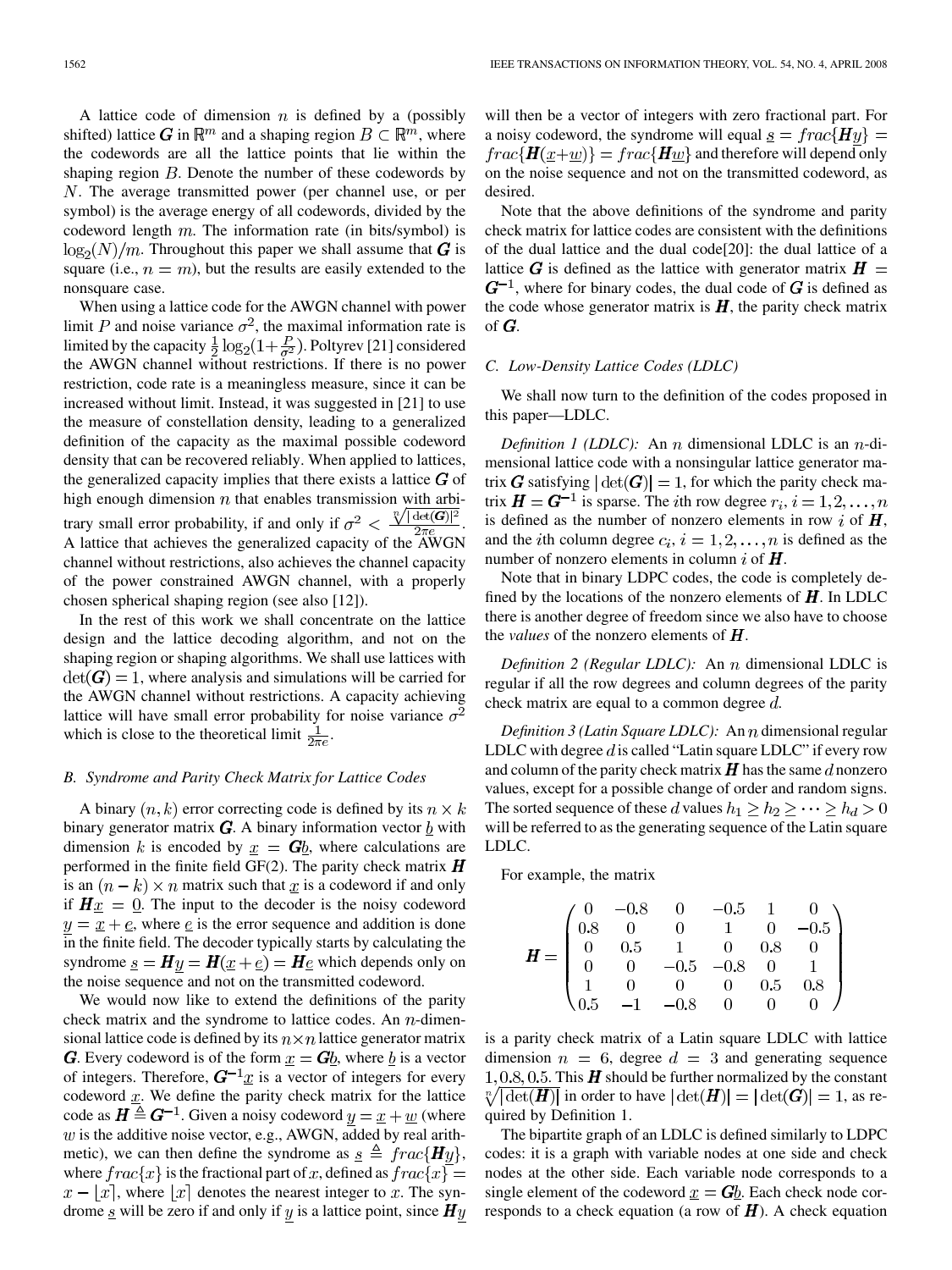

Fig. 1. The bipartite graph of an LDLC.

is of the form  $\sum_k h_k x_{i_k} = integer$ , where  $i_k$  denotes the locations of the nonzero elements at the appropriate row of  $H$ ,  $h_k$  are the values of  $\boldsymbol{H}$  at these locations and the integer at the right hand side is unknown. An edge connects check node  $i$  and variable node j if and only if  $H_{i,j} \neq 0$ . This edge is assigned the value  $H_{i,j}$ . Fig. 1 illustrates the bipartite graph of a Latin square LDLC with degree 3. In the figure, every variable node  $x_k$  is also associated with its noisy channel observation  $y_k$ .

Finally, a  $k$ -loop is defined as a loop in the bipartite graph that consists of  $k$  edges. A bipartite graph, in general, can only contain loops with even length. Also, a two-loop, which consists of two parallel edges that originate from the same variable node to the same check node, is not possible by the definition of the graph. However, longer loops are certainly possible. For example, a four-loop exists when two variable nodes are both connected to the same pair of check nodes.

# III. ITERATIVE DECODING FOR THE AWGN CHANNEL

Assume that the codeword  $\underline{x} = G\underline{b}$  was transmitted, where  $\underline{b}$  is a vector of integers. We observe the noisy codeword  $y =$  $x + w$ , where w is a vector of i.i.d Gaussian noise samples with common variance  $\sigma^2$ , and we need to estimate the integer valued vector  $\underline{b}$ . The maximum likelihood (ML) estimator is then  $\underline{b} =$  $\arg\min_{\underline{b}} ||\underline{y} - \underline{G}\underline{b}||^2.$ 

Our decoder will not estimate directly the integer vector  $\underline{b}$ . Instead, it will estimate the probability density function (pdf) of the codeword vector  $x$ . Furthermore, instead of estimating the  $n$ -dimensional pdf of the whole vector  $x$ , we shall estimate the *n* one-dimensional marginal pdfs for each of the components  $x_k$ of this vector (conditioned on the whole observation vector  $y$ ). In Appendix I it is shown that  $f_{x_k|y}(x_k|y)$  is a weighted sum of Dirac delta functions:

$$
f_{x_k|\underline{y}}(x_k|\underline{y}) = C \cdot \sum_{\underline{l} \in \mathbf{G} \cap B} \delta(x_k - l_k) \cdot e^{-d^2(\underline{l}, \underline{y})/2\sigma^2} \qquad (1)
$$

where  $\underline{l}$  is a lattice point (vector),  $l_k$  is its kth component, C is a constant independent of  $x_k$  and  $d(l, y)$  is the Euclidean distance between  $\underline{l}$  and  $y$ . Direct evaluation of (1) is not practical, so our decoder will try to estimate  $f_{x_k|y}(x_k|y)$  (or at least approximate it) in an iterative manner.

Our decoder will decode to the infinite lattice, thus ignoring the shaping region boundaries. This approximate decoding method is no longer exact maximum likelihood decoding, and is usually denoted "lattice decoding" [12].

The calculation of  $f_{x_k|y}(x_k|y)$  is involved since the components  $x_k$  are not independent random variables (RVs), because  $\underline{x}$ is restricted to be a lattice point. Following [5] we use a "trick" – we assume that the  $x_k$ 's are independent, but add a condition that assures that  $x$  is a lattice point. Specifically, define  $\underline{s} \triangleq \mathbf{H} \cdot \underline{x}$ . Restricting  $\underline{x}$  to be a lattice point is equivalent to restricting  $\underline{s} \in \mathbb{Z}^n$ . Therefore, instead of calculating  $f_{x_k|y}(x_k|y)$ under the assumption that  $\bar{x}$  is a lattice point, we can calculate  $f_{x_k|y}(x_k|y, \underline{s} \in \mathbb{Z}^n)$  and assume that the  $x_k$  are independent and identically distributed (i.i.d.) with a continuous pdf (that does not include Dirac delta functions). It still remains to set  $f_{x_k}(x_k)$ , the pdf of  $x_k$ . Under the i.i.d. assumption, the pdf of the codeword <u>x</u> is  $f_{\underline{x}}(\underline{x}) = \prod_{k=1}^{n} f_{x_k}(x_k)$ . As shown in Appendix II, the value of  $f_x(x)$  is not important at values of x which are not lattice points, but at a lattice point it should be proportional to the probability of using this lattice point. Since we assume that all lattice points are used equally likely,  $f_{\underline{x}}(\underline{x})$  must have the same value at all lattice points. A reasonable choice for  $f_{x_k}(x_k)$ is then to use a uniform distribution such that  $x$  will be uniformly distributed in an  $n$ -dimensional cube. For an exact ML decoder (that takes into account the boundaries of the shaping region), it is enough to choose the range of  $f_{x_k}(x_k)$  such that this cube will contain the shaping region. For our decoder, that performs lattice decoding, we should set the range of  $f_{x_k}(x_k)$ large enough such that the resulting cube will include all the lattice points which are likely to be decoded. The derivation of the iterative decoder shows that this range can be set as large as needed without affecting the complexity of the decoder.

The derivation in [5] further imposed the tree assumption. In order to understand the tree assumption, it is useful to define the tier diagram (also referred to as "the computation tree" [22]), which is shown in Fig. 2 for a regular LDLC with degree 3. Each vertical line corresponds to a check equation. The tier 1 nodes of  $x_1$  are all the elements  $x_k$  that take place in a check equation with  $x_1$ . The tier 2 nodes of  $x_1$  are all the elements that take place in check equations with the tier 1 elements of  $x_1$ , and so on. The tree assumption assumes that all the tree elements are distinct (i.e., no element appears in different tiers or twice in the same tier). This assumption simplifies the derivation, but in general, does not hold in practice, so our iterative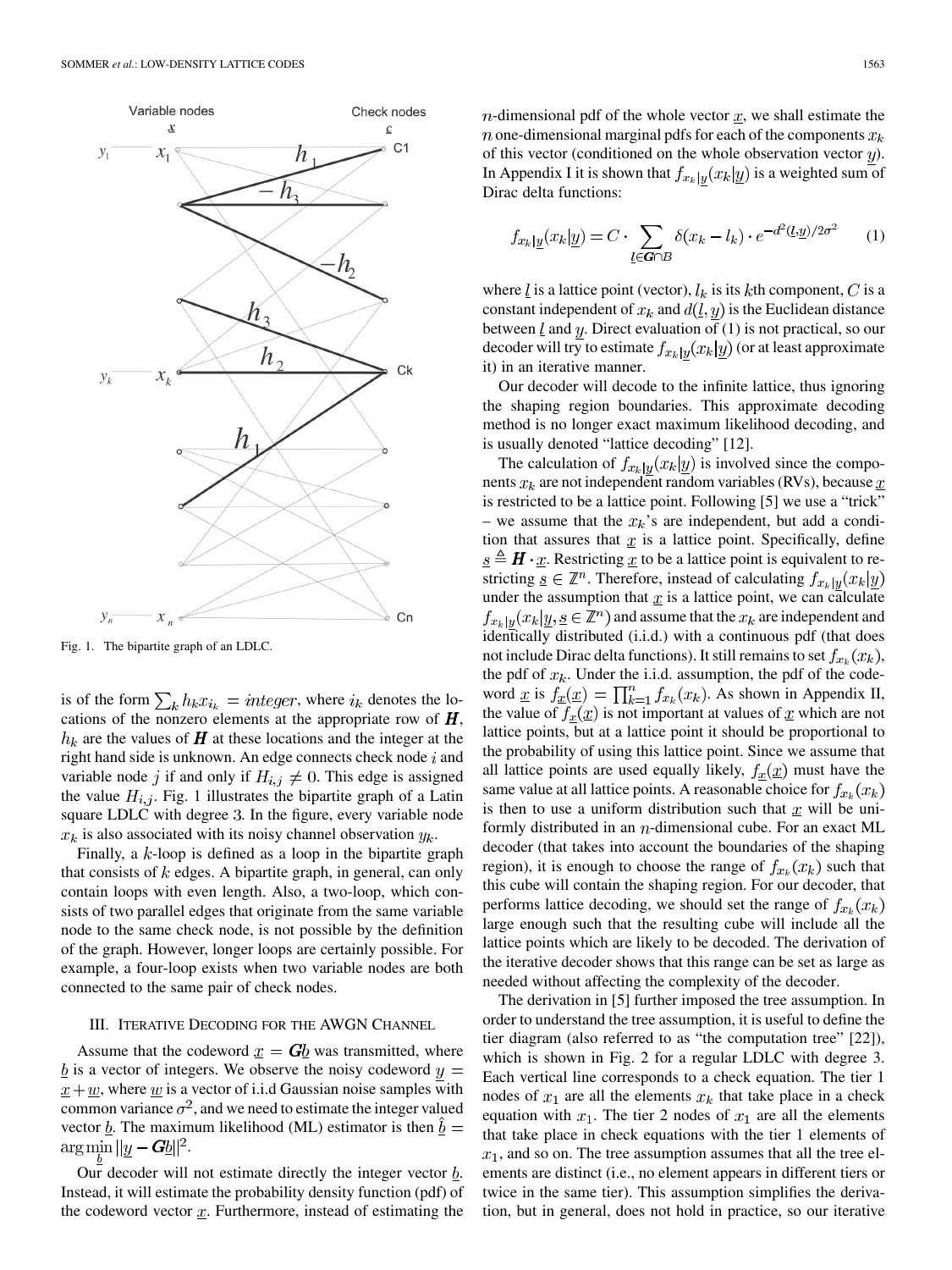

Fig. 2. Tier diagram.

algorithm is not guaranteed to converge to the exact solution (1) (see Section IV).

The detailed derivation of the iterative decoder (using the above "trick" and the tree assumption) is given in Appendix III. In Section III-A below, we present the final resulting algorithm. This iterative algorithm can also be developed using the principles of the sum-product algorithm, as explained after the algorithm specification.

#### *A. The Iterative Decoding Algorithm*

The iterative algorithm is most conveniently represented by using a message passing scheme over the bipartite graph of the code, similar to LDPC codes. The basic difference is that in LDPC codes the messages are scalar values (e.g., the log likelihood ratio of a bit), where for LDLC the messages are real functions over the interval  $(-\infty, \infty)$ . As in the decoding of LDPC codes, in each iteration the check nodes send messages to the variable nodes along the edges of the bipartite graph and vice versa. The messages sent by the check nodes are periodic extensions of pdfs. The messages sent by the variable nodes are pdfs.

#### LDLC iterative decoding algorithm:

Denote the variable nodes by  $x_1, x_2, \ldots, x_n$  and the check nodes by  $c_1, c_2, \ldots, c_n$ .

- *Initialization*: each variable node  $x_k$  sends to all its check nodes the message  $f_k^{(0)}(x) = \frac{1}{\sqrt{2\pi} \pi^2} e^{-\frac{(x-\mu)^2}{2\sigma^2}}$ .
- Basic iteration check node message: Each check node sends a (different) message to each of the variable nodes that are connected to it. For a specific check node denote (without loss of generality) the appropriate check equation by  $\sum_{l=1}^{r} h_l x_{m_l} = integer$ , where  $x_{m_l}$ ,  $l = 1, 2, \ldots, r$  are the variable nodes that are connected to this check node (and  $r$  is the appropriate row degree of  $H$ ). Denote by  $f_l(x)$ ,  $l = 1, 2, \ldots, r$ , the message that was sent to this check node by variable node  $x_{mi}$  in the previous half-iteration. The message that the check node transmits back to variable node  $x_{m_i}$  is calculated in three basic steps.

1) The convolution step – all messages, except  $f_i(x)$ , are convolved (after expanding each  $f_l(x)$  by  $h_l$ ):

$$
\tilde{p}_j(x) = f_1\left(\frac{x}{h_1}\right) * \cdots f_{j-1}\left(\frac{x}{h_{j-1}}\right) * \cdots * f_r\left(\frac{x}{h_r}\right) * \cdots * f_r\left(\frac{x}{h_r}\right). \tag{2}
$$

- 2) The stretching step—The result is stretched by  $(-h_i)$  to  $p_i(x) = \tilde{p}_i(-h_i x)$
- 3) The periodic extension step—The result is extended to a periodic function with period  $1/|h_i|$ :

$$
Q_j(x) = \sum_{i=-\infty}^{\infty} p_j\left(x - \frac{i}{h_j}\right).
$$
 (3)

The function  $Q_i(x)$  is the message that is finally sent to variable node  $x_{m_i}$ .

- Basic iteration—variable node message: Each variable node sends a (different) message to each of the check nodes that are connected to it. For a specific variable node  $x_k$ , assume that it is connected to check nodes  $(c_{m_1}, c_{m_2}, \ldots, c_{m_e})$ , where e is the appropriate column degree of  $H$ . Denote by  $Q_l(x)$ ,  $l = 1, 2, \ldots, e$ , the message that was sent from check node  $c_{m_l}$  to this variable node in the previous half-iteration. The message that is sent back to check node  $c_{m_i}$  is calculated in two basic steps:
- 1) the product step

$$
G_j(x) = e^{-\frac{(y_k - x)^2}{2\sigma^2}} \prod_{\substack{l=1 \ l \neq j}}^e Q_l(x);
$$

2) the normalization step:

Ĵ

$$
f_j(x) = \frac{\hat{f}_j(x)}{\int_{-\infty}^{\infty} \hat{f}_j(x)dx}
$$

This basic iteration is repeated for the desired number of iterations.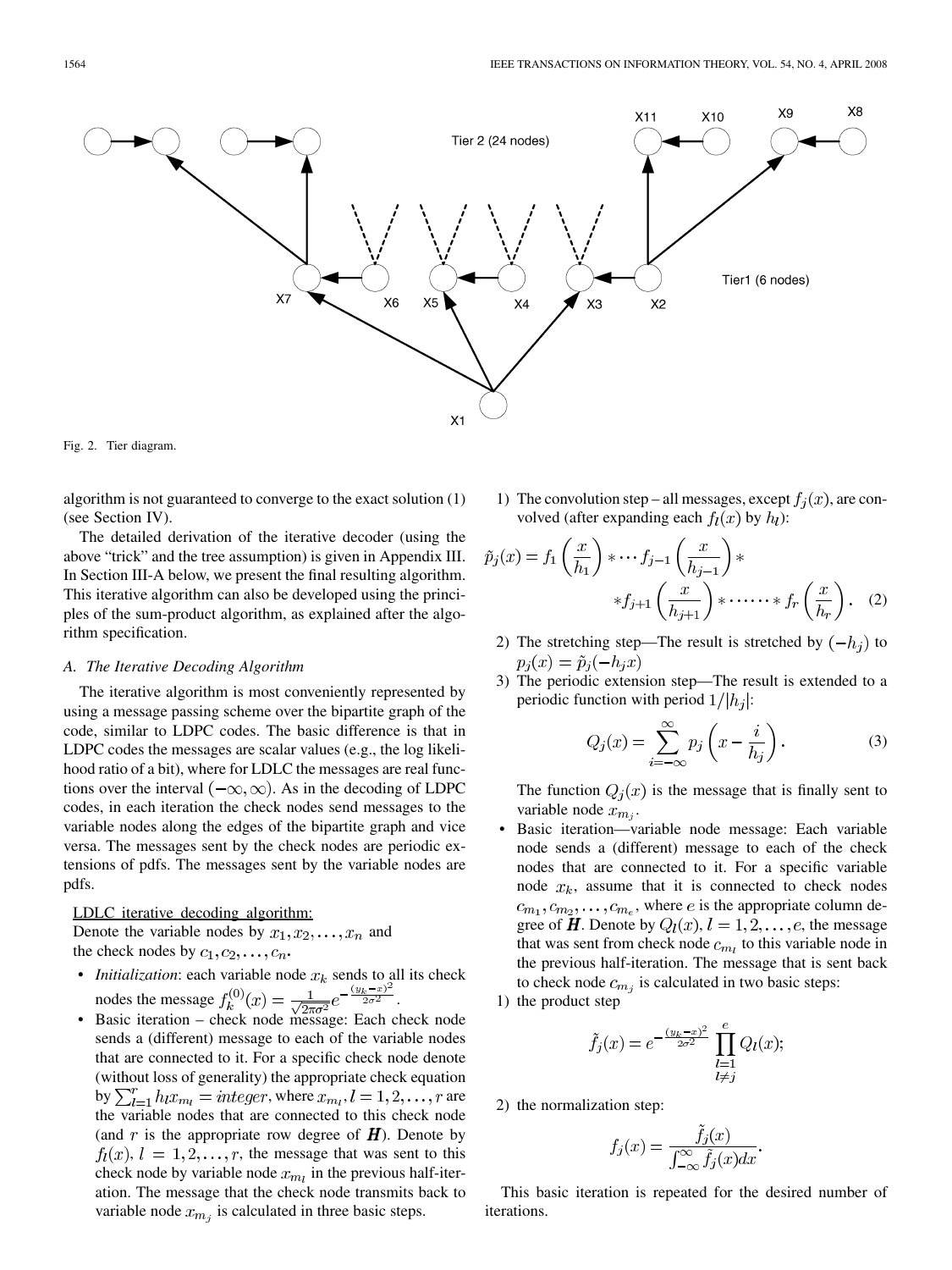j

• *Final decision*: After finishing the iterations, we want to estimate the integer information vector  $b$ . First, we estimate the final pdfs of the codeword elements  $x_k$ ,  $k =$  $1, 2, \ldots, n$ , by calculating the variable node messages at the last iteration without omitting any check node message in the product step

$$
\tilde{f}_{final}^{(k)}(x) = e^{-\frac{(y_k - x)^2}{2\sigma^2}} \prod_{l=1}^{e} Q_l(x)
$$

. Then, we estimate each  $x_k$  by finding the peak of its pdf:  $\hat{x_k} = arg \max_{x} \tilde{f}_{final}^{(k)}(x)$ . Finally, we estimate  $\underline{b}$  as  $\underline{\hat{b}} =$  $|H\hat{x}|$ . See Appendix III for a possible simplification of the calculations at the last iteration, and for an alternative method to estimate *.* 

Instead of developing the algorithm using Gallager's principles, we can use the sum-product algorithm [23], used in graphical models [24], for the bipartite graph of the LDLC code, and get the same decoding procedure. Specifically, assuming that all dependencies are coming from the constraints represented by the graph, the check node operation is equivalent to calculating the pdf of  $x_{m_i}$  from the pdfs of  $x_{m_i}$ ,  $i = 1, 2, \dots, j - 1, j + 1$  $1, \ldots, r$ , given that  $\sum_{l=1}^{r} h_l x_{m_l} = integer$ , and assuming that  $x_{m_i}$  are independent. Extracting  $x_{m_i}$  from the check equation, we get

$$
x_{m_j} = \frac{1}{h_j} \left( \text{integer} - \sum_{\substack{l=1 \\ l \neq j}}^r h_l x_{m_l} \right).
$$

Since the pdf of a sum of independent random variables is the convolution of the corresponding pdfs, (2) and the stretching step that follows it simply calculate the pdf of  $x_{m_i}$ , assuming that the integer at the right hand side of the check equation is zero. The result is then periodically extended such that a properly shifted copy exists for every possible value of this (unknown) integer. The variable node gets such a message from all the check equations that involve the corresponding variable. The check node messages and the channel pdf are treated as independent sources of information on the variable, so they are multiplied all together.

Note that the periodic extension step at the check nodes is equivalent to a convolution with an infinite impulse train. With this observation, the operation of the variable nodes is completely analogous to that of the check nodes: the variable nodes multiply the incoming messages by the channel pdf, whereas the check nodes convolve the incoming messages with an impulse train, which can be regarded as a generalized "integer pdf".

In the above formulation, the integer information vector  $\underline{b}$  is recovered from the pdfs of the codeword elements  $x_k$ . An alternative approach is to calculate the pdf of each integer element  $b<sub>m</sub>$  directly as the pdf of the left hand side of the appropriate check equation. Using the tree assumption, this can be done by simply calculating the convolution  $\tilde{p}(x)$  as in (2), but this time without omitting any pdf, i.e., all the received variable node messages are convolved. Then, the integer  $b_m$  is determined by  $b_m = arg \max_{j \in \mathbb{Z}} \tilde{p}(j).$ 

Fig. 3 shows an example for a regular LDLC with degree  $d = 5$ . The figure shows all the signals that are involved in generating a variable node message for a certain variable node. The



Fig. 3. Signals at variable node.

top signal is the channel Gaussian, centered around the noisy observation of the variable. The next four signals are the periodically extended pdfs that arrived from the check nodes, and the bottom signal is the product of all the five signals. It can be seen that each periodic signal has a different period, according to the relevant coefficient of  $H$ . Also, the signals with larger period have larger variance. This diversity resolves all the ambiguities such that the multiplication result (bottom plot) remains with a single peak. We expect the iterative algorithm to converge to a solution where a single peak will remain at each pdf, located at the desired value and narrow enough to estimate the information.

#### IV. CONVERGENCE

#### *A. The Gaussian Mixture Model*

Interestingly, for LDLC we can come up with a convergence analysis that in many respects is more specific than the similar analysis for LDPC codes.

We start by introducing basic claims about Gaussian pdfs. Denote  $G_{m,V}(x) = \frac{1}{\sqrt{2\pi V}}e^{-\frac{(x-m)^2}{2V}}$ .

*Claim 1 (Convolution of Gaussians):* The convolution of *n* Gaussians with mean values  $m_1, m_2, \ldots, m_n$  and variances  $V_1, V_2, \ldots, V_n$ , respectively, is a Gaussian with mean  $m_1 + m_2 + \cdots + m_n$  and variance  $V_1 + V_2 + \cdots + V_n$ .

*Proof:* See [25].

 $\Box$ 

*Claim 2 (Product of Gaussians):* Let

$$
G_{m_1,V_1}(x),G_{m_2,V_2}(x),\ldots,G_{m_n,V_n}(x)
$$

be *n* Gaussians with mean values  $m_1, m_2, \ldots, m_n$  and variances  $V_1, V_2, \ldots, V_n$  respectively. Then, the product of these Gaussians is a scaled Gaussian:

$$
\prod_{i=1}^{n} G_{m_i, V_i}(x) = \hat{A} \cdot G_{\hat{m}, \hat{V}}(x)
$$
\nwhere  $\frac{1}{\hat{V}} = \sum_{i=1}^{n} \frac{1}{V_i}, \hat{m} = \frac{\sum_{i=1}^{n} m_i V_i^{-1}}{\sum_{i=1}^{n} V_i^{-1}},$  and\n
$$
\hat{A} = \frac{1}{\sqrt{(2\pi)^{n-1}\hat{V}}^{-1} \prod_{k=1}^{n} V_k}
$$

*Proof:* By straightforward mathematical manipulations.  $\Box$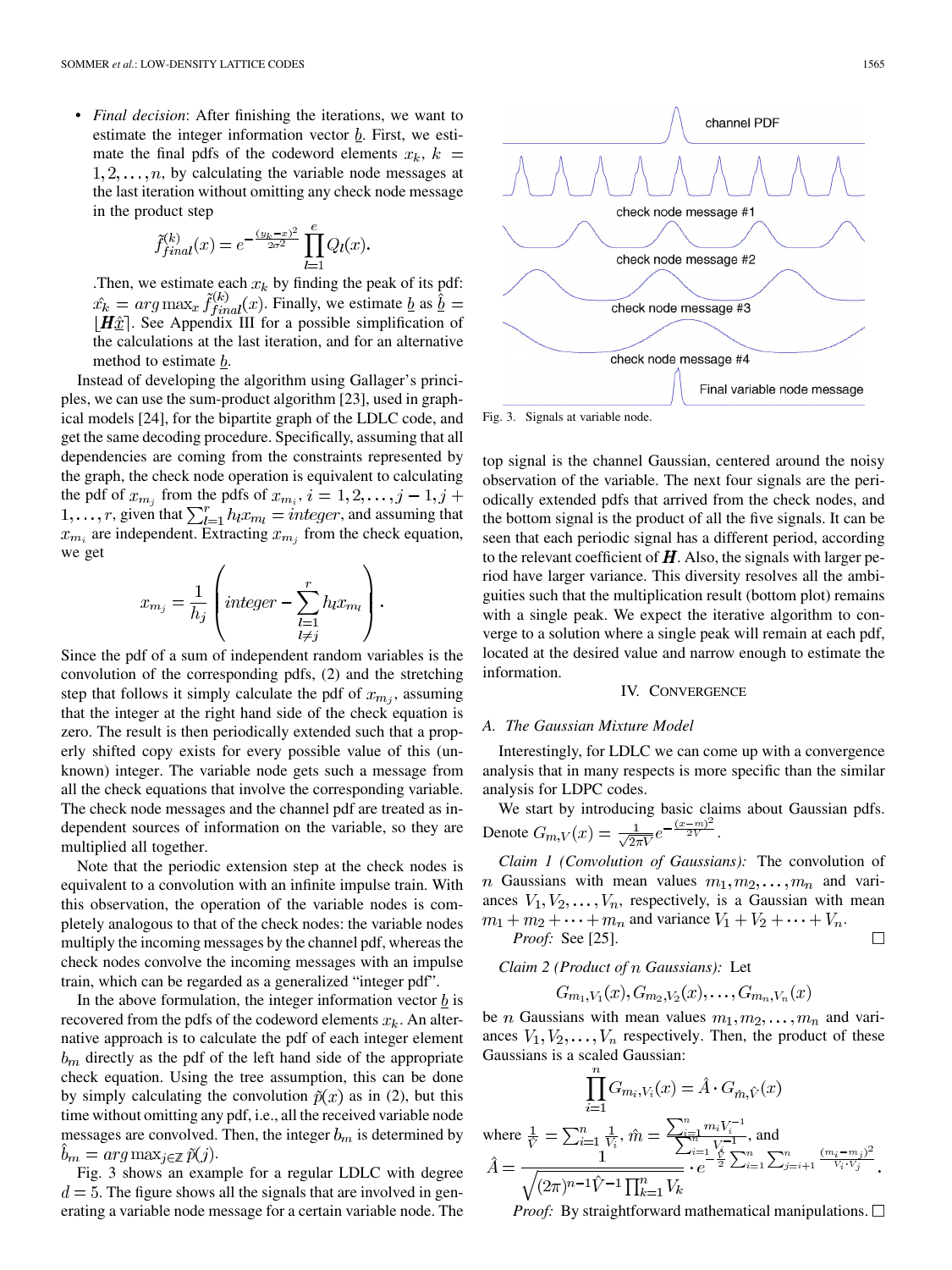The reason that we are interested in the properties of Gaussian pdfs lies in the following lemma.

*Lemma 1:* Each message that is exchanged between the check nodes and variable nodes in the LDLC decoding algorithm (i.e.,  $Q_i(x)$  and  $f_i(x)$ ), at every iteration, can be expressed as a Gaussian mixture of the form  $M(x) = \sum_{j=1}^{\infty} A_j G_{m_j, V_j}(x)$ .

*Proof:* By induction: The initial messages are Gaussians, and the basic operations of the iterative decoder preserve the Gaussian mixture nature of Gaussian mixture inputs (convolution and multiplication preserve the Gaussian nature according to claims 1 and 2, stretching, expanding and shifting preserve it by the definition of a Gaussian, and periodic extension transforms a single Gaussian to a mixture and a mixture to a mixture).  $\Box$ 

Convergence analysis should therefore analyze the convergence of the variances, mean values and amplitudes of the Gaussians in each mixture.

#### *B. Convergence of the Variances*

We shall now analyze the behavior of the variances, and start with the following lemma.

*Lemma 2:* For both variable node messages and check node messages, all the Gaussians that take place in the same mixture have the same variance.

*Proof:* By induction. The initial variable node messages are single element mixtures so the claim obviously holds. Assume now that all the variable node messages at iteration  $t$  are mixtures where all the Gaussians that take place in the same mixture have the same variance. In the convolution step (2), each variable node message is first expanded. All Gaussians in the expanded mixture will still have the same variance, since the whole mixture is expanded together. Then,  $d-1$  expanded Gaussian mixtures are convolved. In the resulting mixture, each Gaussian will be the result of convolving  $d-1$  single Gaussians, one from each mixture. According to claim 1, all the Gaussians in the convolution result will have the same variance, which will equal the sum of the  $d-1$  variances of the expanded messages. The stretching and periodic extension (3) do not change the equal variance property, so it holds for the final check node messages. The variable nodes multiply  $d-1$  check node messages. Each Gaussian in the resulting mixture is a product of  $d-1$ single Gaussians, one from each mixture, and the channel noise Gaussian. According to claim 2, they will all have the same variance. The final normalization step does not change the variances so the equal variance property is kept for the final variable node messages at iteration  $t + 1$ .  $\Box$ 

Until this point we did not impose any restrictions on the LDLC. From now on, we shall restrict ourselves to Latin square regular LDLC (see Definition 3). The basic iterative equations that relate the variances at iteration  $t+1$  to the variances at iteration  $t$  are summarized in the following two lemmas.

*Lemma 3:* For Latin square LDLC, variable node messages that are sent at the same iteration along edges with the same absolute value have the same variance.

*Proof:* See Appendix IV.

Lemma 4: For Latin square LDLC with degree d, denote the variance of the messages that are sent at iteration  $t$ along edges with weight  $\pm h_l$  by  $V_l^{(t)}$ . The variance values  $V_1^{(t)}$ ,  $V_2^{(t)}$ , ...,  $V_d^{(t)}$  obey the following recursion:

$$
\frac{1}{V_i^{(t+1)}} = \frac{1}{\sigma^2} + \sum_{\substack{m=1 \ m \neq i}}^d \frac{h_m^2}{\sum_{\substack{j=1 \ j \neq m}}^d h_j^2 V_j^{(t)}} \tag{4}
$$

for  $i = 1, 2, \dots, d$ , with initial conditions .  $\Box$ 

*Proof:* See Appendix IV.

For illustration, the recursion for the case  $d = 3$  is

$$
\frac{1}{V_1^{(t+1)}} = \frac{h_2^2}{h_1^2 V_1^{(t)} + h_3^2 V_3^{(t)}} + \frac{h_3^2}{h_1^2 V_1^{(t)} + h_2^2 V_2^{(t)}} + \frac{1}{\sigma^2}
$$
\n
$$
\frac{1}{V_2^{(t+1)}} = \frac{h_1^2}{h_2^2 V_2^{(t)} + h_3^2 V_3^{(t)}} + \frac{h_3^2}{h_1^2 V_1^{(t)} + h_2^2 V_2^{(t)}} + \frac{1}{\sigma^2}
$$
\n
$$
\frac{1}{V_3^{(t+1)}} = \frac{h_1^2}{h_2^2 V_2^{(t)} + h_3^2 V_3^{(t)}} + \frac{h_2^2}{h_1^2 V_1^{(t)} + h_3^2 V_3^{(t)}} + \frac{1}{\sigma^2}.
$$
\n(5)

The lemmas above are used to prove the following theorem regarding the convergence of the variances.

*Theorem 1:* For a Latin square LDLC with degree  $d$  and generating sequence  $h_1 \geq h_2 \geq \cdots \geq h_d > 0$ , define  $\alpha \triangleq$ . Assume that  $\alpha < 1$ . Then we have the following.

1) The first variance approaches a constant value of  $\sigma^2(1-\alpha)$ , where  $\sigma^2$  is the channel noise variance

$$
V_1^{(\infty)} \triangleq \lim_{t \to \infty} V_1^{(t)} = \sigma^2 (1 - \alpha).
$$

2) The other variances approach zero

$$
V_i^{(\infty)} \triangleq \lim_{t \to \infty} V_i^{(t)} = 0
$$

for  $i = 2, 3, ..., d$ .

3) The asymptotic convergence rate of all variances is exponential

$$
0<\lim_{t\to\infty}\left|\frac{V_i^{(t)}-V_i^{(\infty)}}{\alpha^t}\right|<\infty
$$

for  $i = 1, 2, ..., d$ .

4) The zero approaching variances are upper bounded by the decaying exponential  $\sigma^2 \alpha^t$ 

$$
V_i^{(t)} \le \sigma^2 \alpha^t
$$

for 
$$
i = 2, 3, ..., d
$$
 and  $t \ge 0$ .  
\n*Proof:* See Appendix IV.

If  $\alpha \geq 1$ , the variances may still converge, but convergence rate may be as slow as  $o(1/t)$ , as illustrated in Appendix IV.

Convergence of the variances to zero implies that the Gaussians approach impulses. This is a desired property of the decoder, since the exact pdf that we want to calculate is indeed a

 $\Box$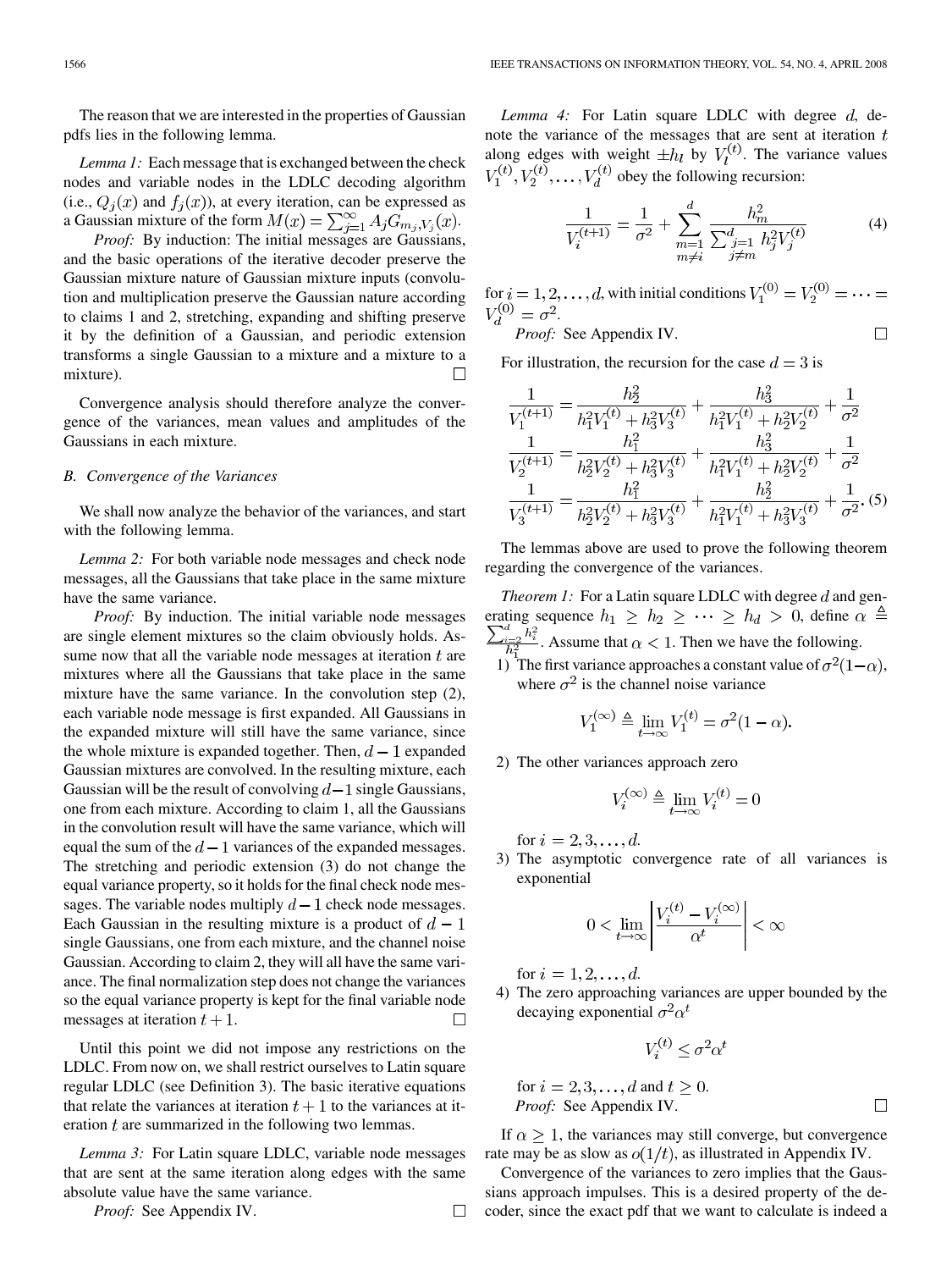weighted sum of impulses (see (1)). It can be seen that by designing a code with  $\alpha < 1$ , i.e.,  $h_1^2 > \sum_{i=2}^d h_i^2$ , one variance approaches a constant (and not zero). However, all the other variances approach zero, where all variances converge in an exponential rate. This will be the preferred mode because the information can be recovered even if a single variance does not decay to zero, where exponential convergence is certainly preferred over slow  $1/t$  convergence. Therefore, from now on we shall restrict our analysis to Latin square LDLC with  $\alpha < 1$ .

Theorem 1 shows that every iteration, each variable node will generate  $d-1$  messages with variances that approach zero, and a single message with variance that approaches a constant. The message with nonzero variance will be transmitted along the edge with largest weight (i.e.,  $h_1$ ). However, from the derivation of Appendix IV it can be seen that the opposite happens for the check nodes: each check node will generate  $d-1$  messages with variances that approach a constant, and a single message with variance that approaches zero. The check node message with zero approaching variance will be transmitted along the edge with largest weight.

#### *C. Convergence of the Mean Values*

The reason that the messages are mixtures and not single Gaussians lies in the periodic extension step (3) at the check nodes, and every Gaussian at the output of this step can be related to a single index of the infinite sum. Therefore, we can label each Gaussian at iteration  $t$  with a list of all the indices that were used in (3) during its creation process in iterations  $1, 2, \ldots, t.$ 

*Definition 4 (Label of a Gaussian):* The label of a Gaussian consists of a sequence of triplets of the form  $\{t, c, i\}$ , where t is an iteration index,  $c$  is a check node index and  $i$  is an integer. The labels are initialized to the empty sequence. Then, the labels are updated along each iteration according to the following update rules.

- 1) In the periodic extension step (3), each Gaussian in the output periodic mixture is assigned the label of the specific Gaussian of  $p_i(x)$  that generated it, concatenated with a single triplet  $\{t, c, i\}$ , where t is the current iteration index,  $c$  is the check node index and  $i$  is the index in the infinite sum of (3) that corresponds to this Gaussian.
- 2) In the convolution step and the product step, each Gaussian in the output mixture is assigned a label that equals the concatenation of all the labels of the specific Gaussians in the input messages that formed this Gaussian.
- 3) The stretching and normalization steps do not alter the label of each Gaussian: Each Gaussian in the stretched/ normalized mixture inherits the label of the appropriate Gaussian in the original mixture.

*Definition 5 (A Consistent Gaussian):* A Gaussian in a mixture is called " $[t_a, t_b]$  consistent" if its label contains no contradictions for iterations  $t_a$  to  $t_b$ , i.e., for every pair of triplets  $\{t_1, c_1, i_1\}, \{t_2, c_2, i_2\}$  such that  $t_a \leq t_1, t_2 \leq t_b$ , if  $c_1 = c_2$ then  $i_1 = i_2$ . A  $[0, \infty]$  consistent Gaussian will be simply called a consistent Gaussian.

We can relate every consistent Gaussian to a unique integer vector  $b \in \mathbb{Z}^n$ , which holds the *n* integers used in the *n* check nodes. Since in the periodic extension step (3) the sum is taken over all integers, a consistent Gaussian exists in each variable node message for every possible integer valued vector  $\underline{b} \in \mathbb{Z}^n$ . We shall see later that this consistent Gaussian corresponds to the lattice point  $Gb$ .

According to Theorem 1, if we choose the nonzero values of **H** such that  $\alpha < 1$ , every variable node generates  $d - 1$ messages with variances approaching zero and a single message with variance that approaches a constant. We shall refer to these messages as "narrow" messages and "wide" messages, respectively. For a given integer valued vector  $\underline{b}$ , we shall concentrate on the consistent Gaussians that relate to  $\underline{b}$  in all the *nd* variable node messages that are generated in each iteration (a single Gaussian in each message). The following lemmas summarize the asymptotic behavior of the mean values of these consistent Gaussians for the narrow messages.

*Lemma 5:* For a Latin square LDLC with degree d and  $\alpha < 1$ , consider the  $d-1$  narrow messages that are sent from a specific variable node. Consider further a single Gaussian in each message, which is the consistent Gaussian that relates to a given integer vector  $\underline{b}$ . Asymptotically, the mean values of these  $d-1$ Gaussians become equal.

*Proof:* See Appendix V.

*Lemma 6:* For a Latin square LDLC with dimension  $n$ , degree d and  $\alpha < 1$ , consider only consistent Gaussians that relate to a given integer vector  $b$  and belong to narrow messages. Denote the common mean value of the  $d-1$  such Gaussians that are sent from variable node i at iteration t by  $m_i^{(t)}$ , and arrange all these mean values in a column vector  $\overline{m}^{(t)}$  of dimension n. Define the error vector  $\underline{e}^{(t)} \triangleq \underline{m}^{(t)} - \underline{x}$ , where  $\underline{x} = G\underline{b}$  is the lattice point that corresponds to  $\underline{b}$ . Then, for large  $t, \underline{e}^{(t)}$  satisfies

$$
\underline{e}^{(t+1)} \approx -\tilde{H} \cdot \underline{e}^{(t)} \tag{6}
$$

where  $\hat{H}$  is derived from  $H$  by permuting the rows such that the  $\pm h_1$  elements will be placed on the diagonal, dividing each row by the appropriate diagonal element  $(h_1 \text{ or } -h_1)$ , and then nullifying the diagonal.

*Proof:* See Appendix V. 
$$
\Box
$$

We can now state the following theorem, which describes the conditions for convergence and the steady-state value of the mean values of the consistent Gaussians of the narrow variable node messages.

*Theorem 2:* For a Latin square LDLC with  $\alpha < 1$ , the mean values of the consistent Gaussians of the narrow variable node messages that relate to a given integer vector  $\underline{b}$  are assured to converge if and only if all the eigenvalues of  $\boldsymbol{H}$  have magnitude less than 1, where  $H$  is defined in Lemma 6. When this condition is fulfilled, the mean values converge to the coordinates of the appropriate lattice point:  $m^{(\infty)} = G \cdot b$ .

*Proof:* Immediate from Lemma 6.

 $\Box$ 

 $\Box$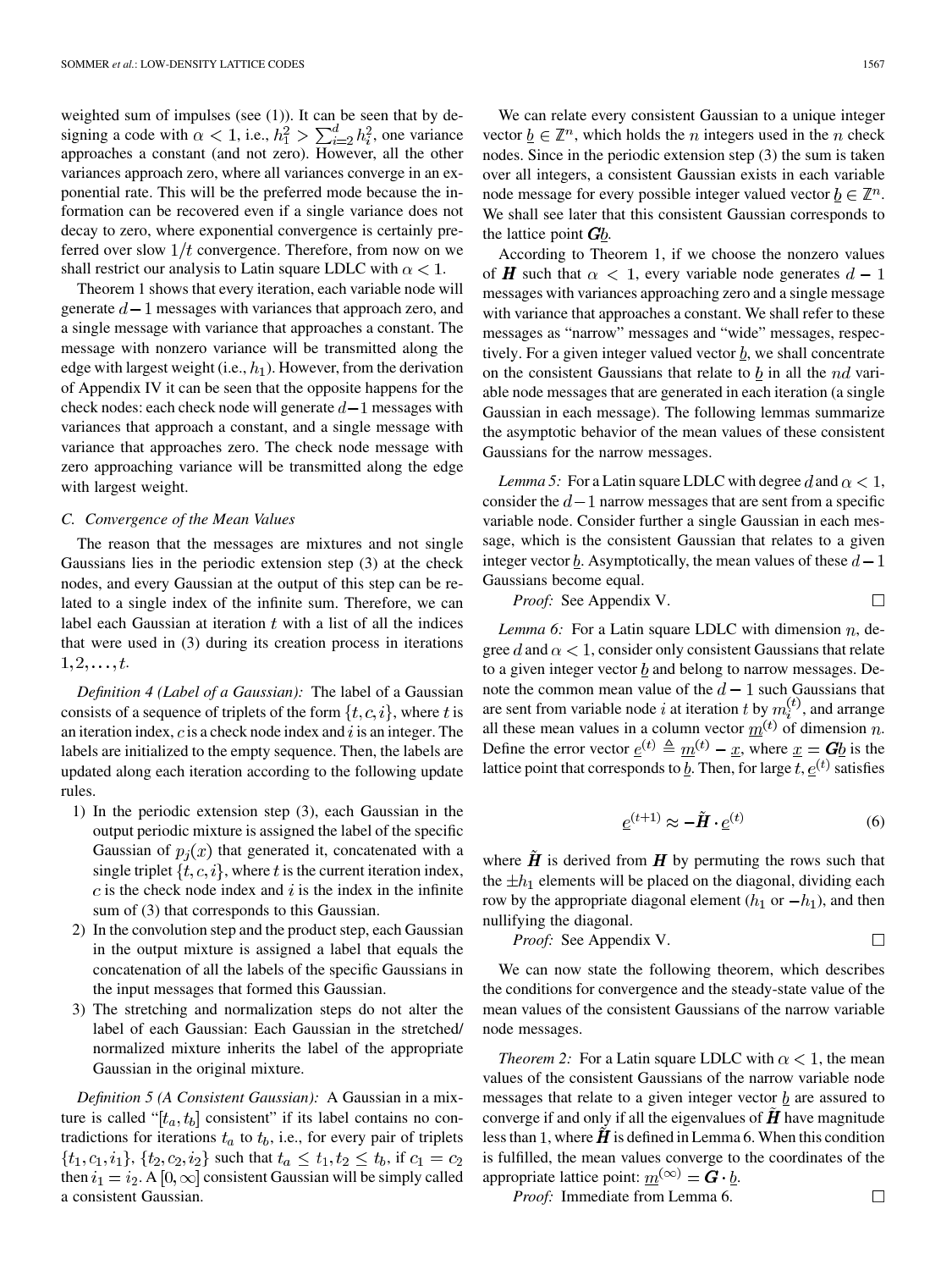Note that without adding random signs to the LDLC nonzero values, the all-ones vector will be an eigenvector of  $\boldsymbol{H}$  with eigenvalue  $\frac{\sum_{i=2}^{n} v_i}{h_i}$ , which may exceed 1.

Interestingly, recursion (6) is also obeyed by the error of the Jacobi method for solving systems of sparse linear equations [26] (see also Section VIII-A), when it is used to solve  $Hm = b$ (with solution  $m = G_b$ ). Therefore, the LDLC decoder can be viewed as a superposition of Jacobi solvers, one for each possible value of the integer valued vector  $\underline{b}$ .

We shall now turn to the convergence of the mean values of the wide messages. The asymptotic behavior is summarized in the following lemma.

*Lemma 7:* For a Latin square LDLC with dimension  $n$  and  $\alpha$  < 1, consider only consistent Gaussians that relate to a given integer vector  $b$  and belong to wide messages. Denote the mean value of such a Gaussian that is sent from variable node  $i$  at iteration t by  $m_i^{(t)}$ , and arrange all these mean values in a column vector  $\underline{m}^{(t)}$  of dimension *n*. Define the error vector  $\underline{e}^{(t)} \triangleq$  $m^{(t)}$  – Gb. Then, for large t,  $e^{(t)}$  satisfies

$$
\underline{e}^{(t+1)} \approx -\boldsymbol{F} \cdot \underline{e}^{(t)} + (1-\alpha)(\underline{y} - \boldsymbol{G}\underline{b}) \tag{7}
$$

where y is the noisy codeword and F is an  $n \times n$  matrix defined by

$$
F_{k,l} = \begin{cases} \frac{H_{r,k}}{H_{r,l}}, & \text{if } k \neq l \text{ and there exist a row } r \text{ of } H \\ \text{for which } |H_{r,l}| = h_1 \text{ and } H_{r,k} \neq 0 \\ 0, & \text{otherwise} \end{cases}
$$
(8)

*Proof:* See Appendix V, where an alternative way to construct  $\boldsymbol{F}$  from  $\boldsymbol{H}$  is also presented.  $\Box$ 

The conditions for convergence and steady-state solution for the wide messages are described in the following theorem.

*Theorem 3:* For a Latin square LDLC with  $\alpha < 1$ , the mean values of the consistent Gaussians of the wide variable node messages that relate to a given integer vector  $\underline{b}$  are assured to converge if and only if all the eigenvalues of  $\bm{F}$  have magnitude less than 1, where  $\mathbf{F}$  is defined in Lemma 7. When this condition is fulfilled, the steady-state solution is

$$
\underline{m}^{(\infty)} = \mathbf{G} \cdot \underline{b} + (1 - \alpha)(\mathbf{I} + \mathbf{F})^{-1}(\underline{y} - \mathbf{G} \cdot \underline{b}).
$$
  
Proof: Immediately the formula 7.

Unlike the narrow messages, the mean values of the wide messages do not converge to the appropriate lattice point coordinates. The steady-state error depends on the difference between the noisy observation and the lattice point, as well as on  $\alpha$ , and it decreases to zero as  $\alpha \rightarrow 1$ . Note that the final pdf of a variable is generated by multiplying *all* the d check node messages that arrive to the appropriate variable node.  $d-1$  of these messages are wide, and therefore their mean values have a steady-state error. One message is narrow, so it converges to an impulse at the lattice point coordinate. Therefore, the final product will be an impulse at the correct location, where the wide messages will only affect the magnitude of this impulse. As long as the mean values errors are not too large (relative to

the width of the wide messages), this should not cause an impulse that corresponds to a wrong lattice point to have larger amplitude than the correct one. However, for large noise, these steady-state errors may cause the decoder to deviate from the ML solution (As explained in Section IV-D).

To summarize the results for the mean values, we considered the mean values of all the consistent Gaussians that correspond to a given integer vector  $\underline{b}$ . A single Gaussian of this form exists in each of the  $nd$  variable node messages that are generated in each iteration. For each variable node,  $d-1$  messages are narrow (have variance that approaches zero) and a single message is wide (variance approaches a constant). Under certain conditions on  $H$ , the mean values of all the narrow messages converge to the appropriate coordinate of the lattice point  $\mathbf{G}b$ . Under additional conditions on  $H$ , the mean values of the wide messages converge, but the steady-state values contain an error term.

We analyzed the behavior of consistent Gaussian. It should be noted that there are many more nonconsistent Gaussians. Furthermore, nonconsistent Gaussians are generated in each iteration for any existing consistent Gaussian. We conjecture that unless a Gaussian is consistent, or becomes consistent along the iterations, it fades out, at least at noise conditions where the algorithm converges. The reason is that nonconsistency in the integer values leads to mismatch in the corresponding pdfs, and so the amplitude of that Gaussian is attenuated.

We considered consistent Gaussians which correspond to a specific integer vector  $\underline{b}$ , but such a set of Gaussians exists for every possible choice of  $b$ , i.e., for every lattice point. Therefore, the narrow messages will converge to a solution that has an impulse at the appropriate coordinate of every lattice point. This resembles the exact solution (1), so the key for proper convergence lies in the amplitudes: we would like the consistent Gaussians of the ML lattice point to have the largest amplitude for each message.

# *D. Convergence of the Amplitudes*

We shall now analyze the behavior of the amplitudes of consistent Gaussians (as discussed later, this is not enough for complete convergence analysis, but it certainly gives insight to the nature of the convergence process and its properties). The behavior of the amplitudes of consistent Gaussians is summarized in the following lemma.

*Lemma 8:* For a Latin square LDLC with dimension  $n$ , degree d and  $\alpha < 1$ , consider the *nd* consistent Gaussians that relate to a given integer vector  $\underline{b}$  in the variable node messages that are sent at iteration  $t$  (one consistent Gaussian per message). Denote the amplitudes of these Gaussians by  $p_i^{(i)}$ ,  $i = 1, 2, \ldots, nd$ , and define the log-amplitude as  $l_i^{(\ell)} = \log p_i^{(\ell)}$ . Arrange these log-amplitudes in a column vector  $l^{(t)}$ , such that element  $(k-1)d + i$  corresponds to the message that is sent from variable node k along an edge with weight  $\pm h_i$ . Assume further that the bipartite graph of the LDLC contains no 4-loops. Then, the log-amplitudes satisfy the following recursion:

$$
\underline{l}^{(t+1)} = A \cdot \underline{l}^{(t)} - \underline{a}^{(t)} - \underline{c}^{(t)}
$$
(9)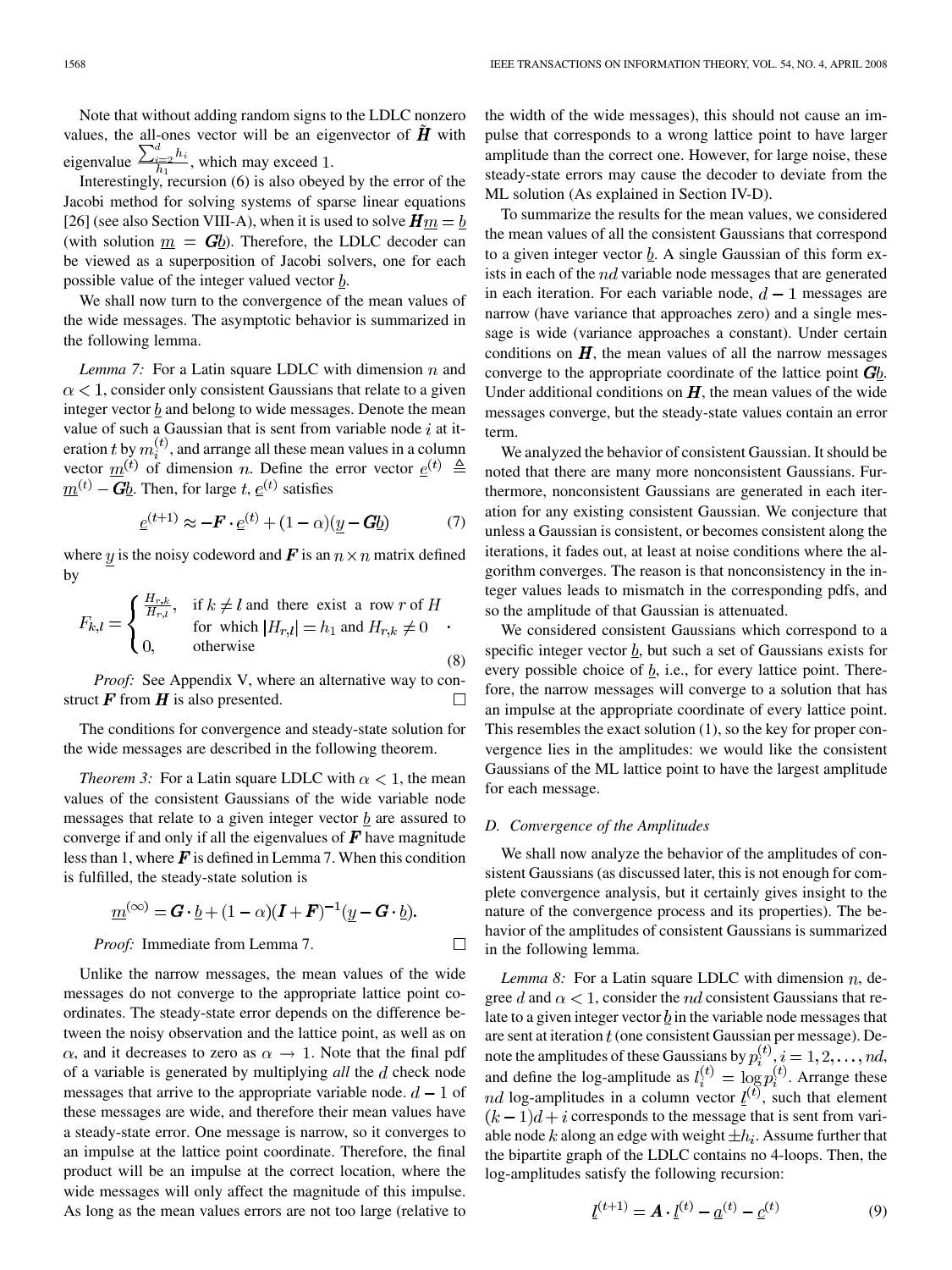with initialization  $\underline{l}^{(0)} = \underline{0}$ . **A** is an  $nd \times nd$  matrix which is all zeros except for exactly  $(d-1)^2$  "1"s in each row and each column. The element of the excitation vector  $\underline{a}^{(t)}$  at location  $(k-1)d + i$  (where  $k = 1, 2, \ldots, n$  and  $i = 1, 2, \ldots, d$ ) equals

$$
a_{(k-1)d+i}^{(t)} = \frac{\hat{V}_{k,i}^{(t)}}{2} \left( \sum_{\substack{l=1 \ l \neq i}}^d \sum_{\substack{j=l+1 \ j \neq i}}^d \frac{\left( \tilde{m}_{k,l}^{(t)} - \tilde{m}_{k,j}^{(t)} \right)^2}{\tilde{V}_{k,l}^{(t)} \cdot \tilde{V}_{k,j}^{(t)}} + \sum_{\substack{l=1 \ l \neq i}}^d \frac{\left( \tilde{m}_{k,l}^{(t)} - y_k \right)^2}{\sigma^2 \cdot \tilde{V}_{k,l}^{(t)}} \right) (10)
$$

where  $\tilde{m}_{k,l}^{(t)}$  and  $\tilde{V}_{k,l}^{(t)}$  denote the mean value and variance of the consistent Gaussian that relates to the integer vector  $\underline{b}$  in the check node message that arrives to variable node  $k$  at iteration t along an edge with weight  $\pm h_l$ .  $y_k$  is the noisy channel observation of variable node  $k$ , and

 $\mathbf{1}$ 

$$
\hat{V}_{k,i}^{(t)} \triangleq \left(\frac{1}{\sigma^2} + \sum_{\substack{l=1 \ l \neq i}}^d \frac{1}{\tilde{V}_{k,l}^{(t)}}\right)^{-1}
$$

Finally,  $c^{(t)}$  is a constant excitation term that is independent of the integer vector  $b$  (i.e., is the same for all consistent Gaussians). Note that an iteration is defined as sending variable node messages, followed by sending check node messages. The first iteration (where the variable nodes send the initialization pdf) is regarded as iteration 0.

*Proof:* At the check node, the amplitude of a Gaussian at the convolution output is the product of the amplitudes of the corresponding Gaussians in the appropriate variable node messages. At the variable node, the amplitude of a Gaussian at the product output is the product of the amplitudes of the corresponding Gaussians in the appropriate check node messages, multiplied by the Gaussian scaling term, according to claim 2. Since we assume that the bipartite graph of the LDLC contains no 4-loops, an amplitude of a variable node message at iteration t will therefore equal the product of  $(d-1)^2$  amplitudes of Gaussians of variable node messages from iteration  $t - 1$ , multiplied by the Gaussian scaling term. This proves (9) and shows that A has  $(d-1)^2$  "1"s in every row. However, since each variable node message affects exactly  $(d-1)^2$  variable node messages of the next iteration, A must also have  $(d-1)^2$  "1"s in every column. The total excitation term  $-\underline{a}^{(t)} - \underline{c}^{(t)}$  corresponds to the logarithm of the Gaussian scaling term. Each element of this scaling term results from the product of  $d-1$  check node Gaussians and the channel Gaussian, according to claim 2. This scaling term sums over all the pairs of Gaussians, and in (10) the sum is separated to pairs that include the channel Gaussian and pairs that do not. The total excitation is divided between (10), which depends on the choice of the integer vector b, and  $c^{(t)}$ , which includes all the constant terms that are independent on  $b$  (including the normalization operation which is performed at the variable node). П

Since there are exactly  $(d-1)^2$  "1"s in each column of the matrix  $\vec{A}$ , it is easy to see that the all-ones vector is an eigenvector of **A**, with eigenvalue  $(d-1)^2$ . If  $d > 2$ , this eigenvalue is larger than  $1$ , meaning that the recursion  $(9)$  is nonstable.

It can be seen that the excitation term  $\underline{a}^{(t)}$  has two components. The first term sums the squared differences between the mean values of all the possible pairs of received check node messages (weighted by the inverse product of the appropriate variances). It therefore measures the mismatch between the incoming messages. This mismatch will be small if the mean values of the consistent Gaussians converge to the coordinates of a lattice point (*any* lattice point). The second term sums the squared differences between the mean values of the incoming messages and the noisy channel output  $y_k$ . This term measures the mismatch between the incoming messages and the channel measurement. It will be smallest if the mean values of the consistent Gaussians converge to the coordinates of the ML lattice point.

The following lemma summarizes some properties of the excitation term  $a^{(t)}$ .

*Lemma 9:* For a Latin square LDLC with dimension  $n$ , degree  $d, \alpha < 1$  and no 4-loops, consider the consistent Gaussians that correspond to a given integer vector  $\underline{b}$ . According to Lemma 8, their amplitudes satisfy recursion (9). The excitation term  $\underline{a}^{(t)}$  of (9), which is defined by (10), satisfies the following properties:

- 1)  $a_i^{(t)}$ , the *i*th element of  $\underline{a}^{(t)}$ , is nonnegative, finite and bounded for every i and every t. Moreover,  $a_i^{(t)}$  converges to a finite nonnegative steady-state value as  $t \to \infty$ .
- 2)  $\lim_{t\to\infty}\sum_{i=1}^{na} a_i^{(t)} = \frac{1}{2\sigma^2} (Gb y)^T W (Gb y)$ , where is the noisy received codeword and  $W$  is a positive definite matrix defined by

$$
\mathbf{W} \triangleq (d+1-\alpha)\mathbf{I} - 2(1-\alpha)(\mathbf{I} + \mathbf{F})^{-1} +
$$
  
+(1-\alpha)(\mathbf{I} + \mathbf{F})^{-1^T} ((d-1)^2 \mathbf{I} - \mathbf{F}^T \mathbf{F}) (\mathbf{I} + \mathbf{F})^{-1} (11)

where  $\boldsymbol{F}$  is defined in Lemma 7.

3) For an LDLC with degree  $d > 2$ , the weighted infinite sum converges to a finite value. *Proof:* See Appendix VI.

The following theorem addresses the question of which consistent Gaussian will have the maximal asymptotic amplitude. We shall first consider the case of an LDLC with degree  $d >$ 2, and then consider the special case of  $d = 2$  in a separate theorem.

*Theorem 4:* For a Latin square LDLC with dimension n, degree  $d > 2$ ,  $\alpha < 1$  and no 4-loops, consider the nd consistent Gaussians that relate to a given integer vector  $\underline{b}$  in the variable node messages that are sent at iteration  $t$  (one consistent Gaussian per message). Denote the amplitudes of these Gaussians by  $p_i^{(t)}$ ,  $i = 1, 2, ..., nd$ , and define the product-of-amplitudes as  $P^{(t)} \triangleq \prod_{i=1}^{na} p_i^{(t)}$ . Define further , where  $a_i^{(J)}$  is defined by (10) (S is well defined according to Lemma 9). Then, we have the following.

1) The integer vector  $\underline{b}$  for which the consistent Gaussians will have the largest asymptotic product-of-amplitudes  $\lim_{t\to\infty} P^{(t)}$  is the one for which S is minimized.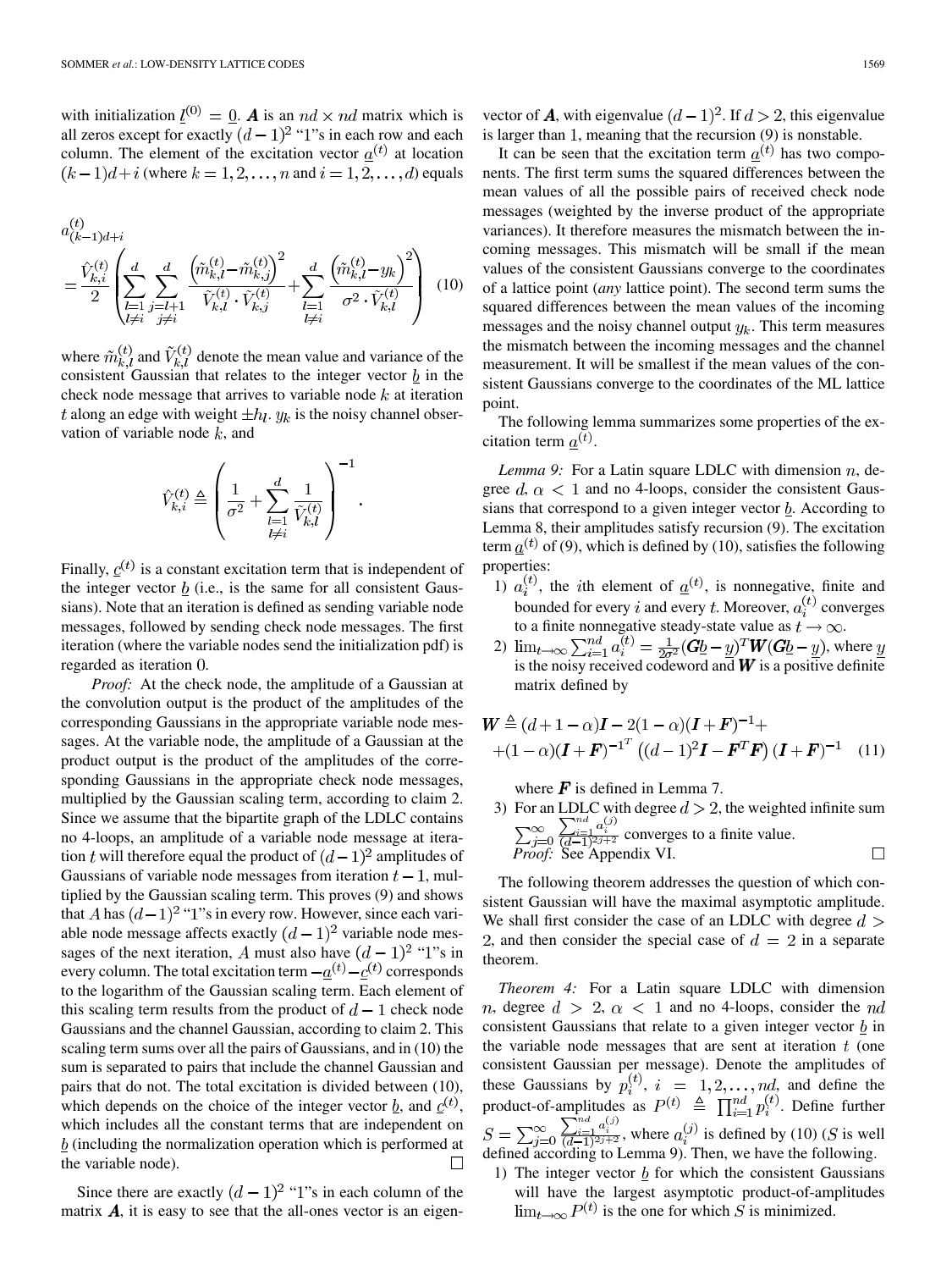2) The product-of-amplitudes for the consistent Gaussians that correspond to all other integer vectors will decay to zero in a super-exponential rate.

*Proof:* As in Lemma 8, define the log-amplitudes . Define further  $s^{(t)} \triangleq \sum_{i=1}^{na} l_i^{(t)}$ . Taking the elementwise sum of (9), we get:

$$
s^{(t+1)} = (d-1)^2 s^{(t)} - \sum_{i=1}^{nd} a_i^{(t)}
$$
 (12)

with initialization  $s^{(0)} = 0$ . Note that we ignored the term . As shown below, we are looking for the vector that maximizes  $s^{(t)}$ . Since (12) is a linear difference equation, and the term  $\sum_{i=1}^{na} c_i^{(i)}$  is independent of  $b$ , its effect on  $s^{(t)}$  is common to all  $\underline{b}$  and is therefore not interesting.

Define now  $\tilde{s}^{(t)} \triangleq \frac{s^{(t)}}{(d-1)^{2t}}$ . Substituting in (12), we get

$$
\tilde{s}^{(t+1)} = \tilde{s}^{(t)} - \frac{1}{(d-1)^{2t+2}} \sum_{i=1}^{nd} a_i^{(t)} \tag{13}
$$

with initialization  $\tilde{s}^{(0)} = 0$ , which can be solved to get

$$
\tilde{s}^{(t)} = -\sum_{j=0}^{t-1} \frac{\sum_{i=1}^{nd} a_i^{(j)}}{(d-1)^{2j+2}}.
$$
\n(14)

We would now like to compare the amplitudes of consistent Gaussians with various values of the corresponding integer vector  $b$  in order to find the lattice point whose consistent Gaussians will have largest product-of-amplitudes. From the definitions of  $s^{(t)}$  and  $\tilde{s}^{(t)}$  we then have

$$
P^{(t)} = e^{s^{(t)}} = e^{(d-1)^{2t} \cdot \tilde{s}^{(t)}}.
$$
\n(15)

Consider two integer vectors  $\underline{b}$  that relate to two lattice points. Denote the corresponding product-of-amplitudes by  $P_0^{(t)}$  and  $P_1^{(t)}$ , respectively, and assume that for these two vectors S converges to the values  $S_0$  and  $S_1$ , respectively. Then, taking into account that  $\lim_{t\to\infty} \tilde{s}^{(t)} = -S$ , the asymptotic ratio of the product-of-amplitudes for these lattice points will be:

$$
\lim_{t \to \infty} \frac{P_1^{(t)}}{P_0^{(t)}} = \frac{e^{-(d-1)^{2t} \cdot S_1}}{e^{-(d-1)^{2t} \cdot S_0}} = e^{(d-1)^{2t} \cdot (S_0 - S_1)}.
$$
 (16)

It can be seen that if  $S_0 < S_1$ , the ratio decreases to zero in a super exponential rate. This shows that the lattice point for which  $S$  is minimized will have the largest product-of-amplitudes, where for all other lattice points, the product-of-amplitudes will decay to zero in a super-exponential rate (recall that the normalization operation at the variable node keeps the sum of all amplitudes in a message to be 1). This completes the proof of the theorem.  $\Box$ 

We now have to find which integer valued vector  $\underline{b}$  minimizes . The analysis is difficult because the weighting factor inside the sum of (14) performs exponential weighting of the excitation terms, where the dominant terms are those of the first iterations. Therefore, we cannot use the asymptotic results of Lemma 9, but have to analyze the transient behavior. However, the analysis is simpler for the case of an LDLC with row and column degree of  $d = 2$ , so we shall first turn to this simple case (note that for this case, both the convolution in the check nodes and the product at the variable nodes involve only a single message).

*Theorem 5:* For a Latin square LDLC with dimension  $n$ , degree  $d = 2$ ,  $\alpha < 1$  and no 4-loops, consider the 2n consistent Gaussians that relate to a given integer vector  $\underline{b}$  in the variable node messages that are sent at iteration  $t$  (one consistent Gaussian per message). Denote the amplitudes of these Gaussians by  $p_i^{(i)}$ ,  $i = 1, 2, ..., 2n$ , and define the product-of-amplitudes as  $P^{(t)} \triangleq \prod_{i=1}^{2n} p_i^{(t)}$ . Then:

- 1) The integer vector  $\underline{b}$  for which the consistent Gaussians will have the largest asymptotic product-of-amplitudes  $\lim_{t\to\infty} P^{(t)}$  is the one for which  $(\mathbf{G} \underline{b} - y)^T \mathbf{W} (\mathbf{G} \underline{b} - y)$ is minimized, where **W** is defined by  $(11)$  and y is the noisy received codeword.
- 2) The product-of-amplitudes for the consistent Gaussians that correspond to all other integer vectors will decay to zero in an exponential rate.

*Proof:* For  $d = 2$  (12) becomes

$$
s^{(t+1)} = s^{(t)} - \sum_{i=1}^{2n} a_i^{(t)}.
$$
 (17)

With solution:

$$
s^{(t)} = -\sum_{j=0}^{t-1} \sum_{i=1}^{2n} a_i^{(j)}.
$$
 (18)

Denote  $S_a = \lim_{j\to\infty} \sum_{i=1}^{2n} a_i^{(j)}$ .  $S_a$  is well defined according to Lemma 9. For large t, we then have  $s^{(t)} \approx -t \cdot S_a$ . Therefore, for two lattice points with excitation sum terms which approach  $S_{a0}, S_{a1}$ , respectively, the ratio of the corresponding product-of-amplitudes will approach

$$
\lim_{t \to \infty} \frac{P_1^{(t)}}{P_0^{(t)}} = \frac{e^{-S_{a1} \cdot t}}{e^{-S_{a0} \cdot t}} = e^{(S_{a0} - S_{a1}) \cdot t}.
$$
 (19)

If  $S_{a0} < S_{a1}$ , the ratio decreases to zero exponentially (unlike the case of  $d > 2$  where the rate was super-exponential, as in (16)). This shows that the lattice point for which  $S_a$  is minimized will have the largest product-of-amplitudes, where for all other lattice points, the product-of-amplitudes will decay to zero in an exponential rate (recall that the normalization operation at the variable node keeps the sum of all amplitudes in a message to be 1). This completes the proof of the second part of the theorem.

We still have to find the vector  $\underline{b}$  that minimizes  $S_a$ . The basic difference between the case of  $d = 2$  and the case of  $d > 2$  is that for  $d > 2$  we need to analyze the transient behavior of the excitation terms, where for  $d = 2$  we only need to analyze the asymptotic behavior, which is much easier to handle.

According to Lemma 9, we have

$$
S_a \triangleq \lim_{j \to \infty} \sum_{i=1}^{2n} a_i^{(j)} = \frac{1}{2\sigma^2} (\mathbf{G} \underline{b} - \underline{y})^T \mathbf{W} (\mathbf{G} \underline{b} - \underline{y}) \qquad (20)
$$

where  $W$  is defined by (11) and y is the noisy received codeword. Therefore, for  $d = 2$ , the lattice points whose consistent Gaussians will have largest product-of-amplitudes is the point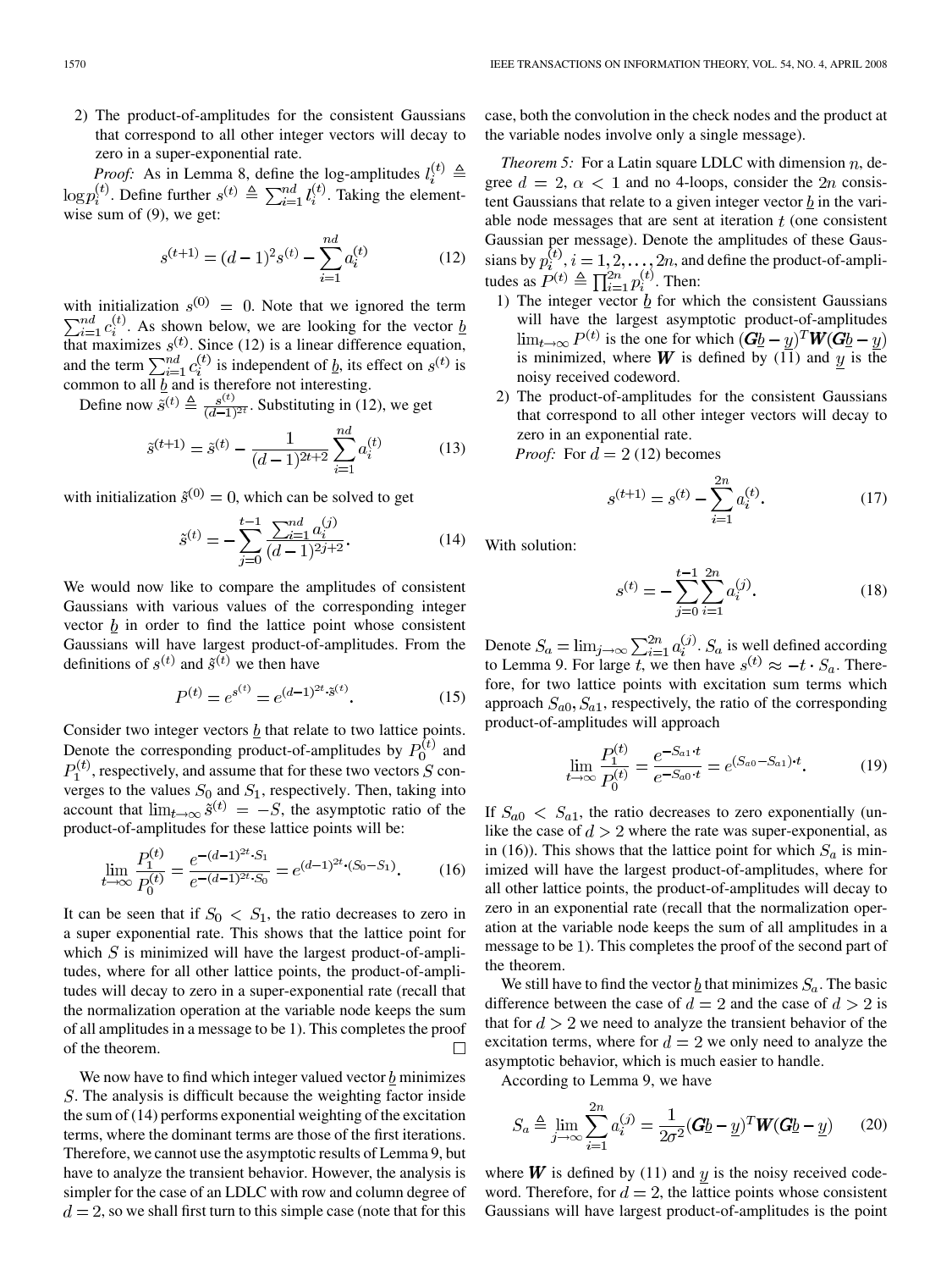for which  $(\mathbf{G}b - y)^T \mathbf{W} (\mathbf{G}b - y)$  is minimized. This completes the proof of the theorem.  $\Box$ 

For  $d = 2$  we could find an explicit expression for the "winning" lattice point. As discussed above, we could not find an explicit expression for  $d > 2$ , since the result depends on the transient behavior of the excitation sum term, and not only on the steady-state value. However, a reasonable conjecture is to assume that  $\underline{b}$  that maximizes the steady-state excitation will also maximize the term that depends on the transient behavior. This means that a reasonable conjecture is to assume that the "winning" lattice point for  $d > 2$  will also minimize an expression of the form (20).

Note that for  $d > 2$  we can still show that for "weak" noise, the ML point will have the minimal  $S$ . To see that, it comes out from (10) that for zero noise, the ML lattice point will have  $a_i^{(t)} = 0$  for every t and i, where all other lattice points will have  $a_i^{(t)} > 0$  for at least some i and t. Therefore, the ML point will have a minimal excitation term along the transient behavior so it will surely have the minimal  $S$  and the best product-ofamplitudes. As the noise increases, it is difficult to analyze the transient behavior of  $a_i^{(t)}$ , as discussed above.

Note that the ML solution minimizes  $(\mathbf{G} \underline{b} - \underline{y})^T (\mathbf{G} \underline{b} - \underline{y})$ , where the above analysis yields minimization of  $(Gb)$  –  $(y)^T W (G \underline{b} - y)$ . Obviously, for zero noise (i.e.,  $y = G \cdot \underline{b}$ ) both minimizations will give the correct solution with zero score. As the noise increases, the solutions may deviate from one another. Therefore, both minimizations will give the same solution for "weak" noise but may give different solutions for "strong" noise.

An example for another decoder that performs this form of minimization is the linear detector, which calculates  $\hat{b} = [\boldsymbol{H} \cdot \boldsymbol{y}]$  (where  $[x]$  denotes the nearest integer to x). This is equivalent to minimizing  $(\mathbf{G}b - y)^T \mathbf{W}(\mathbf{G}b - y)$  with  $W = H<sup>T</sup> H = G<sup>-1<sup>T</sup></sup> G<sup>-1</sup>$ . The linear detector fails to yield the ML solution if the noise is too strong, due to its inherent noise amplification, and thus fails to attain channel capacity.

For the LDLC iterative decoder, we would like that the deviation from the ML decoder due to the  $W$  matrix would be negligible in the expected range of noise variance. Experimental results (see Section IX) show that the iterative decoder indeed converges to the ML solution for noise variance values that approach channel capacity. However, for quantization or shaping applications (see Section VIII-B), where the effective noise is uniformly distributed along the Voronoi cell of the lattice (and is much stronger than the noise variance at channel capacity) the iterative decoder fails, and this can be explained by the influence of the  $W$  matrix on the minimization, as described above. Note from (11) that as  $\alpha \to 1$ , W approaches a scaled identity matrix, which means that the minimization criterion approaches the ML criterion. However, the variances converge as  $\alpha^t$ , so as  $\alpha \to 1$ convergence time approaches infinity.

Until this point, we concentrated only on consistent Gaussians, and checked what lattice point maximizes the product-ofamplitudes of all the corresponding consistent Gaussians. However, this approach does not necessarily lead to the lattice point that will be finally chosen by the decoder, due to three main reasons.

- 1) It comes out experimentally that the strongest Gaussian in each message is not necessarily a consistent Gaussian, but a Gaussian that started as nonconsistent and became consistent at a certain iteration. Such a Gaussian will finally converge to the appropriate lattice point, since the convergence of the mean values is independent of initial conditions. The nonconsistency at the first several iterations, where the mean values are still very noisy, allows these Gaussians to accumulate stronger amplitudes than the consistent Gaussians (recall that the exponential weighting in (14) for  $d > 2$  results in strong dependency on the behavior at the first iterations).
- 2) There is an exponential number of Gaussians that start as nonconsistent and become consistent (with the same integer vector  $\underline{b}$  at a certain iteration, and the final amplitude of the Gaussians at the lattice point coordinates will be determined by the sum of all these Gaussians.
- 3) We ignored nonconsistent Gaussians that endlessly remain nonconsistent. We have not shown it analytically, but it is reasonable to assume that the excitation terms for such Gaussians will be weaker than for Gaussians that become consistent at some point, so their amplitude will fade away to zero. However, nonconsistent Gaussians are born every iteration, even at steady state. The "newly-born" nonconsistent Gaussians may appear as sidelobes to the main impulse, since it may take several iterations until they are attenuated. Proper choice of the coefficients of  $H$  may minimize this effect, as discussed in Sections III-A and V-A. However, these Gaussians may be a problem for small  $d$ (e.g.,  $d = 2$ ) where the product step at the variable node does not include enough messages to suppress them.

Note that the first two issues are not a problem for  $d = 2$ , where the winning lattice point depends only on the asymptotic behavior. The amplitude of a sum of Gaussians that converged to the same coordinates will still be governed by (18) and the winning lattice point will still minimize (20). The third issue is a problem for small  $d$ , but less problematic for large  $d$ , as described above.

As a result, we cannot regard the convergence analysis of the consistent Gaussians' amplitudes as a complete convergence analysis. However, it can certainly be used as a qualitative analysis that gives certain insights to the convergence process. Two main observations are as follows.

1) The narrow variable node messages tend to converge to single impulses at the coordinates of a single lattice point. This results from (16), (19), which show that the "nonwinning" consistent Gaussians will have amplitudes that decrease to zero relative to the amplitude of the "winning" consistent Gaussian. This result remains valid for the sum of nonconsistent Gaussians that became consistent at a certain point, because it results from the nonstable nature of the recursion (9), which makes strong Gaussians stronger in an exponential manner. The single impulse might be accompanied by weak "sidelobes" due to newly-born nonconsistent Gaussians.

Interestingly, this form of solution is different from the exact solution (1), where every lattice point is represented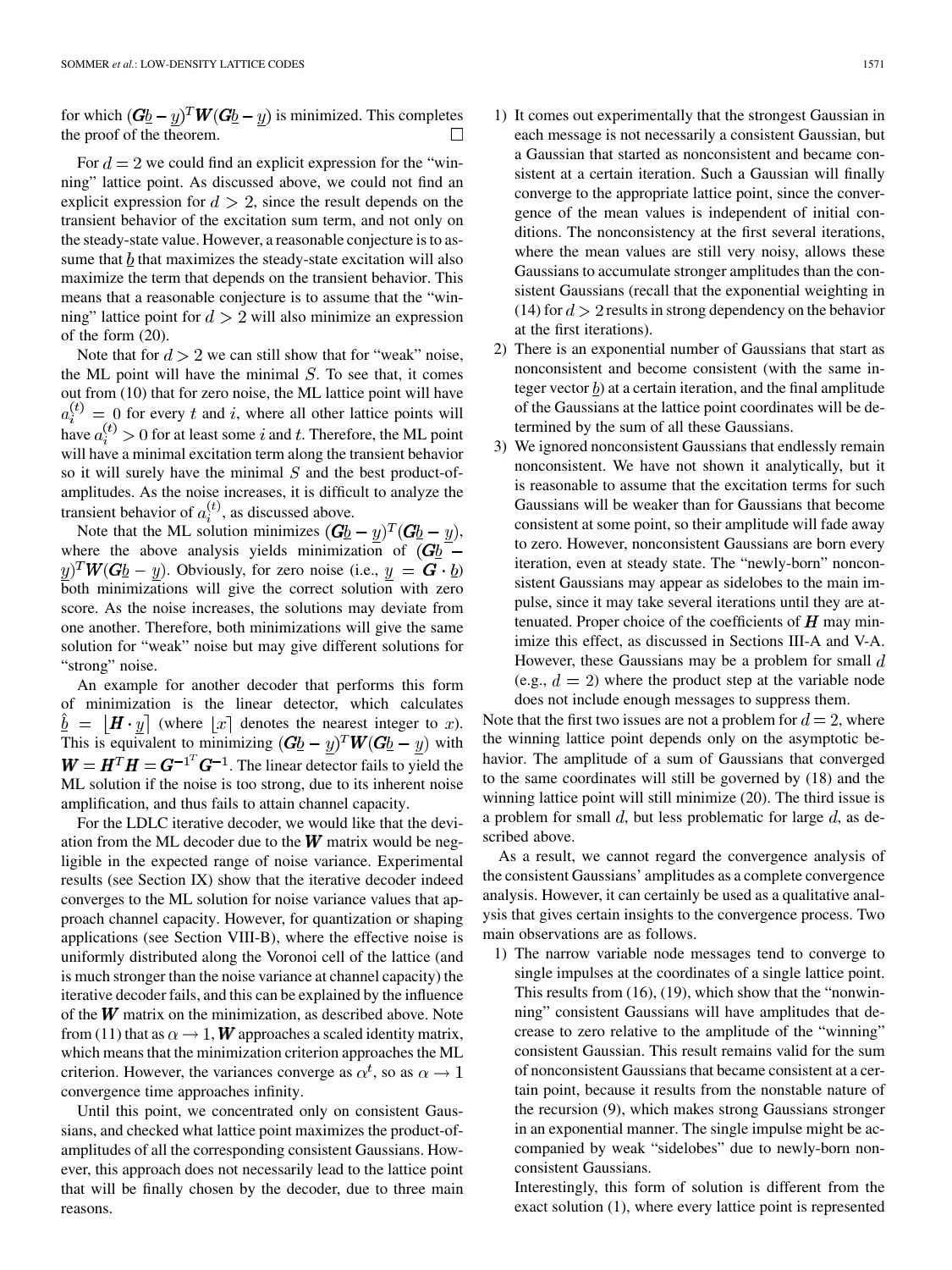by an impulse at the appropriate coordinate, with amplitude that depends on the Euclidean distance of the lattice point from the observation. The iterative decoder's solution has a single impulse that corresponds to a single lattice point, where all other impulses have amplitudes that decay to zero. This should not be a problem, as long as the ML point is the remaining point (see discussion above).

2) We have shown that for  $d = 2$  the strongest consistent Gaussians relate to  $\underline{b}$  that minimizes an expression of the form  $(\mathbf{G}b - y)^T \mathbf{W} (\mathbf{G}b - y)$ . We proposed a conjecture that this is also true for  $d > 2$ . We can further widen the conjecture to say that the finally decoded  $\bar{b}$  (and not only the  $b$  that relates to strongest consistent Gaussians) minimizes such an expression. Such a conjecture can explain why the iterative decoder works well for decoding near channel capacity, but fails for quantization or shaping, where the effective noise variance is much larger.

# *E. Summary of Convergence Results*

The convergence analysis can be summarized as follows. It was first shown that the variable node messages are Gaussian mixtures. Therefore, it is sufficient to analyze the sequences of variances, mean values and relative amplitudes of the Gaussians in each mixture.

Starting with the variances, it was shown that with proper choice of the Latin square LDLC generating sequence, each variable node generates  $d-1$  "narrow" messages, whose variance decreases exponentially to zero, and a single "wide" message, whose variance reaches a finite value.

Consistent Gaussians were then defined as Gaussians that their generation process always involved the same integer at the same check node. Consistent Gaussians can then be related to an integer vector b or equivalently to the lattice point  $Gb$ . It was then shown that under appropriate conditions on  $H$ , the mean values of consistent Gaussians that belong to narrow messages converge to the coordinates of the appropriate lattice point. The mean values of wide messages also converge to these coordinates, but with a steady-state error.

Then, the amplitudes of consistent Gaussians were analyzed. For row and column degree  $d = 2$  it was shown that the consistent Gaussians with maximal product-of-amplitudes (over all messages) are those that correspond to an integer vector  $\underline{b}$  than minimizes  $(Gb - y)^T W (Gb - y)$ , where **W** is a positive definite matrix that depends only on  $H$ . The product-of-amplitudes for all other consistent Gaussians decays to zero.

For  $d > 2$  the analysis is complex and depends on the transient behavior of the mean values and variances (and not only on their steady-state values). However, a reasonable conjecture is to assume that a same form of the criterion for  $d = 2$  is also minimized for  $d > 2$ . This criterion is different from the ML lattice point, which minimizes  $||G \cdot \underline{b} - \underline{y}||^2$ , where both criteria give the same point for weak noise but may give different solutions for strong noise. This may explain the experiments where the iterative decoder is successful in decoding the ML point for the AWGN channel near channel capacity, but fails in quantization or shaping applications where the effective noise is much stronger. The convergence results also indicate that the iterative decoder converges to impulses at the coordinates of a single lattice point.

As explained throughout, analyzing the amplitudes of consistent Gaussians is not sufficient, so these results cannot be regarded as a complete convergence analysis. However, the analysis gave a set of necessary conditions on  $H$ , and also led to useful insights to the convergence process.

#### V. CODE DESIGN

#### *A. Choosing the Generating Sequence*

We shall concentrate on Latin square LDLC, since they have inherent diversity of the nonzero elements in each row and column, which was shown above to be beneficial. It still remains to choose the LDLC generating sequence  $h_1, h_2, \ldots, h_d$ . Assume that the algorithm converged, and each pdf has a peak at the desired value. When the periodic functions are multiplied at a variable node, the correct peaks will then align. We would like that all the other peaks will be strongly attenuated, i.e., there will be no other point where the peaks align. This resembles the definition of the least common multiple (LCM) of integers: if the periods were integers, we would like to have their LCM as large as possible. This argument suggests the sequence  $\{1/2, 1/3, 1/5, 1/7, 1/11, 1/13, 1/17, \ldots\}$ , i.e., the reciprocals of the smallest  $d$  prime numbers. Since the periods are  $1/h_1, 1/h_2, \ldots, 1/h_d$ , we will get the desired property. Simulations have shown that increasing  $d$  beyond  $7$  with this choice gave negligible improvement. Also, performance was improved by adding some "dither" to the sequence, resulting in  $\{1/2.31, 1/3.17, 1/5.11, 1/7.33, 1/11.71, 1/13.11, 1/17.55\}.$ For  $d < 7$ , the first d elements are used.

An alternative approach is a sequence of the form  $\{1,\epsilon,\epsilon,\ldots,\epsilon\}$ , where  $\epsilon \ll 1$ . For this case, every variable node will receive a single message with period 1 and  $d-1$  messages with period  $1/\epsilon$ . For small  $\epsilon$ , the period of these  $d-1$  messages will be large and multiplication by the channel Gaussian will attenuate all the unwanted replicas. The single remaining replica will attenuate all the unwanted replicas of the message with period 1. A convenient choice is  $\epsilon = \frac{1}{\sqrt{3}}$ , which ensures that  $\alpha = \frac{d-1}{d} < 1$ , as required by Theorem 1. As an example, for  $d = 7$  the sequence will be  $\{1, \frac{1}{\sqrt{7}}, \frac{1}{\sqrt{7}}, \frac{1}{\sqrt{7}}, \frac{1}{\sqrt{7}}, \frac{1}{\sqrt{7}}\}$ .

#### *B. Necessary Conditions on*

The Latin square LDLC definition and convergence analysis imply four necessary conditions on  $H$ .

1)  $|\det(\mathbf{H})| = 1$ . This condition is part of the LDLC definition, which ensures proper density of the lattice points in  $\mathbb{R}^m$ . If  $|\det(\mathbf{H})| \neq 1$ , it can be easily normalized by dividing **H** by  $\sqrt[n]{|\det(H)|}$ . Note that practically we can allow  $|\det(\mathbf{H})| \neq 1$  as long as  $\sqrt[n]{|\det(\mathbf{H})|} \approx 1$ , since  $\sqrt[n]{|\det(H)|}$  is the gain factor of the transmitted codeword. For example, if  $n = 1000$ , having  $|\det(\mathbf{H})| = 0.01$  is acceptable, since we have  $\sqrt[n]{|\det(H)|} = 0.995$ , which means that the codeword has to be further amplified by  $20 \cdot \log_{10}(0.995) = 0.04$  dB, which is negligible.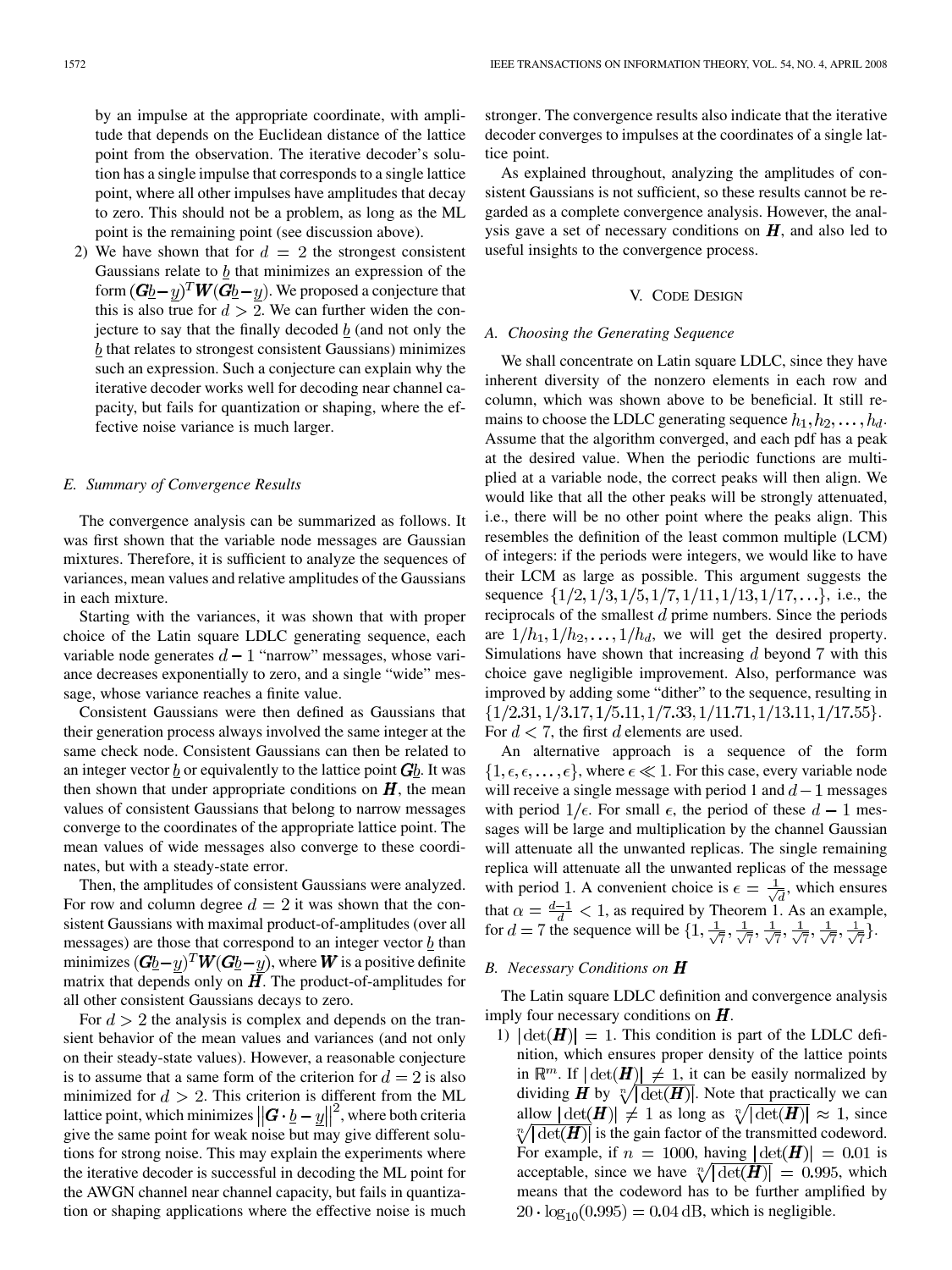Note that normalizing  $\boldsymbol{H}$  is applicable only if  $\boldsymbol{H}$  is nonsingular. If  $\bm{H}$  is singular, a row and a column should be sequentially omitted until  $H$  becomes full rank. This process may result in slightly reducing  $n$  and a slightly different row and column degrees than originally planned.

- 2)  $\alpha$  < 1, where  $\alpha \triangleq \frac{\sum_{i=2}^{n} n_i}{h^2}$ . This guarantees exponential convergence rate for the variances (Theorem 1). Choosing a smaller  $\alpha$  results in faster convergence, but we should not take  $\alpha$  too small since the steady-state variance of the wide variable node messages, as well as the steady-state error of the mean values of these messages, increases when  $\alpha$ decreases, as discussed in Section IV-C. This may result in deviation of the decoded codeword from the ML codeword, as discussed in Section IV-D. For the first LDLC generating sequence of the previous subsection, we have  $\alpha = 0.92$  and  $0.87$  for  $d = 7$  and 5, respectively, which is a reasonable trade off. For the second sequence type we have  $\alpha = \frac{d-1}{d}$ .
- 3) All the eigenvalues of  $\tilde{H}$  must have magnitude less than 1, where  $\tilde{H}$  is defined in Theorem 2. This is a necessary condition for convergence of the mean values of the narrow messages. Note that adding random signs to the nonzero  $\boldsymbol{H}$ elements is essential to fulfill this necessary condition, as explained in Section IV-C.
- 4) All the eigenvalues of  $\boldsymbol{F}$  must have magnitude less than 1, where  $\mathbf{F}$  is defined in Theorem 3. This is a necessary condition for convergence of the mean values of the wide messages.

Interestingly, it comes out experimentally that for large codeword length n and relatively small degree  $d$  (e.g.,  $n > 1000$  and  $d \leq 10$ ), a Latin square LDLC with generating sequence that satisfies  $h_1 = 1$  and  $\alpha < 1$  results in **H** that satisfies all these four conditions:  $\boldsymbol{H}$  is nonsingular without any need to omit rows and columns,  $\sqrt[n]{|\det(H)|} \approx 1$  without any need for normalization, and all eigenvalues of  $\hat{H}$  and  $\hat{F}$  have magnitude less than 1 (typically, the largest eigenvalue of  $\boldsymbol{H}$  or  $\boldsymbol{F}$  has magnitude from 0.94 to 0.97, almost independently of  $n$  and the choice of nonzero  $\boldsymbol{H}$  locations). Therefore, by simply dividing the first generating sequence of the previous subsection by its first element, the constructed  $H$  meets all the necessary conditions, where the second type of sequence meets the conditions without any need for modifications.

# *C. Construction of H for Latin Square LDLC*

We shall now present a simple algorithm for constructing a parity check matrix for a Latin square LDLC. If we look at the bipartite graph, each variable node and each check node has  $d$  edges connected to it, one with every possible weight  $h_1, h_2, \ldots, h_d$ . All the edges that have the same weight  $h_i$  form a permutation from the variable nodes to the check nodes (or vice versa). The proposed algorithm generates  $d$  random permutations and then searches sequentially and cyclically for 2-loops (two parallel edges from a variable node to a check node) and 4-loops (two variable nodes that both are connected to a pair of check nodes). When such a loop is found, a pair is swapped in one of the permutations such that the loop is removed. A detailed pseudo-code for this algorithm is given in Appendix VII.

#### VI. DECODER IMPLEMENTATION

For a practical implementation, each pdf should be approximated by a discrete vector with resolution  $\Delta$  and finite range. It is natural to choose a finite range which is symmetric around the noisy channel observation. This truncation may generate errors if the actual codeword coordinate is located outside this finite range, i.e., the Gaussian channel noise sample for a specific coordinate was larger than half the finite range. According to the Gaussian Q-function, choosing a range of, say,  $6\sigma$  to both sides of the noisy channel observation will ensure that the error probability due to pdf truncation will be  $\approx 10^{-9}$ . Near capacity,  $\sigma^2 \approx \frac{1}{2\pi e}$ , so  $12\sigma \approx 3$ . Simulation showed that resolution errors became negligible for  $\Delta = 1/64$ . Each pdf was then stored in a  $L = 256$  elements vector, corresponding to a range of size 4.

At the check node, the pdf  $f_i(x)$  that arrives from variable node j is first expanded by  $h_i$  (the appropriate coefficient of  $\boldsymbol{H}$ ) to get  $f_i(x/h_i)$ . In a discrete implementation with resolution  $\Delta$ the pdf is a vector of values  $f_i(k\Delta)$ ,  $k \in \mathbb{Z}$ . As described in Section V, we shall usually use  $h_j \leq 1$  so the expanded pdf will be shorter than the original pdf. If the expand factor  $1/|h_j|$  was an integer, we could simply decimate  $f_i(k\Delta)$  by  $1/|h_i|$ . However, in general it is not an integer so we should use some kind of interpolation. The pdf  $f_i(x)$  is certainly not band limited, and as the iterations go on it approaches an impulse, so simple interpolation methods (e.g., linear) are not suitable. Suppose that we need to calculate  $f_i((k+\epsilon)\Delta)$ , where  $-0.5 \leq \epsilon \leq 0.5$ . A simple interpolation method which showed to be effective is to average  $f_i(x)$  around the desired point, where the averaging window length  $l_w$  is chosen to ensure that every sample of  $f_i(x)$ is used in the interpolation of at least one output point. This ensures that an impulse cannot be missed. The interpolation result is then  $\frac{1}{2l+1}\sum_{i=-l}^{l_w} f_i((k-i)\Delta)$ , where  $l_w = \frac{1}{2} \frac{1}{2l} \frac{1}{2l+1}$ .

The most computationally extensive step at the check nodes is the calculation the convolution of  $d-1$  expanded pdfs. An efficient method is to calculate the fast Fourier transforms (FFTs) of all the pdfs, multiply the results and then perform inverse FFT (IFFT). The resolution of the FFT should be larger than the expected convolution length, which is roughly  $L_{\text{out}} \approx L \cdot \sum_{i=1}^{d} h_i$ , where L denotes the original pdf length. Appendix VIII shows a way to use FFTs of size  $1/\Delta$ , where  $\Delta$ is the resolution of the pdf. Usually  $1/\Delta \ll L_{\text{out}}$  so FFT complexity is significantly reduced. Practical values are  $L = 256$ and  $\Delta = 1/64$ , which give an improvement factor of at least 4 in complexity.

Each variable node receives  $d$  check node messages. The output variable node message is calculated by generating the product of  $d-1$  input messages and the channel Gaussian. As the iterations go on, the messages get narrow and may become impulses, with only a single nonzero sample. Quantization effects may cause impulses in two messages to be shifted by one sample. This will result in a zero output (instead of an impulse). Therefore, it was found useful to widen each check node message  $Q(k)$  prior to multiplication, such that  $Q_w(k)$  =  $\sum_{i=-1}^{1} Q(k+i)$ , i.e., the message is added to its right shifted and left shifted (by one sample) versions.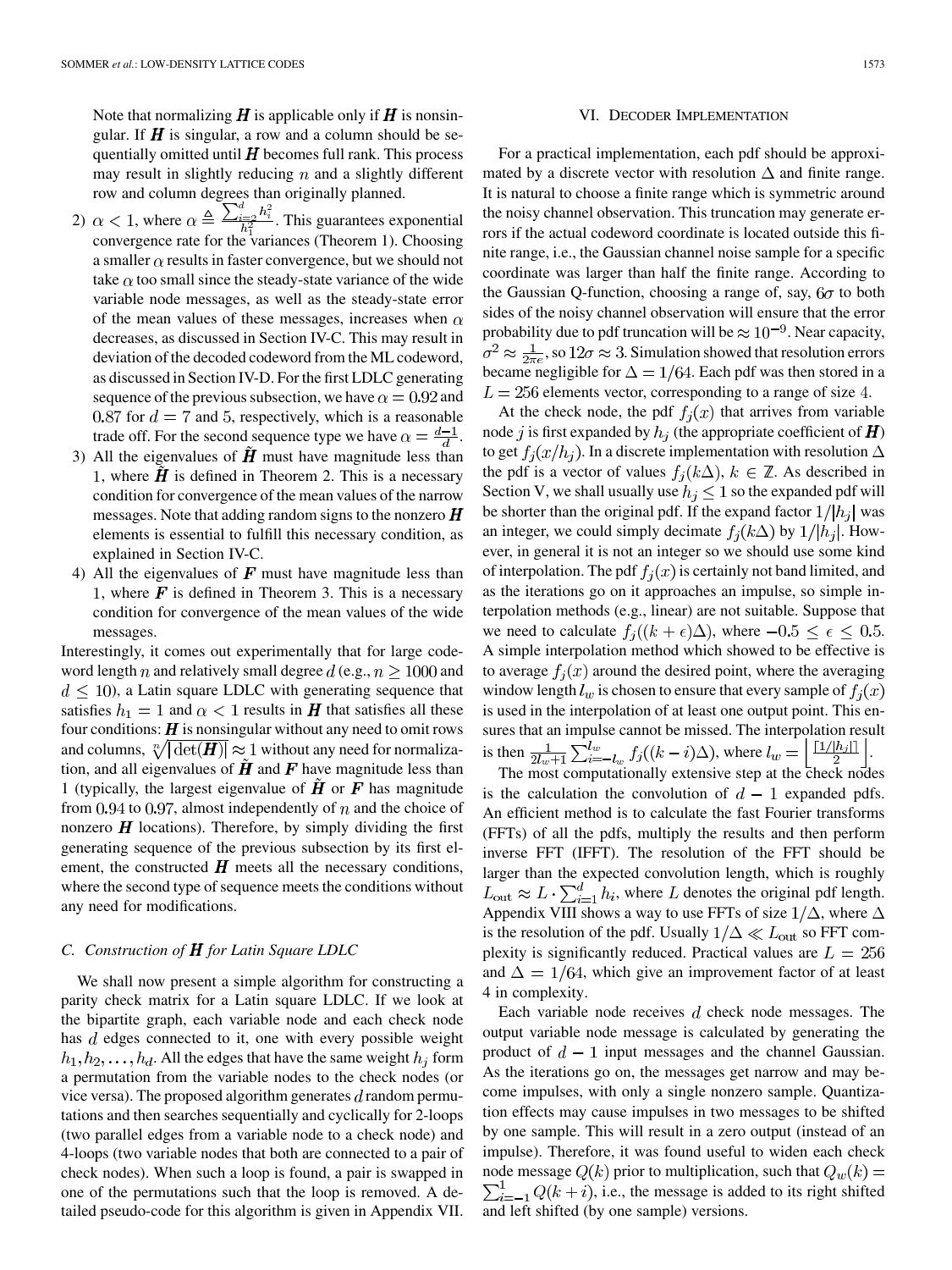# VII. COMPUTATIONAL COMPLEXITY AND STORAGE REQUIREMENTS

Most of the computational effort is invested in the  $d$  FFTs and d IFFTs (of length  $1/\Delta$ ) that each check node performs each iteration. The total number of multiplications for  $t$  iterations is  $O(n \cdot d \cdot t \cdot \frac{1}{\Delta} \cdot \log_2(\frac{1}{\Delta}))$ . As in binary LDPC codes, the computational complexity has the attractive property of being linear with block length. However, the constant that precedes the linear term is significantly higher, mainly due to the FFT operations.

The memory requirements are governed by the storage of the  $nd$  check node and variable node messages, with total memory of  $O(n \cdot d \cdot L)$ . Compared to binary LDPC, the factor of L significantly increases the required memory. For example, for  $n = 10000, d = 7$  and  $L = 256$ , the number of storage elements is of the order of  $10<sup>7</sup>$ .

#### VIII. ENCODING AND SHAPING

#### *A. Encoding*

The LDLC encoder has to calculate  $\underline{x} = G \cdot \underline{b}$ , where  $\underline{b}$  is an integer message vector. Note that unlike  $H, G = H^{-1}$  is not sparse, in general, so the calculation requires computational complexity and storage of  $O(n^2)$ . This is not a desirable property because the decoder's computational complexity is only  $O(n)$ . A possible solution is to use the Jacobi method [26] to solve  $H \cdot x = b$ , which is a system of sparse linear equations. Using this method, a Latin square LDLC encoder calculates several iterations of the form

$$
\underline{x}^{(t)} = \underline{\tilde{b}} - \tilde{H} \cdot \underline{x}^{(t-1)} \tag{21}
$$

with initialization  $x^{(0)} = 0$ . The matrix  $\tilde{H}$  is defined in Lemma 6 of Section IV-C. The vector  $\underline{b}$  is a permuted and scaled version of the integer vector  $\underline{b}$ , such that the *i*th element of  $\underline{b}$  equals the element of  $\underline{b}$  for which the appropriate row of  $H$  has its largest magnitude value at the  $i$ th location. This element is further divided by this largest magnitude element.

A necessary and sufficient condition for convergence to  $\underline{x} = G \cdot \underline{b}$  is that all the eigenvalues of H have magnitude less than 1 [26]. However, it was shown that this is also a necessary condition for convergence of the LDLC iterative decoder (see Sections IV-C, V-B), so it is guaranteed to be fulfilled for a properly designed Latin square LDLC. Since  $\boldsymbol{H}$  is sparse, this is an  $O(n)$  algorithm, both in complexity and storage.

#### *B. Shaping*

For practical use with the power constrained AWGN channel, the encoding operation must be accompanied by shaping, in order to prevent the transmitted codeword's power from being too large. Therefore, instead of mapping the information vector  $\underline{b}$  to the lattice point  $\underline{x} = \mathbf{G} \cdot \underline{b}$ , it should be mapped to some other lattice point  $\underline{x}' = G \cdot \underline{b}'$ , such that the lattice points that are used as codewords belong to a shaping region (e.g., an  $n$ -dimensional sphere). The shaping operation is the mapping of the integer vector  $\underline{b}$  to the integer vector  $\underline{b}'$ .

As explained in Section II-A, this work concentrates on the lattice design and the lattice decoding algorithm, and not on the shaping region or shaping algorithms. Therefore, this section will only highlight some basic shaping principles and ideas.

A natural shaping scheme for lattice codes is nested lattice coding [12]. In this scheme, shaping is done by quantizing the lattice point  $\mathbf{G} \cdot \mathbf{b}$  onto a coarse lattice  $\mathbf{G}'$ , where the transmitted codeword is the quantization error, which is uniformly distributed along the Voronoi cell of the coarse lattice. If the second moment of this Voronoi cell is close to that of an  $n$ -dimensional sphere, the scheme will attain close-to-optimal shaping gain. Specifically, assume that the information vector  $b$ assumes integer values in the range  $0, 1, \ldots, M - 1$  for some constant integer  $M$ . Then, we can choose the coarse lattice to be  $G' = MG$ . The volume of the Voronoi cell for this lattice is  $M^n$ , since we assume  $\det(G) = 1$  (see Section II-A). If the shape of the Voronoi cell resembles an  $n$ -dimensional sphere (as expected from a capacity approaching lattice code), it will attain optimal shaping gain (compared to uncoded transmission of the original integer sequence  $\underline{b}$ ).

The shaping operation will find the coarse lattice point  $M\mathbf{G}k$ ,  $k \in \mathbb{Z}^n$ , which is closest to the fine lattice point  $\underline{x} = G \cdot \underline{b}$ . The transmitted codeword will be

$$
\underline{x}' = \underline{x} - M\mathbf{G}\underline{k} = \mathbf{G}(\underline{b} - M\underline{k}) = \mathbf{G}\underline{b}'
$$

where  $\underline{b}' \triangleq \underline{b} - M \underline{k}$  (note that the "inverse shaping" at the decoder, i.e., transforming from  $\underline{b}'$  to  $\underline{b}$ , is a simple modulo calculation:  $\underline{b} = \underline{b}' \bmod M$ . Finding the closest coarse lattice point  $MGk$  to x is equivalent to finding the closest fine lattice point  $\boldsymbol{G}\cdot\boldsymbol{k}$  to the vector  $x/M$ . This is exactly the operation of the iterative LDLC decoder, so we could expect that is could be used for shaping. However, simulations show that the iterative decoding finds a vector  $\underline{k}$  with poor shaping gain. The reason is that for shaping, the effective noise is much stronger than for decoding, and the iterative decoder fails to find the nearest lattice point if the noise is too large (see Section IV-D).

Therefore, an alternative algorithm has to be used for finding the nearest coarse lattice point. The complexity of finding the nearest lattice point grows exponentially with the lattice dimension  $n$  and is not feasible for large dimensions [27]. However, unlike decoding, for shaping applications it is not critical to find the exact nearest lattice point, and approximate algorithms may be considered (see [16]). A possible method [28] is to perform QR decomposition on  $G$  in order to transform to a lattice with upper triangular generator matrix, and then use sequential decoding algorithms (such as the Fano algorithm) to search the resulting tree. The main disadvantage of this approach is computational complexity and storage of at least  $O(n^2)$ . Finding an efficient shaping scheme for LDLC is certainly a topic for further research.

#### IX. SIMULATION RESULTS

Latin square LDLC with the first generating sequence of Section V-A (i.e.,  $\{1/2.31, 1/3.17, 1/5.11, 1/7.33,$  $1/11.71, 1/13.11, 1/17.55$ }) were simulated for the AWGN channel at various block lengths. The degree was  $d = 5$  for  $n = 100$  and  $d = 7$  for all other n. For  $n = 100$  the matrix **H** was further normalized to get  $\sqrt[n]{\det(H)} = 1$ . For all other  $n$ , normalizing the generating sequence such that the largest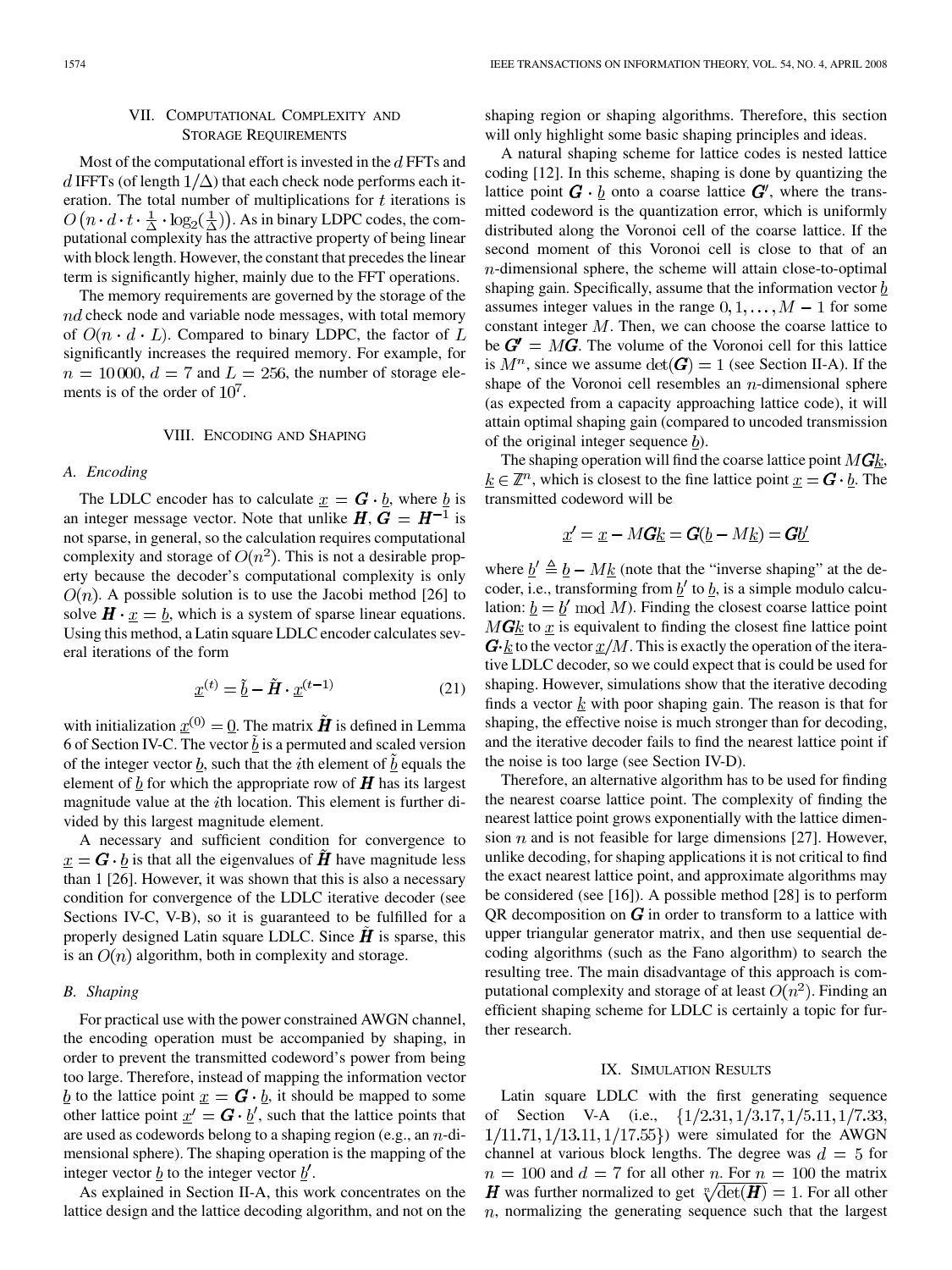

Fig. 4. Simulation results.

element has magnitude 1 also gave the desired determinant normalization (see Section V-B). The  $H$  matrices were generated using the algorithm of Section V-C. The probability density function (pdf) resolution was set to  $\Delta = 1/256$  with a total range of 4, i.e., each pdf was represented by a vector of  $L = 1024$  elements. High resolution was used since our main target is to prove the LDLC concept and eliminate degradation due to implementation considerations. For this reason, the decoder was used with 200 iterations (though most of the time, a much smaller number was sufficient).

In all simulations the all-zero codeword was used. Approaching channel capacity is equivalent to  $\sigma^2 \rightarrow \frac{1}{2\pi e}$  (see Section II-A), so performance is measured in symbol error rate (SER), versus the distance of the noise variance  $\sigma^2$  from capacity (in dB). The results are shown in Fig. 4. At SER of  $10^{-5}$ , for  $n = 100000, 10000, 1000, 100$  we can work as close as 0.6, 0.8, 1.5, and 3.7 dB from capacity, respectively.

Similar results were obtained for  $d = 7$  with the second type of generating sequence of Section V-A, i.e., . Results were slightly worse than for the first generating sequence (by less than 0.1 dB). Increasing  $d$  did not give any visible improvement.

We shall now compare these results with the LDPC-based coding schemes that were described in Section I: LDPC-based multi-level coding [19], [29], nonbinary alphabet LDPC coding [18] and LDPC lattice coding [15]. The comparison is summarized in Table I. The table shows the simulation results which are reported for each scheme in the appropriate reference, including codeword length  $n$ , distance from channel capacity and error performance, measured as either bit error rate (BER), symbol error rate (SER) or normalized error probability (NEP), as defined in [15]. Note that the schemes of [29] and [18] already include an inherent shaping operation, so the simulation results for these schemes already include practical shaping performance.

It can be seen that compared to the other schemes, LDLC have very good performance, and they offer an attractive tradeoff between performance and codeword length. Regarding complexity, all the schemes have linear complexity. As described above, the linear coefficient tends to be higher for LDLC, due

TABLE I COMPARISON OF CODING SCHEMES

| coding<br>scheme | $\it{n}$<br>[sym-<br>bols] | probabil-<br>error<br>ity | distance<br>from<br>capacity<br>[dB] |
|------------------|----------------------------|---------------------------|--------------------------------------|
| LDPC based       | 10,000                     | $BER = 10^{-5}$           | 1.0                                  |
| multilevel       |                            |                           |                                      |
| coding $[19]$    |                            |                           |                                      |
| LDPC based       | 320,000                    | $BER = 10^{-5}$           | 0.6                                  |
| multilevel       |                            |                           |                                      |
| coding $[29]$    |                            |                           |                                      |
| non-binary al-   | 180,000                    | $SER = 10^{-6}$           | 0.56                                 |
| phabet LDPC      |                            |                           |                                      |
| coding $[18]$    |                            |                           |                                      |
| LDPC lattice     | 2,000                      | $NEP = 10^{-6}$           | 3.0                                  |
| [15]             |                            |                           |                                      |
| LDLC             | 100,000                    | -5<br>$SER = 10$          | 0.6                                  |

to the FFT operations. However, as the number of information bits per channel use increases, LDLC complexity becomes comparable to the other schemes. Furthermore, we currently investigate techniques that will reduce the computational complexity of LDLC decoding, as well as design methodologies for the parity check matrix, so we hope that LDLC performance and complexity will further improve.

#### X. CONCLUSION

LDLC are novel lattice codes that can approach capacity and be decoded efficiently. Good error performance within  $\sim 0.5$  dB from capacity at block length of 100 000 symbols was demonstrated. Convergence analysis was presented for the iterative decoder, which is not complete, but yields necessary conditions on  $H$  and significant insight to the convergence process. Code parameters were chosen from intuitive arguments, so it is reasonable to assume that when the code structure will be more understood, better parameters could be found, and channel capacity could be approached even closer.

Multiple-input–multiple-output (MIMO) communication systems have become popular in recent years. Lattice codes have been proposed in this context as space–time codes (LAST) [30]. The concatenation of the lattice encoder and the MIMO channel generates a lattice. If LDLC are used as lattice codes and the MIMO configuration is small, the inverse generator matrix of this concatenated lattice can be assumed to be sparse. Therefore, the MIMO channel and the LDLC can be jointly decoded using an LDLC-like decoder. However, even if a Latin square LDLC is used as the lattice code, the concatenated lattice is not guaranteed to be equivalent to a Latin square LDLC, and the necessary conditions for convergence are not guaranteed to be fulfilled. Therefore, the usage of LDLC for MIMO systems is a topic for further research.

# APPENDIX I

# EXACT PDF CALCULATIONS

Given the *n*-dimensional noisy observation  $y = x + w$  of the transmitted codeword  $x = Gb$ , we would like to calculate the probability density function (pdf)  $f_{x_k}|_{\underline{y}}(x_k|\underline{y})$ . We shall start by calculating  $f_{\underline{x}|\underline{y}}(\underline{x}|\underline{y}) = \frac{f_{\underline{x}}(\underline{x})f_{\underline{y}|\underline{x}}(\underline{y}|\underline{x})}{f_{\underline{y}}(\underline{y})}$ . Denote the shaping region by  $B(G)$  will be used to denote both the lattice and its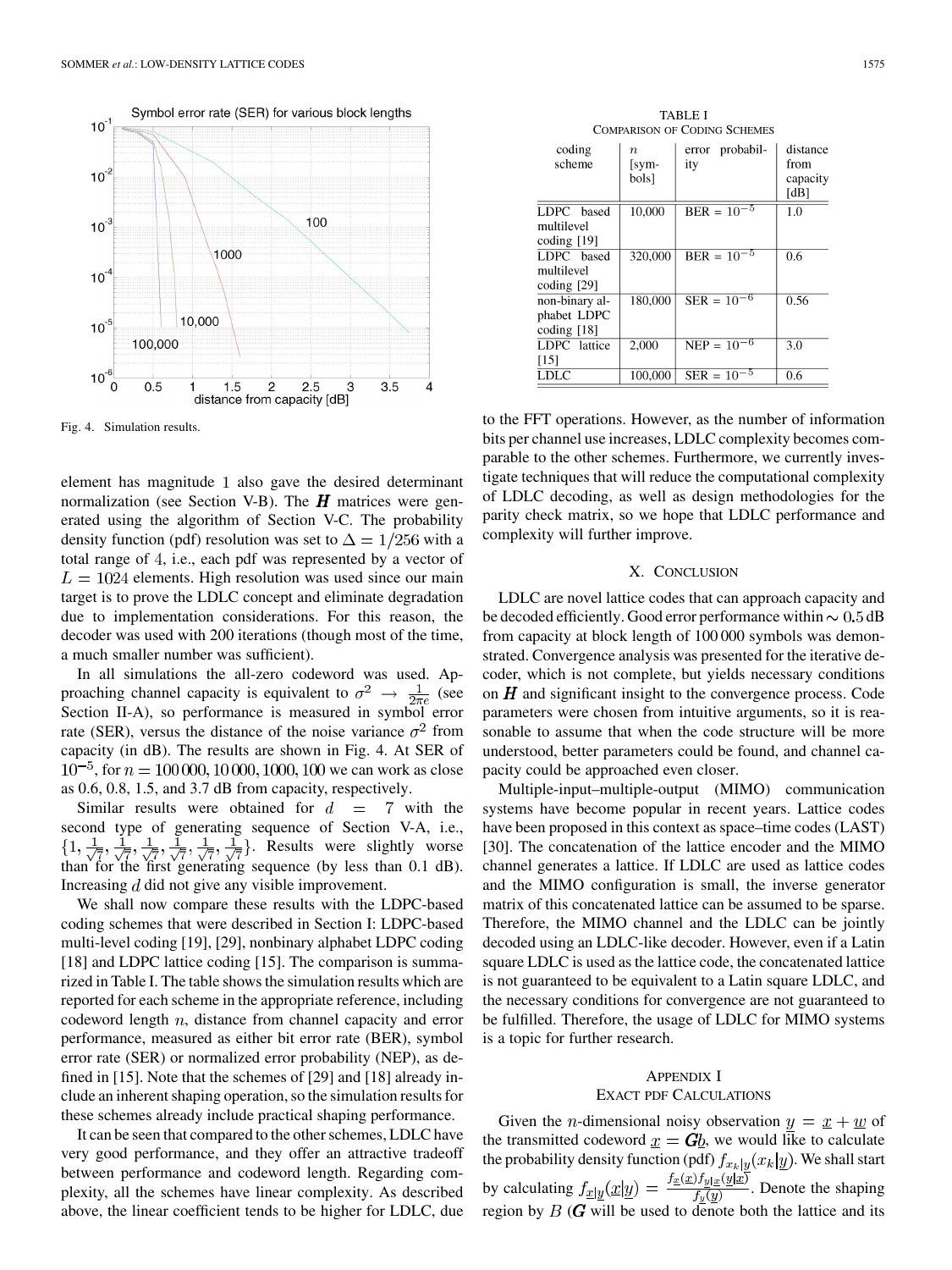$$
f_{\underline{x}|\underline{y}}(\underline{x}|\underline{y})
$$
\n
$$
= \frac{f_{\underline{x}}(\underline{x})f_{\underline{y}|\underline{x}}(\underline{y}|\underline{x})}{f_{\underline{y}}(\underline{y})}
$$
\n
$$
= \frac{\frac{1}{|\mathbf{G}\cap B|}\sum_{\underline{l}\in\mathbf{G}\cap B}\delta(\underline{x}-\underline{l})\cdot(2\pi\sigma^2)^{-n/2}e^{-\sum_{i=1}^n(y_i-x_i)^2/2\sigma^2}}{f_{\underline{y}}(\underline{y})}
$$
\n
$$
= C \cdot \sum_{\underline{l}\in\mathbf{G}\cap B}\delta(\underline{x}-\underline{l}) \cdot e^{-d^2(\underline{l},\underline{y})/2\sigma^2}
$$
\n(22)

where C is not a function of <u>x</u> and  $d^2(l, y)$  is the squared Euclidean distance between the vectors  $\underline{l}$  and  $y$  in  $\mathbb{R}^n$ . It can be seen that the conditional pdf of  $x$  has a delta function for each lattice point, located at this lattice point with weight that is proportional to the exponent of the negated squared Euclidean distance of this lattice point from the noisy observation. The ML point corresponds to the delta function with largest weight.

As the next step, instead of calculating the  $n$ -dimensional pdf of the whole vector  $\underline{x}$ , we shall calculate the n one-dimensional marginal pdfs for each of the components  $x_k$  of the vector  $\underline{x}$ (conditioned on the whole observation vector  $y$ )

$$
f_{x_k|y}(x_k|y)
$$
  
= 
$$
\iint_{x_i, i \neq k} \cdots \int f_{x|y}(x|y) dx_1 dx_2 \cdots dx_{k-1} dx_{k+1} \cdots dx_n
$$
  
= 
$$
C \cdot \sum_{\underline{l} \in \mathbf{G} \cap B} \delta(x_k - l_k) \cdot e^{-d^2(\underline{l}, \underline{y})/2\sigma^2}.
$$
 (23)

This finishes the proof of (1). It can be seen that the conditional pdf of  $x_k$  has a delta function for each lattice point, located at the projection of this lattice point on the coordinate  $x_k$ , with weight that is proportional to the exponent of the negated squared Euclidean distance of this lattice point from the noisy observation. The ML point will therefore correspond to the delta function with largest weight in each coordinate. Note, however, that if several lattice points have the same projection on a specific coordinate, the weights of the corresponding delta functions will add and may exceed the weight of the ML point.

# APPENDIX II EXTENDING GALLAGER'S TECHNIQUE TO THE CONTINUOUS CASE

In [5], the derivation of the LDPC iterative decoder was simplified using the following technique: the codeword elements  $x_k$ were assumed i.i.d. and a condition was added to all the probability calculations, such that only valid codewords were actually considered. The question is then how to choose the marginal pdf of the codeword elements. In [5], binary codewords were considered, and the i.i.d distribution assumed the values "0" and "1" with equal probability. Since we extend the technique to the

continuous case, we have to set the continuous marginal distribution  $f_{x_k}(x_k)$ . It should be set such that  $f_{\underline{x}}(\underline{x})$ , assuming that  $\underline{x}$  is a lattice point, is the same as  $f(\underline{x} | \underline{s} \in \mathbb{Z}^n)$ , assuming that  $x_k$  are i.i.d with marginal pdf  $f_{x_k}(x_k)$ , where  $\underline{s} \triangleq H \cdot \underline{x}$ . This  $f_x(\underline{x})$  equals a weighted sum of Dirac delta functions at all lattice points, where the weight at each lattice point equals the probability to use this point as a codeword.

Before proceeding, we need the following property of conditional probabilities. For any two continuous valued RV's  $u, v$ we have

$$
f(u|v \in \{v_1, v_2, \dots, v_N\}) = \frac{\sum_{k=1}^{N} f_{u,v}(u, v_k)}{\sum_{k=1}^{N} f_v(v_k)}.
$$
 (24)

(This property can be easily proved by following the lines of [25, pp. 159-160], and can also be extended to the infinite sum case).

Using (24), we now have

$$
f(\underline{x}|\underline{s} \in \mathbb{Z}^n) = \frac{\sum_{\underline{i} \in \mathbb{Z}^n} f_{\underline{x},\underline{s}}(\underline{x}, \underline{s} = \underline{i})}{\sum_{\underline{i} \in \mathbb{Z}^n} f_{\underline{s}}(\underline{i})}
$$

$$
= C \sum_{\underline{i} \in \mathbb{Z}^n} f(\underline{x}) f(\underline{s} = \underline{i}|\underline{x})
$$

$$
= C' \sum_{\underline{i} \in \mathbb{Z}^n} f(\underline{x}) \delta(\underline{x} - \mathbf{G}\underline{i})
$$
(25)

where  $C, C'$  are independent of  $\underline{x}$ .

The result is a weighted sum of Dirac delta functions at all lattice points, as desired. Now, the weight at each lattice point should equal the probability to use this point as a codeword. Therefore,  $f_{x_k}(x_k)$  should be chosen such that at each lattice point, the resulting vector distribution  $f_{\underline{x}}(\underline{x}) = \prod_{k=1}^{n} f_{x_k}(x_k)$ will have a value that is proportional to the probability to use this lattice point. At  $\underline{x}$  which is not a lattice point, the value of  $f_x(\underline{x})$  is not important.

# APPENDIX III

# DERIVATION OF THE ITERATIVE DECODER

In this appendix we shall derive the LDLC iterative decoder for a code with dimension  $n$ , using the tree assumption and Gallager's trick.

Referring to Fig. 2, assume that there are only 2 tiers. Using Gallager's trick we assume that the  $x_k$ 's are i.i.d. We would like to calculate  $f(x_1 | (y, \underline{s} \in \mathbb{Z}^n))$ , where  $\underline{s} \triangleq H \cdot \underline{x}$ . Due to the tree assumption, we can do it in two steps:

- 1) calculate the conditional pdf of the tier 1 variables of  $x_1$ , conditioned only on the check equations that relate the tier 1 and tier 2 variables;
- 2) calculate the conditional pdf of  $x_1$  itself, conditioned only on the check equations that relate  $x_1$  and its first tier variables, but using the results of step 1 as the pdfs for the tier 1 variables. Hence, the results will be equivalent to conditioning on all the check equations.

There is a basic difference between the calculation in step 1 and step 2: the condition in step 2 involves all the check equations that are related to  $x_1$ , where in step 1 a single check equation is always omitted (the one that relates the relevant tier 1 element with  $x_1$  itself).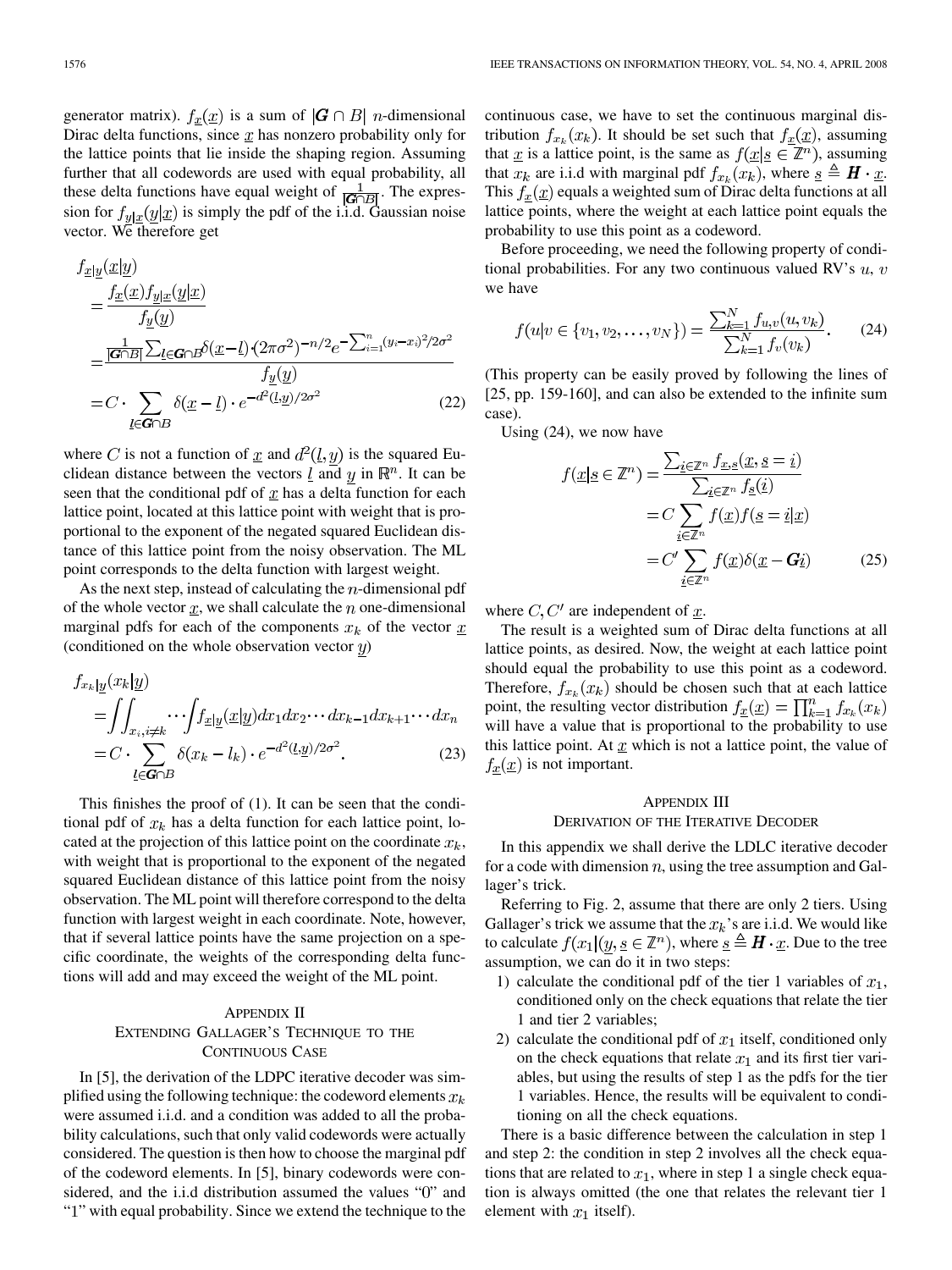Assume now that there are many tiers, where each tier contains distinct elements of  $x$  (i.e., each element appears only once in the resulting tree). We can then start at the farthest tier and start moving toward  $x_1$ . We do it by repeatedly calculating step 1. After reaching tier 1, we use step 2 to finally calculate the desired conditional pdf for  $x_1$ .

This approach suggests an iterative algorithm for the calculation of  $f(x_k|(y, s \in \mathbb{Z}^n)$  for  $k = 1, 2, ..., n$ . In this approach we assume that the resulting tier diagram for each  $x_k$ contains distinct elements for several tiers (larger or equal to the number of required iterations). We then repeat step 1 several times, where the results of the previous iteration are used as initial pdfs for the next iteration. Finally, we perform step 2 to calculate the final results.

Note that by conditioning only on part of the check equations in each iteration, we cannot restrict the result to the shaping region. This is the reason that the decoder performs lattice decoding and not exact ML decoding, as described in Section III.

We shall now turn to derive the basic iteration of the algorithm. For simplicity, we shall start with the final step of the algorithm (denoted step 2 above). We would like to perform  $t$ iterations, so assume that for each  $x_k$  there are t tiers with a total of  $N_c$  check equations. For every  $x_k$  we need to calculate

$$
f(x_k | \underline{s} \in \mathbb{Z}^{N_c}, \underline{y}) = f(x_k | \underline{s}^{(\text{tier}_1)} \in \mathbb{Z}^{c_k}, \underline{s}^{(\text{tier}_2; \text{tier}_t)} \in \mathbb{Z}^{N_c - c_k}, \underline{y})
$$

where  $c_k$  is the number of check equations that involve  $x_k$ .  $\underline{s}^{(\text{tier}_1)} \triangleq H^{(\text{tier}_1)} \cdot \underline{x}$  denotes the value of the left hand side of these check equations when x is substituted ( $H^{(\text{tier}_1)}$  is a submatrix of  $H$  that contains only the rows that relate to these check equations), and  $\underline{s}^{\text{(tier}_2:\text{tier}_t)}$  relates in the same manner to all the other check equations. For simplicity of notations, denote the event  $\underline{s}^{(\text{tier}_2:\text{tier}_t)} \in \mathbb{Z}^{N_c-c_k}$  by A. As explained above, in all the calculations we assume that all the  $x_k$ 's are independent.

Using (24), we get

$$
f(x_k|\underline{s}^{(\text{tier}_1)} \in \mathbb{Z}^{c_k}, A, \underline{y}) = \frac{\sum_{\underline{i} \in \mathbb{Z}^{c_k}} f(x_k, \underline{s}^{(\text{tier}_1)} = \underline{i}|A, \underline{y})}{\sum_{\underline{i} \in \mathbb{Z}^{c_k}} f(\underline{s}^{(\text{tier}_1)} = \underline{i}|A, \underline{y})}.
$$
\n(26)

Evaluating the term inside the sum of the numerator, we get

$$
f(x_k, \underline{s}^{(\text{iter}_1)} = \underline{i}|A, \underline{y}) = f(x_k|A, \underline{y}) \cdot f(\underline{s}^{(\text{iter}_1)} = \underline{i}|x_k, A, \underline{y}).
$$
\n
$$
\sum_{(27)}
$$

Evaluating the left term of (27), we get

$$
f(x_k|A, \underline{y}) = f(x_k|y_k) = \frac{f(x_k)f(y_k|x_k)}{f(y_k)}
$$

$$
= \frac{f(x_k)}{f(y_k)} \cdot \frac{1}{\sqrt{2\pi\sigma^2}} e^{-\frac{(y_k - x_k)^2}{2\sigma^2}}
$$
(28)

where  $f(x_k|y) = f(x_k|y_k)$  due to the i.i.d. assumption. Evaluating now the right term of (27), we get

$$
f(\underline{s}^{(\text{tier}_1)} = \underline{i}|x_k, A, \underline{y}) = \prod_{m=1}^{c_k} f(s_m^{(\text{tier}_1)} = i_m|x_k, A, \underline{y})
$$
\n(29)

where  $s_m^{\text{(ter1)}}$  denotes the mth component of  $\underline{s}^{\text{(tier1)}}$  and  $i_m$  denotes the mth component of i. Note that each element of  $s^{(\text{tier}_1)}$ is a linear combination of several elements of  $x$ . Due to the tree assumption, two such linear combinations have no common elements, except for  $x_k$  itself, which appears in all linear combinations. However,  $x_k$  is given, so the i.i.d assumption implies that all these linear combinations are independent, so (29) is justified. The condition A (i.e.,  $\underline{s}^{(\text{tier}_2:\text{tier}_t)} \in \mathbb{Z}^{N_c-c_k}$ ) does not impact the independence due to the tree assumption.

Substituting (27), (28), (29) back in (26), we get

$$
f(x_k | \underline{s}^{(\text{tier}_1)} \in \mathbb{Z}^{c_k}, A, \underline{y})
$$
  
\n
$$
= C \cdot f(x_k) \cdot e^{-\frac{(y_k - x_k)^2}{2\sigma^2}} \sum_{i \in \mathbb{Z}^{c_k}} \prod_{m=1}^{c_k} f(s_m^{(\text{tier}_1)} = i_m | x_k, A, \underline{y})
$$
  
\n
$$
= C \cdot f(x_k) \cdot e^{-\frac{(y_k - x_k)^2}{2\sigma^2}} \sum_{i_1 \in \mathbb{Z}} \sum_{i_2 \in \mathbb{Z}} \cdots
$$
  
\n
$$
\cdots \sum_{i_{c_k} \in \mathbb{Z}} \prod_{m=1}^{c_k} f(s_m^{(\text{tier}_1)} = i_m | x_k, A, \underline{y})
$$
  
\n
$$
= C \cdot f(x_k) \cdot e^{-\frac{(y_k - x_k)^2}{2\sigma^2}} \prod_{m=1}^{c_k} \sum_{i_m \in \mathbb{Z}} f(s_m^{(\text{tier}_1)} = i_m | x_k, A, \underline{y})
$$
  
\n(30)

where C is independent of  $x_k$ .

We shall now examine the term inside the sum:  $f(s_m^{(\text{tier}_1)} =$  $i_m | x_k, A, y$ ). Denote the linear combination that  $s_m^{(\text{tier}_1)}$  represents by

$$
s_m^{(\text{tier}_1)} = h_{m,1} x_k + \sum_{l=2}^{r_m} h_{m,l} x_{jl} \tag{31}
$$

where  $\{h_{m,l}\}\$ ,  $l = 1, 2, \ldots, r_m$  is the set of nonzero coefficients of the appropriate parity check equation, and  $\dot{\mathbf{u}}$  is the set of indices of the appropriate  $\underline{x}$  elements (note that the set  $j_l$  depends on  $m$  but we omit the " $m$ " index for clarity of notations). Without loss of generality,  $h_{m,1}$  is assumed to be the coefficient of  $x_k$ . Define  $z_m \triangleq \sum_{l=2}^{r_m} h_{m,l} x_{j_l}$ , such that  $s_m^{\text{(tier)}}$  $h_{m,1}x_k + z_m$ . We then have

$$
f(s_m^{(\text{tier}_1)} = i_m | x_k, A, \underline{y})
$$
  
=  $f_{z_m | x_k, A, \underline{y}}(z_m = i_m - h_{m,1} x_k | x_k, A, \underline{y}).$  (32)

Now, since we assume that the elements of  $\underline{x}$  are independent, the pdf of the linear combination  $z_m$  equals the convolution of the pdfs of its components

$$
f_{z_m|x_k, A, \underline{y}}(z_m|x_k, A, \underline{y})
$$
  
=  $\frac{1}{|h_{m,2}|} f_{x_{j_2}|A, \underline{y}} \left( \frac{z_m}{h_{m,2}} | A, \underline{y} \right)$   

$$
* \frac{1}{|h_{m,3}|} f_{x_{j_3}|A, \underline{y}} \left( \frac{z_m}{h_{m,3}} | A, \underline{y} \right)
$$
  
...
$$
* \frac{1}{|h_{m,r_m}|} f_{x_{j_{r_m}}|A, \underline{y}} \left( \frac{z_m}{h_{m,r_m}} | A, \underline{y} \right). (33)
$$

Note that the functions  $f_{x_{j_i}|y}(x_{j_i}|A, \underline{y})$  are simply the output pdfs of the previous iteration.

Define now

$$
p_m(x_k) \triangleq f_{z_m|x_k, A, \underline{y}}(z_m = -h_{m,1}x_k|x_k, A, \underline{y}). \tag{34}
$$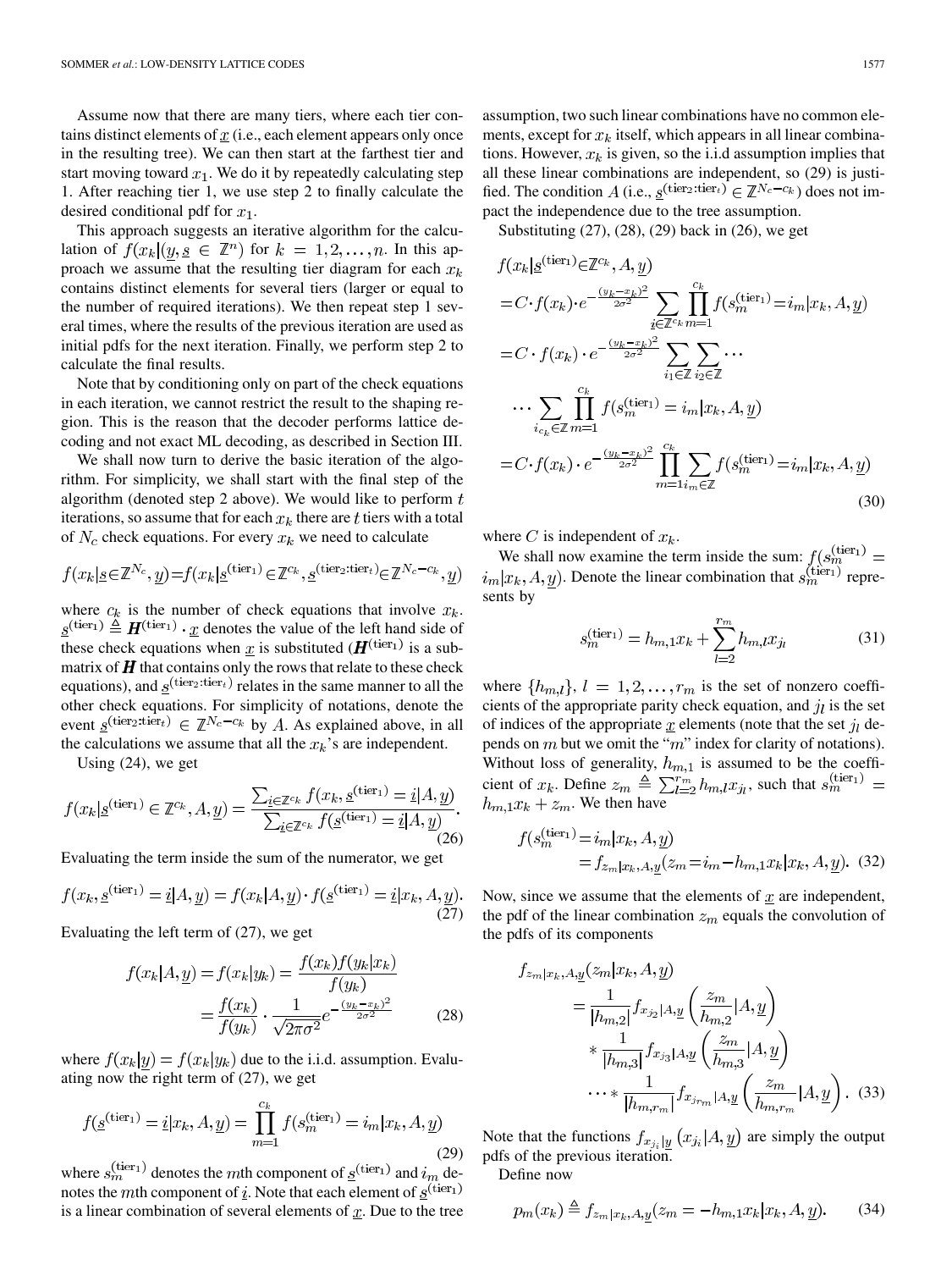Substituting  $(32)$ ,  $(34)$  in  $(30)$ , we finally get:

$$
f(x_k | \underline{s}^{(\text{tier}_1)} \in \mathbb{Z}^{c_k}, A, \underline{y})
$$
  
=  $C \cdot f(x_k) \cdot e^{-\frac{(y_k - x_k)^2}{2\sigma^2}} \prod_{m=1}^{c_k} \sum_{i_m \in \mathbb{Z}} p_m(x_k - \frac{i_m}{h_{m,1}}).$  (35)

This result can be summarized as follows. For each of the  $c_k$ check equations that involve  $x_k$ , the pdfs (previous iteration results) of the active equation elements, except for  $x_k$  itself, are expanded and convolved, according to (33). The convolution result is scaled by  $(-h_{m,1})$ , the negated coefficient of  $x_k$  in this check equation, according to (34), to yield  $p_m(x_k)$ . Then, a periodic function with period  $1/|h_{m,1}|$  is generated by adding an infinite number of shifted versions of the scaled convolution result, according to the sum term in (35). After repeating this process for all the  $c_k$  check equations that involve  $x_k$ , we get  $c_k$  periodic functions, with possibly different periods. We then multiply all these functions. The multiplication result is further multiplied by the channel Gaussian pdf term  $e^{-\frac{(y_k - x_k)^2}{2\sigma^2}}$  and finally by  $f(x_k)$ , the marginal pdf of  $x_k$  under the i.i.d assumption. As discussed in Section III, we assume that  $f(x_k)$  is a uniform distribution with large enough range. This means that  $f(x_k)$  is constant over the valid range of  $x_k$ , and can therefore be omitted from  $(35)$  and absorbed in the constant  $C$ .

As noted above, this result is for the final step (equivalent to step 2 above), where we determine the pdf of  $x_k$  according to the pdfs of all its tier 1 elements. However, the repeated iteration step is equivalent to step 1 above. In this step, we assume that  $x_k$  is a tier 1 element of another element, say  $x_l$ , and derive the pdf of  $x_k$  that should be used as input to step 2 of  $x_l$  (see Fig. 2). It can be seen that the only difference between step 2 and step 1 is that in step 2 all the check equations that involve  $x_k$  are used, where in step 1 the check equation that involves both  $x_k$  and  $x_l$ is ignored (there must be such an equation since  $x_k$  is one of the tier 1 elements of  $x_l$ ). Therefore, the step 1 iteration is identical to (35), except that the product does not contain the term that corresponds to the check equation that combines both  $x_k$  and  $x_l$ . Denote

$$
f_{kl}(x_k) \triangleq f(x_k | \underline{s}^{(\text{tier}_1 \text{ except } l)} \in \mathbb{Z}^{c_k - 1}, A, \underline{y}).\tag{36}
$$

We then get

$$
f_{kl}(x_k) = C \cdot e^{-\frac{(y_k - x_k)^2}{2\sigma^2}} \prod_{\substack{m=1 \ m \neq m}}^{c_k} \sum_{i_m \in \mathbb{Z}} p_m(x_k - \frac{i_m}{h_{m,1}}) \quad (37)
$$

where  $m_l$  is the index of the check equation that combines both  $x_k$  and  $x_l$ . In principle, a different  $f_{kl}(x_k)$  should be calculated for each  $x_l$  for which  $x_k$  is a tier 1 element. However, the calculation is the same for all  $x_l$  that share the same check equation. Therefore, we should calculate  $f_{kl}(x_k)$  once for each check equation that involves  $x_k$ . l can be regarded as the index of the check equation within the set of check equations that involve  $x_k$ .

We can now formulate the iterative decoder. The decoder state variables are pdfs of the form  $f_{kl}^{(t)}(x_k)$ , where  $k = 1, 2, \ldots, n$ . For each k, l assumes the values  $1, 2, \ldots, c_k$ , where  $c_k$  is the number of check equations that involve  $x_k$ . t denotes the iteration index. For a regular LDLC with degree  $d$  there will be  $nd$  pdfs. The pdfs are initialized by assuming that  $x_k$  is a leaf of the tier diagram. Such a leaf has no tier 1 elements, so  $f_{kl}(x_k) = f(x_k) \cdot f(y_k | x_k)$ . As explained above for (35), we shall omit the term  $f(x_k)$ , resulting in initialization with the channel noise Gaussian around the noisy observation  $y_k$ . Then, the pdfs are updated in each iteration according to (37). The variable node messages should be further normalized in order to get actual pdfs, such that  $\int_{-\infty}^{\infty} f_{kl}(x_k) dx_k = 1$  (this will compensate for the constant  $C$ ). The final pdfs for  $x_k$ ,  $k = 1, 2, \ldots, n$  are then calculated according to (35).

In Section IV, it is shown that under certain conditions, each variable node receives a single check node message which approaches an impulse, and several other messages that approach a Gaussian with nonzero variance. The source of the impulse message for each variable node is known and depends only on the relevant coefficient of  $\bm{H}$ . If enough iterations are performed, this observation suggests an alternative to (35) for the final pdf calculation: instead of multiplying all the incoming messages altogether, the decoder can simply choose the message that approaches an impulse.

Finally, we have to estimate the integer valued information vector  $b$ . This can be done by first estimating the codeword vector  $\underline{x}$  from the peaks of the pdfs:  $\hat{x_k}$  =  $arg \max_{x_k} f(x_k | \underline{s}^{\overline{\text{(tier)}}}) \in \mathbb{Z}^{c_k}, A, y)$ . Finally, we can estimate <u>b</u> as  $\underline{b} = |\mathbf{H}\hat{x}|$ .

An alternative way to recover the integer valued information vector  $\underline{b}$  is to estimate the pdfs of the elements of the vector  $H \hat{\underline{x}}$ . This can be done at the last check node iteration by convolving all the incoming variable node messages at each check node, without omitting any message. These estimates can be regarded as the pdf estimations of the elements of  $b<sub>2</sub>$ , without restricting them to be integers. Denote the estimated pdf for  $b_m$  by  $f_{b_m}(x)$ . Then, we can estimate  $b_m$  by  $\tilde{b}_m = \arg \max_{j \in \mathbb{Z}} f_{b_m}(j)$ .

We have finished developing the iterative algorithm. It can be easily seen that the message passing formulation of Section III-A actually implements this algorithm.

#### APPENDIX IV

#### ASYMPTOTIC BEHAVIOR OF THE VARIANCES RECURSION

#### *A. Proof of Lemma 3 and Lemma 4*

We shall now derive the basic iterative equations that relate the variances at iteration  $t+1$  to the variances at iteration t for a Latin square LDLC with dimension  $n$ , degree  $d$  and generating sequence  $h_1 \geq h_2 \geq \cdots \geq h_d > 0$ .

Each iteration, every check node generates  $d$  output messages, one for each variable node that is connected to it, where the weights of these d connections are  $\pm h_1, \pm h_2, \ldots, \pm h_d$ . For each such output message, the check node convolves  $d-1$  expanded variable node pdf messages, and then stretches and periodically extends the result. For a specific check node, denote the variance of the variable node message that arrives along an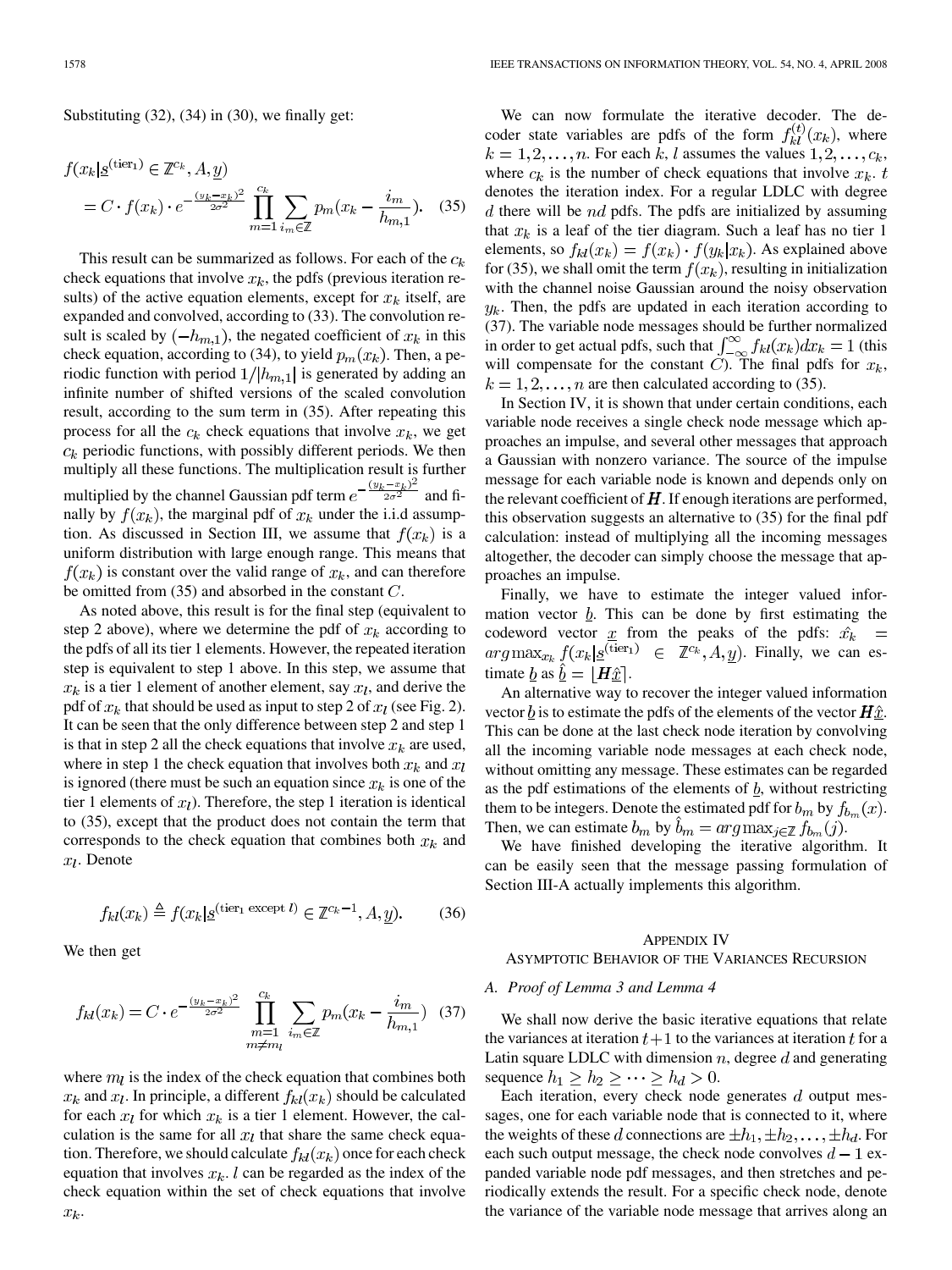edge with weight  $\pm h_i$  by  $V_i^{(i)}$ ,  $j = 1, 2, ..., d$ . Denote the variance of the message that is sent back to a variable node along an edge with weight  $\pm h_j$  by  $\tilde{V}_i^{(t)}$ . From (2), (3), we get

$$
\tilde{V}_j^{(t)} = \frac{1}{h_j^2} \sum_{\substack{i=1 \ i \neq j}}^d h_i^2 V_i^{(t)}.
$$
\n(38)

Then, each variable node generates  $d$  messages, one for each check node that is connected to it, where the weights of these d connections are  $\pm h_1, \pm h_2, \ldots, \pm h_d$ . For each such output message, the variable node generates the product of  $d-1$  check node messages and the channel noise pdf. For a specific variable node, denote the variance of the message that is sent back to a check node along an edge with weight  $\pm h_j$  by  $V_j^{(t+1)}$  (this is the final variance of the iteration). From claim 2, we then get

$$
\frac{1}{V_j^{(t+1)}} = \sum_{\substack{i=1 \ i \neq j}}^d \frac{1}{\tilde{V}_i^{(t)}} + \frac{1}{\sigma^2}.
$$
 (39)

From symmetry considerations, it can be seen that all messages that are sent along edges with the same absolute value of their weight will have the same variance, since the same variance update occurs for all these messages (both for check node messages and variable node messages). Therefore, the  $d$  variance values  $V_1^{(t)}, V_2^{(t)}, \ldots, V_d^{(t)}$  are the same for all variable nodes, where  $V_l^{(t)}$  is the variance of the message that is sent along an edge with weight  $\pm h_l$ . This completes the proof of Lemma 3.

Using this symmetry, we can now derive the recursive update of the variance values  $V_1^{(t)}, V_2^{(t)}, \ldots, V_d^{(t)}$ . Substituting (38) in (39), we get

$$
\frac{1}{V_i^{(t+1)}} = \frac{1}{\sigma^2} + \sum_{\substack{m=1 \ m \neq i}}^d \frac{h_m^2}{\sum_{\substack{j=1 \ j \neq m}}^d h_j^2 V_j^{(t)}} \tag{40}
$$

for  $i = 1, 2, \dots, d$ , which completes the proof of Lemma 4.

#### *B. Proof of Theorem 1*

We would like to analyze the convergence of the nonlinear recursion (4) for the variances  $V_1^{(t)}, V_2^{(t)}, \ldots, V_d^{(t)}$ . This recursion is illustrated in (5) for the case  $d = 3$ . It is assumed that , where  $\alpha = \frac{\sum_{i=2}^{n} a_i}{b^2}$ . Define another set of variables  $U_1^{(t)}, U_2^{(t)}, \ldots, U_d^{(t)}$ , which obey the following recursion. The recursion for the first variable is

$$
\frac{1}{U_1^{(t+1)}} = \frac{1}{\sigma^2} + \sum_{m=2}^{d} \frac{h_m^2}{h_1^2 U_1^{(t)}}\tag{41}
$$

 $\sim$   $\sim$ 

where for  $i = 2, 3, \ldots, d$  the recursion is:

$$
\frac{1}{U_i^{(t+1)}} = \frac{h_1^2}{\sum_{j=2}^d h_j^2 U_j^{(t)}}
$$

with initial conditions  $U_1^{(0)} = U_2^{(0)} = \cdots = U_d^{(0)} = \sigma^2$ .

It can be seen that (41) can be regarded as the approximation of (4) under the assumptions that  $V_i^{(t)} \ll V_1^{(t)}$  and  $V_i^{(t)} \ll \sigma^2$ for  $i = 2, 3, ..., d$ .

For illustration, the new recursion for the case  $d = 3$  is

$$
\frac{1}{U_1^{(t+1)}} = \frac{h_2^2}{h_1^2 U_1^{(t)}} + \frac{h_3^2}{h_1^2 U_1^{(t)}} + \frac{1}{\sigma^2}
$$

$$
\frac{1}{U_2^{(t+1)}} = \frac{h_1^2}{h_2^2 U_2^{(t)}} + h_3^2 U_3^{(t)}
$$

$$
\frac{1}{U_3^{(t+1)}} = \frac{h_1^2}{h_2^2 U_2^{(t)}} + h_3^2 U_3^{(t)}.
$$
(42)

It can be seen that in the new recursion,  $U_1^{(t)}$  obeys a recursion that is independent of the other variables. From (41), this recursion can be written as  $\frac{1}{\tau^{(t+1)}} = \frac{1}{\tau^2} + \frac{\alpha}{\tau^{(t)}}$ , with initial condition  $U_1^{(0)} = \sigma^2$ . Since  $\alpha < 1$ , this is a stable linear recursion for  $\frac{1}{\tau^{(t)}}$ , which can be solved to get  $U_1^{(t)} = \sigma^2(1-\alpha)\frac{1}{1-\alpha^{t+1}}$ .

For the other variables, it can be seen that all have the same right hand side in the recursion (41). Since all are initialized with the same value, it follows that  $U_2^{(t)} = U_3^{(t)} = \cdots = U_d^{(t)}$ for all  $t \geq 0$ . Substituting back in (41), we get the recursion , with initial condition  $U_2^{(0)} = \sigma^2$ . Since  $\alpha < 1$ , this is a stable linear recursion for  $U_2^{(t)}$ , which can be solved to get  $U_2^{(t)} = \sigma^2 \alpha^t$ .

We found an analytic solution for the variables  $U_i^{(t)}$ . However, we are interested in the variances  $V_i^{(t)}$ . The following claim relates the two sets of variables.

*Claim 3:* For every  $t \geq 0$ , the first variables of the two sets are related by  $V_1^{(i)} \geq U_1^{(i)}$ , where for  $i = 2, 3, ..., d$  we have .

*Proof:* By induction: the initialization of the two sets of variables obviously satisfies the required relations. Assume now that the relations are satisfied for iteration  $t$ , i.e., and for  $i = 2, 3, ..., d$ ,  $V_i^{(t)} \leq U_i^{(t)}$ . If we now compare the right-hand side of the update recursion for  $\frac{1}{\tau \sqrt{(t+1)}}$  to that of  $\frac{1}{U^{(t+1)}}$  (i.e., (4) to (41)), then the right-hand side for  $\frac{1}{V^{(t+1)}}$  is smaller, because it has additional positive terms in the denominators, where the common terms in the denominators are larger according to the induction assumption. Therefore,  $V_1^{(t+1)}$   $\geq$  $U_1^{(t+1)}$ , as required. In the same manner, if we compare the right-hand side of the update recursion for  $\frac{1}{V^{(t+1)}}$  to that of  $\frac{1}{U^{(t+1)}}$  for  $i \ge 2$ , then the right-hand side for  $\frac{1}{V^{(t+1)}}$  is larger, because it has additional positive terms, where the common terms are also larger since their denominators are smaller due to the induction assumption. Therefore,  $V_i^{(t+1)} \le U_i^{(t+1)}$  for  $i = 2, 3, \ldots, d$ , as required.

Using claim 3 and the analytic results for  $U_i^{(t)}$ , we now have

$$
V_1^{(t)} \ge U_1^{(t)} = \sigma^2 (1 - \alpha) \frac{1}{1 - \alpha^{t+1}} \ge \sigma^2 (1 - \alpha) \tag{43}
$$

where for  $i = 2, 3, \ldots, d$  we have:

$$
V_i^{(t)} \le U_i^{(t)} = \sigma^2 \alpha^t. \tag{44}
$$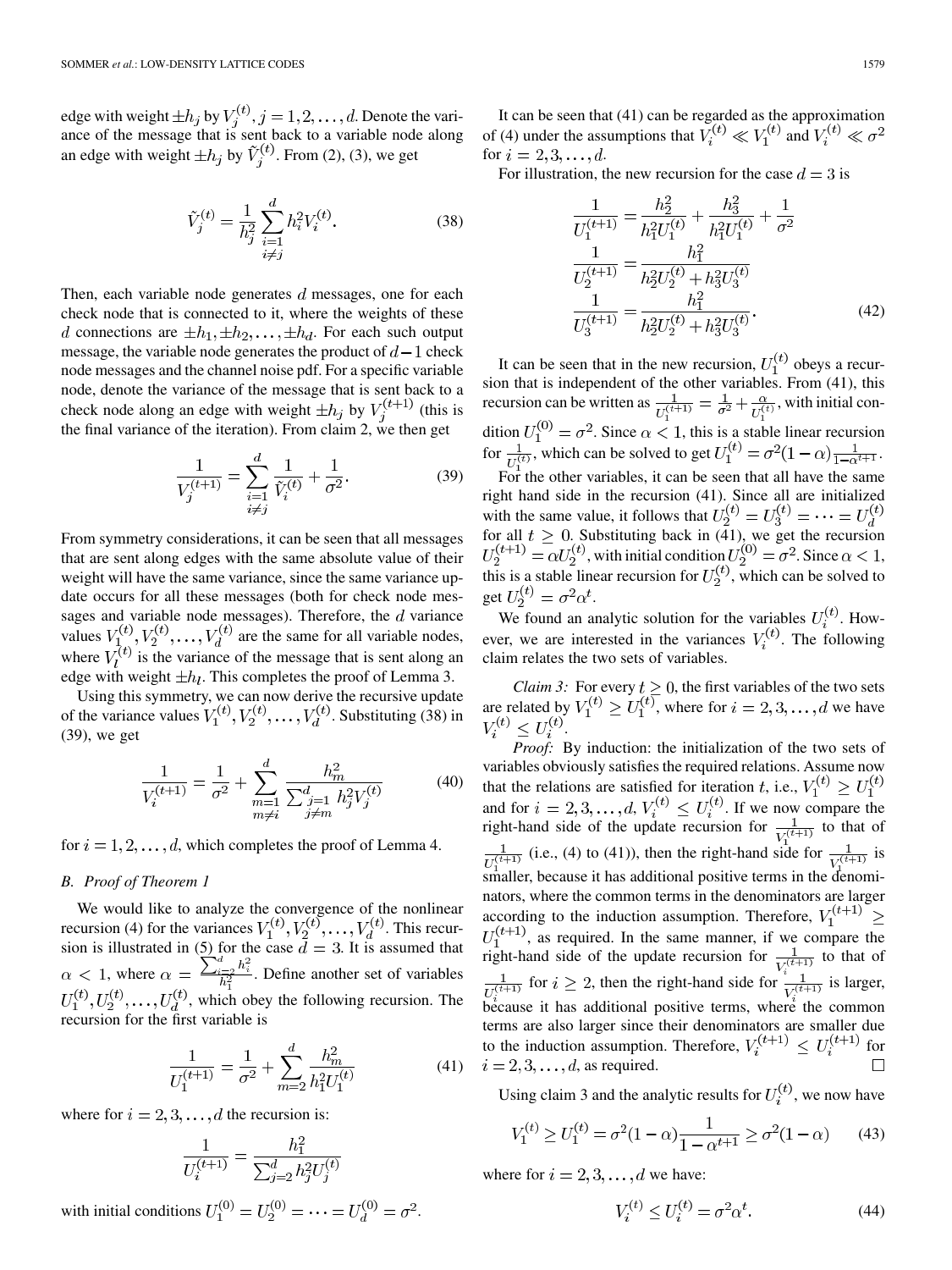We have shown that the first variance is lower bounded by a positive nonzero constant where the other variances are upper bounded by a term that decays exponentially to zero. Therefore, for large t we have  $V_i^{(t)} \ll V_1^{(t)}$  and  $V_i^{(t)} \ll \sigma^2$  for  $i =$  $2, 3, \ldots, d$ . It then follows that for large t the variances approximately obey the recursion (41), which was built from the actual variance recursion (4) under these assumptions. Therefore, for  $i = 2, 3, \ldots, d$  the variances are not only upper bounded by an exponentially decaying term, but actually approach such a term, where the first variance actually approaches the constant  $\sigma^2(1-\alpha)$  in an exponential rate. This completes the proof of Theorem 1.

Note that the above analysis only applies if  $\alpha < 1$ . To illustrate the behavior for  $\alpha \geq 1$ , consider the simple case of . From (4), (5) it can be seen that for this case, if  $V_i^{(0)}$  is independent of i, then  $V_i^{(i)}$  is independent of for every  $t > 0$ , since all the elements will follow the same recursive equations. Substituting this result in the first equation, we get the single variable recursion  $\frac{1}{V_s^{(t+1)}} = \frac{1}{V_s^{(t)}} + \frac{1}{\sigma^2}$  with initialization  $V_i^{(0)} = \sigma^2$ . This recursion is easily solved to get or  $V_i^{(l)} = \frac{\sigma^2}{l+1}$ . It can be seen that all the variances converge to zero, but with slow convergence rate of  $o(1/t)$ .

# APPENDIX V

# ASYMPTOTIC BEHAVIOR OF THE MEAN VALUES RECURSION

# *A. Proof of Lemma 5 and Lemma 6 (Mean of Narrow Messages)*

Assume a Latin square LDLC with dimension  $n$  and degree d. We shall now examine the effect of the calculations in the check nodes and variable nodes on the mean values and derive the resulting recursion. Every iteration, each check node generates  $d$  output messages, one for each variable node that connects to it, where the weights of these  $d$  connections are  $\pm h_1, \pm h_2, \ldots, \pm h_d$ . For each such output message, the check node convolves  $d-1$  expanded variable node pdf messages, and then stretches and periodically extends the result. We shall concentrate on the  $nd$  consistent Gaussians that relate to the same integer vector  $b$  (one Gaussian in each message), and analyze them jointly. For convenience, we shall refer to the mean value of the relevant consistent Gaussian as the mean of the message.

Consider now a specific check node. Denote the mean value of the variable node message that arrives at iteration  $t$  along the edge with weight  $\pm h_j$  by  $m_j^{(t)}$ ,  $j = 1, 2, ..., d$ . Denote the mean value of the message that is sent back to a variable node along an edge with weight  $\pm h_j$  by  $\tilde{m}_i^{(t)}$ . From (2), (3) and claim 1, we get

$$
\tilde{m}_{j}^{(t)} = \frac{1}{h_{j}} \left( b_{k} - \sum_{\substack{i=1 \\ i \neq j}}^{d} h_{i} m_{i}^{(t)} \right)
$$
(45)

where  $b_k$  is the appropriate element of  $\underline{b}$  that is related to this specific check equation, which is the only relevant index in the infinite sum of the periodic extension step (3). Note that the check node operation is equivalent to extracting the value of  $m_j$  from the check equation  $\sum_{i=1}^{d} h_i m_i = b_k$ , assuming all the other  $m_i$  are known. Note also that the coefficients  $h_j$  should have a random sign. To keep notations simple, we assume that  $h_i$  already includes the random sign. Later, when several equations will be combined together, we should take it into account.

Then, each variable node generates  $d$  messages, one for each check node that is connected to it, where the weights of these d connections are  $\pm h_1, \pm h_2, \ldots, \pm h_d$ . For each such output message, the variable node generates the product of  $d-1$  check node messages and the channel noise pdf. For a specific variable node, denote the mean value of the message that arrives from a check node along an edge with weight  $\pm h_j$  by  $\tilde{m}_i^{(t)}$ , and the appropriate variance by  $\tilde{V}_i^{(t)}$ . The mean value of the message that is sent back to a check node along an edge with weight  $\pm h_i$ is  $m_i^{(t+1)}$ , the final mean value of the iteration. From claim 2, we then get

$$
m_j^{(t+1)} = \frac{y_k/\sigma^2 + \sum_{\substack{i=1 \ i \neq j}}^d \tilde{m}_i^{(t)} / \tilde{V}_i^{(t)}}{1/\sigma^2 + \sum_{\substack{i=1 \ i \neq j}}^d 1/\tilde{V}_i^{(t)}}
$$
(46)

where  $y_k$  is the channel observation for the variable node and  $\sigma^2$ is the noise variance. Note that  $\tilde{m}_i^{(t)}$ ,  $i = 1, 2, ..., d$  in (46) are the mean values of check node messages that arrive to the same variable node from different check nodes, where in (45) they define the mean values of check node messages that leave the same check node. However, it is beneficial to keep the notations simple, and we shall take special care when (46) and (45) are combined.

It can be seen that the convergence of the mean values is coupled to the convergence of the variances (unlike the recursion of the variances which was autonomous). However, as the iterations go on, this coupling disappears. To see that, recall from Theorem 1 that for each check node, the variance of the variable node message that comes along an edge with weight  $\pm h_1$ approaches a finite value, where the variance of all the other messages approaches zero exponentially. According to (38), the variance of the check node message is a weighted sum of the variances of the incoming variable node messages. Therefore, the variance of the check node message that goes along an edge with weight  $\pm h_1$  will approach zero, since the weighted sum involves only zero-approaching variances. All the other messages will have finite variance, since the weighted sum involves the nonzero-approaching variance. To summarize, each variable node sends (and each check node receives)  $d-1$  "narrow" messages and a single "wide" message. Each check node sends (and each variable node receives)  $d-1$  "wide" messages and a single "narrow" message, where the narrow message is sent along the edge from which the wide message was received (the edge with weight  $\pm h_1$ ).

We shall now concentrate on the case where the variable node generates a narrow message. Then, the sum in the numerator of (46) has a single term for which  $V_i^{(t)} \rightarrow 0$ , which corresponds to  $i = 1$ . The same is true for the sum in the denominator. Therefore, for large  $t$ , all the other terms will become negligible and we get

Î

$$
n_j^{(t+1)} \approx \tilde{m}_1^{(t)} \tag{47}
$$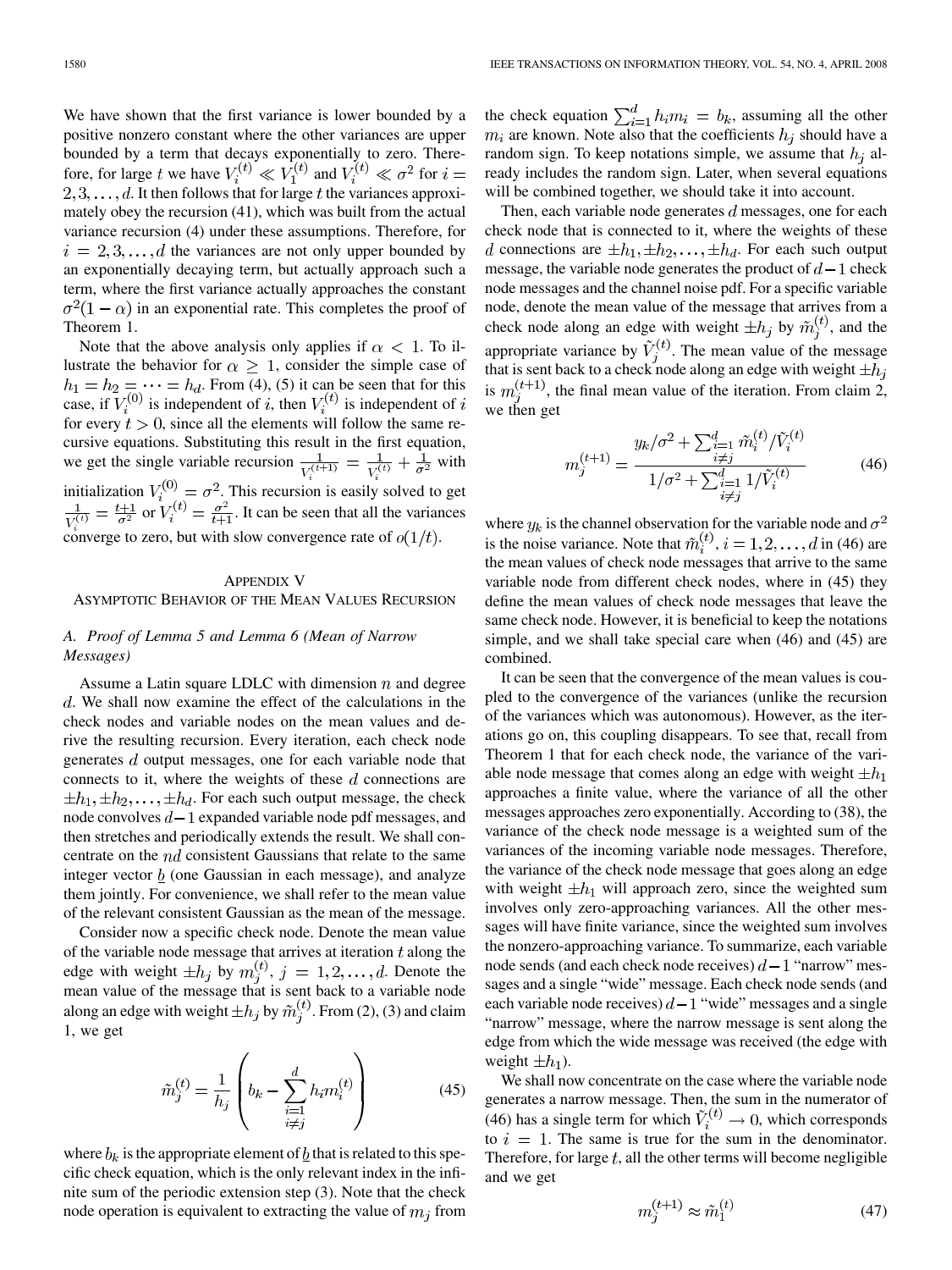where  $\tilde{m}_1^{(t)}$  is the mean of the message that comes from the edge with weight  $h_1$ , i.e., the narrow check node message. As discussed above,  $d-1$  of the d variable node messages that leave the same variable node are narrow. From (47) it comes out that for large t, all these  $d-1$  narrow messages will have the same mean value. This completes the proof of Lemma 5.

Now, combining (45) and (47) (where the indices are arranged again, as discussed above), we get

$$
m_{l_1}^{(t+1)} \approx \frac{1}{h_1} \left( b_k - \sum_{i=2}^d h_i m_{l_i}^{(t)} \right) \tag{48}
$$

where  $l_i$ ,  $i = 1, 2, \ldots, d$  are the variable nodes that take place in the check equation for which variable node  $l_1$  appears with coefficient  $\pm h_1$ .  $b_k$  is the element of  $\underline{b}$  that is related to this check equation.  $m_{l_1}^{(t+1)}$  denotes the mean value of the  $d-1$  narrow messages that leave variable node  $l_1$  at iteration  $t+1$ .  $m_l^{(t)}$  is the mean value of the narrow messages that were generated at variable node  $l_i$  at iteration t. Only narrow messages are involved in (48), because the right hand side of (47) is the mean value of the *narrow* check node message that arrived to variable node  $l_1$ , which results from the convolution of  $d-1$  *narrow* variable node messages. Therefore, for large  $t$ , the mean values of the narrow messages are decoupled from the mean values of the wide messages (and also from the variances), and they obey an autonomous recursion.

The mean values of the narrow messages at iteration  $t$  can be arranged in an *n*-element column vector  $m^{(t)}$  (one mean value for each variable node). We would like to show that the mean values converge to the coordinates of the lattice point  $x = Gb$ . Therefore, it is useful to define the error vector  $\underline{e}^{(t)} \triangleq \underline{m}^{(t)} - \underline{x}$ . Since  $H\underline{x} = \underline{b}$ , we can write (using the same notations as (48))

$$
x_{l_1} = \frac{1}{h_1} \left( b_k - \sum_{i=2}^d h_i x_{l_i} \right). \tag{49}
$$

Subtracting (49) from (48), we get

$$
e_{l_1}^{(t+1)} \approx -\frac{1}{h_1} \sum_{i=2}^{d} h_i e_{l_i}^{(t)}.
$$
 (50)

Or, in vector notation

$$
\underline{e}^{(t+1)} \approx -\tilde{H} \cdot \underline{e}^{(t)} \tag{51}
$$

where  $\hat{H}$  is derived from  $H$  by permuting the rows such that the  $\pm h_1$  elements will be placed on the diagonal, dividing each row by the appropriate diagonal element  $(h_1 \text{ or } -h_1)$ , and then nullifying the diagonal. Note that in order to simplify the notations, we embedded the sign of  $\pm h_j$  in  $h_j$  and did not write it implicitly. However, the definition of  $H$  solves this ambiguity. This completes the proof of Lemma 6.

# *B. Proof of Lemma 7 (Mean of Wide Messages)*

Recall that each check node receives  $d-1$  narrow messages and a single wide message. The wide message comes along the edge with weight  $\pm h_1$ . Denote the appropriate lattice point by  $x = Gb$ , and assume that the Gaussians of the narrow variable node messages have already converged to impulses at the corresponding lattice point coordinates (Theorem 2). We can then substitute in (45)  $m_i^{(t)} = x_i$  for  $i \ge 2$ . The mean value of the (wide) message that is returned along the edge with weight  $\pm h_i$  $(i \neq 1)$  is

$$
\tilde{m}_{j}^{(t)} = \frac{1}{h_{j}} \left( b_{k} - \sum_{\substack{i=2 \\ i \neq j}}^{d} h_{i} x_{i} - h_{1} m_{1}^{(t)} \right) \n= \frac{1}{h_{j}} \left( h_{1} x_{1} + h_{j} x_{j} - h_{1} m_{1}^{(t)} \right) = x_{j} + \frac{h_{1}}{h_{j}} \left( x_{1} - m_{1}^{(t)} \right).
$$
\n(52)

As in the previous section, for convenience of notations we embed the sign of  $\pm h_j$  in  $h_j$  itself. The sign ambiguity will be resolved later.

The meaning of (52) is that the returned mean value is the desired lattice coordinate plus an error term that is proportional to the error in the incoming wide message. From (38), assuming that the variance of the incoming wide message has already converged to its steady-state value  $\sigma^2(1-\alpha)$  and the variance of the incoming narrow messages has already converged to zero, the variance of this check node message will be

$$
\tilde{V}_j^{(t)} = \frac{h_1^2}{h_j^2} \sigma^2 (1 - \alpha)
$$
\n(53)

where  $\alpha = \frac{\sum_{i=2}^{d} h_i^2}{h_1^2}$ . Now, each variable node receives  $d-1$ wide messages and a single narrow message. The mean values of the wide messages are according to (52) and the variances are according to (53). The single wide message that this variable node generates results from the  $d-1$  input wide messages and it is sent along the edge with weight  $\pm h_1$ . From (46), the wide mean value generated at variable node  $k$  will then be

$$
m_k^{(t+1)} = \frac{y_k/\sigma^2 + \sum_{j=2}^d \left(x_k + \frac{h_1}{h_j}(x_{p(k,j)} - m_{p(k,j)}^{(t)})\right) \frac{h_j^2}{h_1^2 \sigma^2 (1-\alpha)}}{1/\sigma^2 + \sum_{j=2}^d \frac{h_j^2}{h_1^2 \sigma^2 (1-\alpha)}}.
$$
\n(54)

Note that the  $x_1$  and  $m_1$  terms of (52) were replaced by  $x_{p(k, j)}$ and  $m_{p(k, i)}$ , respectively, since for convenience of notations we denoted by  $m_1$  the mean of the message that came to a check node along the edge with weight  $\pm h_1$ . For substitution in (46) we need to know the exact variable node index that this edge came from. Therefore,  $p(k, j)$  denotes the index of the variable node that takes place with coefficient  $\pm h_1$  in the check equation where  $x_k$  takes place with coefficient  $\pm h_i$ .

Rearranging terms, we then get

$$
m_k^{(t+1)} = \frac{y_k(1-\alpha) + x_k \cdot \alpha + \sum_{j=2}^d \frac{h_j}{h_1} \left( x_{p(k,j)} - m_{p(k,j)}^{(t)} \right)}{(1-\alpha) + \alpha}
$$

$$
= y_k + \alpha (x_k - y_k) + \frac{1}{h_1} \sum_{j=2}^d h_j(x_{p(k,j)} - m_{p(k,j)}^{(t)}). \quad (55)
$$

Denote now the wide message mean value error by  $e_k^{(t)} \triangleq m_k^{(t)} - x_k$  (where  $\underline{x} = G\underline{b}$  is the lattice point that corresponds to  $\underline{b}$ ). Denote by q the difference vector between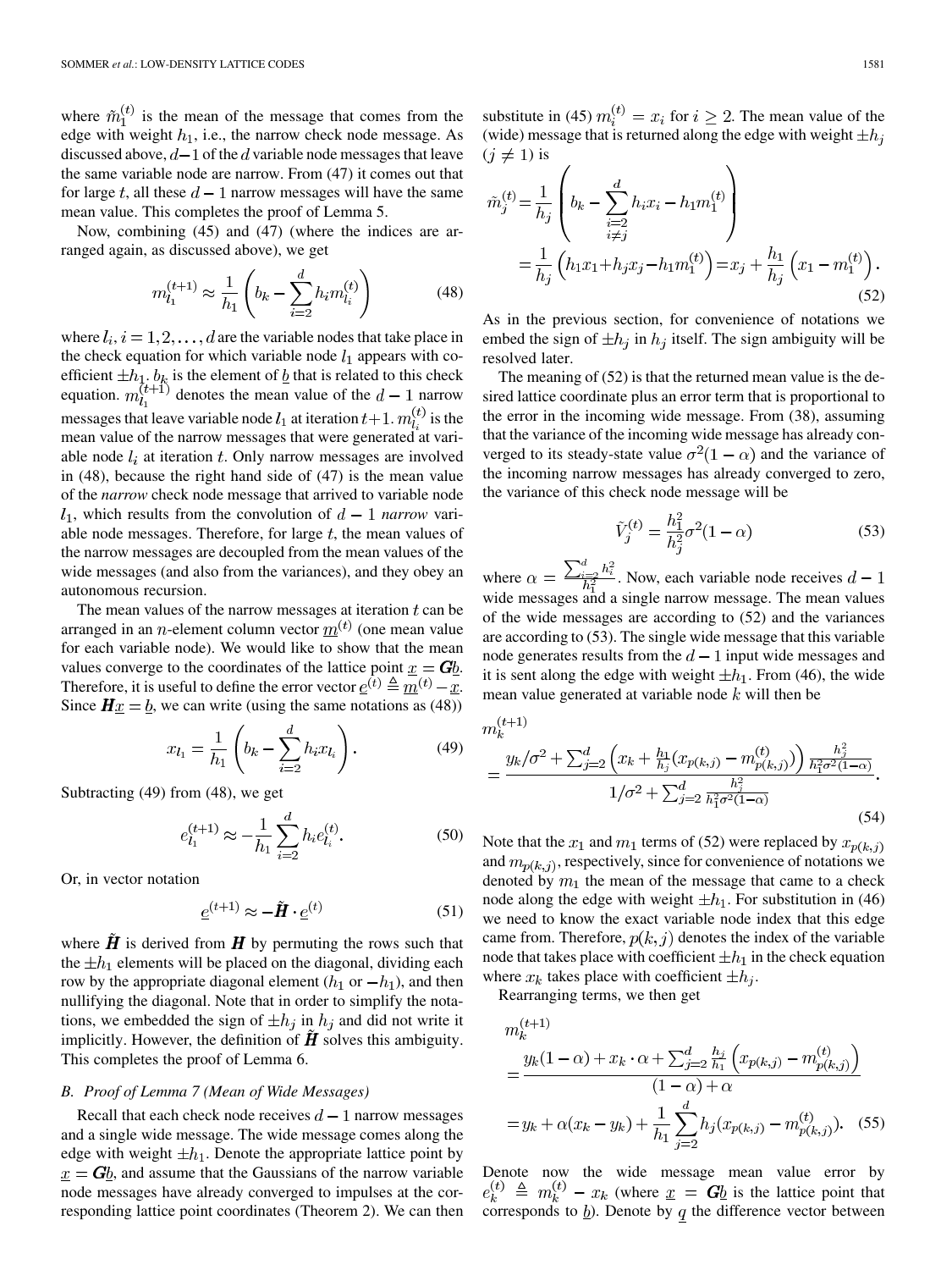$\underline{x}$  and the noisy observation  $\underline{y}$ , i.e.,  $\underline{q} \triangleq \underline{y} - \underline{x}$ . Note that if  $\underline{b}$ corresponds to the correct lattice point that was transmitted,  $q$ equals the channel noise vector  $\underline{w}$ . Subtracting  $x_k$  from both sides of (55), we finally get

$$
e_k^{(t+1)} = q_k(1-\alpha) - \frac{1}{h_1} \sum_{j=2}^d h_j e_{p(k,j)}^{(t)}.
$$
 (56)

If we now arrange all the errors in a single column vector  $e$ , we can write

$$
\underline{e}^{(t+1)} = -\bm{F} \cdot \underline{e}^{(t)} + (1 - \alpha)\underline{q} \tag{57}
$$

where  $\mathbf{F}$  is an  $n \times n$  matrix defined by

$$
F_{k,l} = \begin{cases} \frac{H_{r,k}}{H_{r,l}}, & \text{if } k \neq l \text{ and there exist a row } r \text{ of } H \\ & \text{for which } |H_{r,l}| = h_1 \text{ and } H_{r,k} \neq 0 \\ 0, & \text{otherwise} \end{cases}
$$
(58)

 $\mathbf{F}$  is well defined, since for a given l there can be at most a single row of H for which  $|H_{r,l}| = h_1$  (note that  $\alpha < 1$  implies that  $h_1$  is different from all the other elements of the generating sequence).

As discussed above, we embedded the sign in  $h_i$  for convenience of notations, but when several equations are combined the correct signs should be used. It can be seen that using the notations of (57) resolves the correct signs of the  $h_i$  elements. This completes the proof of Lemma 7.

An alternative way to construct  $\boldsymbol{F}$  from  $\boldsymbol{H}$  is as follows. To construct the kth row of  $\vec{F}$ , denote by  $r_i$ ,  $i = 1, 2, \ldots, d$ , the index of the element in the kth column of  $H$  with value  $h_i$  (i.e.,  $|H_{r_i,k}| = h_i$ ). Denote by  $l_i, i = 1, 2, \ldots, d$ , the index of the element in the  $r_i$ th row of **H** with value  $h_1$  (i.e.,  $|H_{r_i, l_i}| = h_1$ ). The kth row of  $\bm{F}$  will be all zeros except for the  $d-1$  elements ,  $i = 2, 3, ..., d$ , where  $F_{k,l_i} = \frac{H_{r_i,k}}{H_{r_i,l_i}}$ .

#### APPENDIX VI

ASYMPTOTIC BEHAVIOR OF THE AMPLITUDES RECURSION

# *A. Proof of Lemma 9*

From (10),  $a_i^{(t)}$  is clearly nonnegative. From Sections IV-B, IV-C (and the appropriate appendices) it comes out that for consistent Gaussians, the mean values and variances of the messages have a finite bounded value and converge to a finite steadystate value. The excitation term  $a_i^{(t)}$  depends on these mean values and variances according to (10), so it is also finite and bounded, and it converges to a steady-state value, where caution should be taken for the case of a zero approaching variance. Note that at most a single variance in (10) may approach zero (as explained in Section IV-B, a single narrow check node message is used for the generation of narrow variable node messages, and only wide check node messages are used for the generation of wide variable node messages). The zero approaching variance corresponds to the message that arrives along an edge with weight  $\pm h_1$ , so assume that  $\tilde{V}_{k,1}^{(t)}$  approaches zero and all other variances approach a nonzero value. Then,  $\hat{V}_{k,i}^{(t)}$  also approaches zero and we have to show that the term  $\frac{\hat{V}_{k,i}^{(i)}}{\hat{V}^{(t)}}$ , which is a quotient of zero approaching terms, approaches a finite value. Substituting for  $\hat{V}_{k,i}^{(t)}$ , we get

$$
\lim_{\tilde{V}_{k,1}^{(t)} \to 0} \frac{\hat{V}_{k,i}^{(t)}}{\tilde{V}_{k,1}^{(t)}} = \lim_{\tilde{V}_{k,1}^{(t)} \to 0} \frac{1}{\tilde{V}_{k,1}^{(t)}} \left( \frac{1}{\sigma^2} + \sum_{\substack{j=1 \ j \neq i}}^d \frac{1}{\tilde{V}_{k,j}^{(t)}} \right)^{-1}
$$
\n
$$
= \lim_{\tilde{V}_{k,1}^{(t)} \to 0} \left( \frac{\tilde{V}_{k,1}^{(t)}}{\sigma^2} + 1 + \sum_{\substack{j=2 \ j \neq i}}^d \frac{\tilde{V}_{k,1}^{(t)}}{\tilde{V}_{k,j}^{(t)}} \right)^{-1} = 1. \quad (59)
$$

Therefore,  $a_i^{(t)}$  converges to a finite steady-state value, and has a finite value for every  $i$  and  $t$ . This completes the first part of the proof.

We would now like to show that  $\lim_{t\to\infty}\sum_{i=1}^{na} a_i^{(t)}$  can be expressed in the form  $\frac{1}{2a^2}(\mathbf{G}b - y)^T \mathbf{W}(\mathbf{G}b - y)$ . Every variable node sends  $d-1$  narrow messages and a single wide message. We shall start by calculating  $a_i^{(\tilde{t})}$  that corresponds to a narrow message. For this case,  $d-1$  check node messages take place in the sums of (10), from which a single message is narrow and are wide. The narrow message arrives along the edge with weight  $\pm h_1$ , and has variance  $V_{k,1}^{(t)} \rightarrow 0$ . Substituting in (10), and using (59), we get

$$
a_{(k-1)d+i}^{(t)} \to \frac{1}{2} \left( \sum_{\substack{j=2 \ j \neq i}}^d \frac{\left( \tilde{m}_{k,1}^{(t)} - \tilde{m}_{k,j}^{(t)} \right)^2}{\tilde{V}_{k,j}^{(t)}} + \frac{\left( \tilde{m}_{k,1}^{(t)} - y_k \right)^2}{\sigma^2} \right). \tag{60}
$$

Denote  $x = Gb$ . The mean values of the narrow check node messages converge to the appropriate lattice point coordinates, i.e.,  $\tilde{m}_{k,1}^{(t)} \rightarrow x_k$ . From Theorem 3, the mean value of the wide variable node message that originates from variable node  $k$  converges to  $x_k + e_k$ , where <u>e</u> denotes the vector of error terms. The mean value of a wide check node message that arrives to node k along an edge with weight  $\pm h_i$  can be seen to approach  $\tilde{m}_{k,j}^{(t)} = x_k - \frac{h_1}{h_j} e_{p(k,j)}$ , where  $p(k,j)$  denotes the index of the variable node that takes place with coefficient  $\pm h_1$  in the check equation where  $x_k$  takes place with coefficient  $\pm h_i$ . For convenience of notations, we shall assume that  $h_i$  already includes the sign (this sign ambiguity will be resolved later). The variance of the wide variable node messages converges to  $\sigma^2(1-\alpha)$ , so the variance of the wide check node message that arrives to node k along an edge with weight  $\pm h_j$  can be seen to approach  $\tilde{V}_{k,j}^{(t)} \rightarrow \frac{h_1^2}{h_2^2} \sigma^2 (1-\alpha)$ . Substituting in (60), and denoting  $q = y - \underline{x}$ , we get

$$
a_{(k-1)d+i}^{(t)} \rightarrow \frac{1}{2} \left( \sum_{\substack{j=2 \\ j \neq i}}^d \frac{\left(\frac{h_1}{h_j} e_{p(k,j)}\right)^2}{\frac{h_1^2}{h_j^2} \sigma^2 (1-\alpha)} + \frac{\left(x_k - y_k\right)^2}{\sigma^2} \right)
$$

$$
= \frac{1}{2\sigma^2} \left[ \left(\frac{1}{1-\alpha} \sum_{\substack{j=2 \\ j \neq i}}^d e_{p(k,j)}^2\right) + q_k^2 \right]. \tag{61}
$$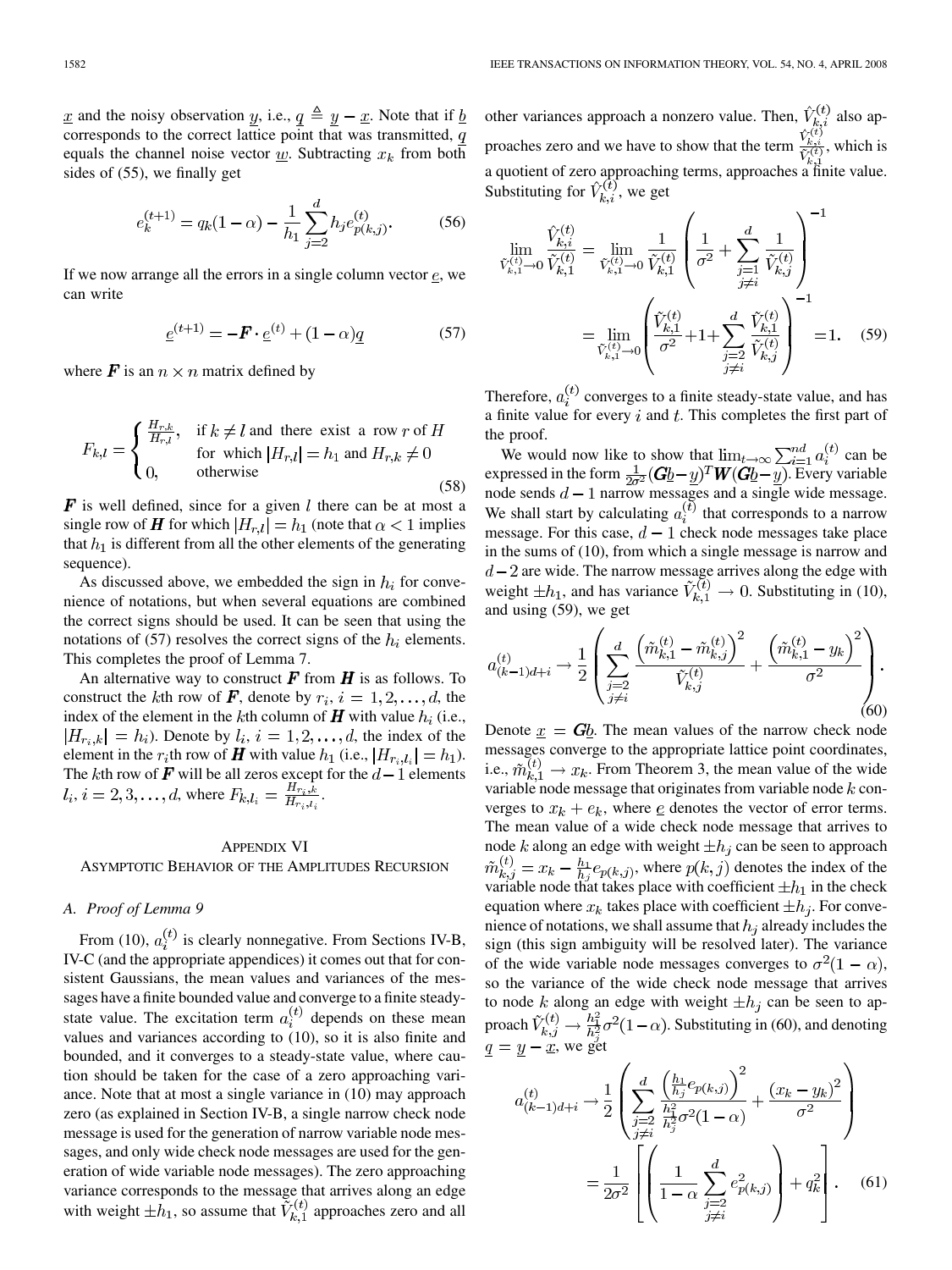Summing over all the narrow messages that leave variable node  $k$ , we get

$$
\sum_{i=2}^{d} a_{(k-1)d+i}^{(t)} \rightarrow \frac{1}{2\sigma^2} \left[ \left( \frac{d-2}{1-\alpha} \sum_{j=2}^{d} e_{p(k,j)}^2 \right) + (d-1)q_k^2 \right].
$$
\n(62)

To complete the calculation of the contribution of node  $k$  to the excitation term, we still have to calculate  $a_i^{(t)}$  that corresponds to a wide message. Substituting  $\tilde{m}_{k,i}^{(t)} \to x_k - \frac{h_1}{h_1} e_{p(k,i)},$ ,  $V_{k,1}^{(t)} \rightarrow \sigma^2(1-\alpha)$  in (10), we get

$$
a_{(k-1)d+1}^{(t)} \rightarrow \frac{1}{2} \sum_{l=2}^{d} \sum_{j=l+1}^{d} \frac{\left(\frac{h_1}{h_l} e_{p(k,l)} - \frac{h_1}{h_j} e_{p(k,j)}\right)^2}{\frac{h_1^2}{h_l^2} \cdot \frac{h_1^2}{h_j^2} \sigma^2 (1-\alpha)} + \frac{1}{2} \sum_{l=2}^{d} \frac{\left(x_k - \frac{h_1}{h_l} e_{p(k,l)} - y_k\right)^2}{\frac{h_1^2}{h_l^2} \sigma^2}.
$$
 (63)

Starting with the first term, we have

$$
\sum_{l=2}^{d} \sum_{j=l+1}^{d} \frac{\left(\frac{h_1}{h_l} e_{p(k,l)} - \frac{h_1}{h_j} e_{p(k,j)}\right)^2}{\frac{h_1^2}{h_l^2} \cdot \frac{h_1^2}{h_j^2}}\n\n= \frac{1}{2} \sum_{l=2}^{d} \sum_{j=2}^{d} \left(\frac{h_j}{h_1} e_{p(k,l)} - \frac{h_l}{h_1} e_{p(k,j)}\right)^2\n\n= \frac{1}{2} \sum_{l=2}^{d} \sum_{j=2}^{d} \left(\frac{h_j^2}{h_1^2} e_{p(k,l)}^2 + \frac{h_l^2}{h_1^2} e_{p(k,j)}^2 - 2\frac{h_j}{h_1} \frac{h_l}{h_1} e_{p(k,l)} e_{p(k,j)}\right)\n\n= \alpha \sum_{j=2}^{d} e_{p(k,j)}^2 - \left(\sum_{j=2}^{d} \frac{h_j}{h_1} e_{p(k,j)}\right)^2\n\n= \alpha \sum_{j=2}^{d} e_{p(k,j)}^2 - (\mathbf{F} \cdot \underline{e})_k^2
$$
\n(64)

where **F** is defined in Theorem 3 and  $(F \cdot \underline{e})_k$  denotes the kth element of the vector  $(F \cdot \underline{e})$ . Note that using  $F$  solves the sign ambiguity that results from embedding the sign of  $\pm h_j$  in  $h_j$ for convenience of notations, as discussed above. Turning now to the second term of (63)

$$
\sum_{l=2}^{d} \frac{\left(x_k - \frac{h_1}{h_l} e_{p(k,l)} - y_k\right)^2}{\frac{h_1^2}{h_l^2}} \\
= \sum_{l=2}^{d} \left(e_{p(k,l)}^2 + \frac{h_l^2}{h_1^2} q_k^2 + 2q_k e_{p(k,l)} \frac{h_l}{h_1}\right) \\
= \left(\sum_{l=2}^{d} e_{p(k,l)}^2\right) + \alpha q_k^2 + 2q_k \left(\mathbf{F} \cdot \underline{e}\right)_k \\
= \left(\sum_{l=2}^{d} e_{p(k,l)}^2\right) + \alpha q_k^2 + 2q_k [(1 - \alpha)q_k - e_k] \\
= \left(\sum_{l=2}^{d} e_{p(k,l)}^2\right) + (2 - \alpha)q_k^2 - 2q_k e_k\n\tag{65}
$$

where we have substituted  $\mathbf{F} \underline{e} \rightarrow (1 - \alpha)q - \underline{e}$ , as comes out from Lemma 7. Again, using  $\vec{F}$  resolves the sign ambiguity of  $h_i$ , as discussed above.

Substituting (64) and (65) back in (63), summing the result with (62), and rearranging terms, the total contribution of variable node  $k$  to the asymptotic excitation sum term is

$$
\sum_{i=1}^{d} a_{(k-1)d+i}^{(t)} \rightarrow \frac{d-1}{2\sigma^2 (1-\alpha)} \sum_{j=2}^{d} e_{p(k,j)}^2 + \frac{d+1-\alpha}{2\sigma^2} q_k^2 - \frac{1}{2\sigma^2 (1-\alpha)} (\mathbf{F} \underline{e})_k^2 - \frac{1}{\sigma^2} q_k e_k. \tag{66}
$$

Summing over all the variable nodes, the total asymptotic excitation sum term is

$$
\sum_{k=1}^{nd} a_i^{(t)} = \sum_{k=1}^n \sum_{i=1}^d a_{(k-1)d+i}^{(t)} \to \frac{(d-1)^2}{2\sigma^2 (1-\alpha)} ||\underline{e}||^2
$$
  
 
$$
+ \frac{d+1-\alpha}{2\sigma^2} ||\underline{q}||^2 - \frac{1}{2\sigma^2 (1-\alpha)} ||\underline{F} \underline{e}||^2 - \frac{1}{\sigma^2} \underline{q}^T \underline{e}. \quad (67)
$$

Substituting  $\underline{e} = (1-\alpha)(I + F)^{-1}q$  (see Theorem 3), we finally get

$$
\sum_{i=1}^{nd} a_i^{(t)} \rightarrow \frac{1}{2\sigma^2} \underline{q}^T \underline{W} \underline{q}
$$
 (68)

where

$$
\mathbf{W} \triangleq (1 - \alpha)(\mathbf{I} + \mathbf{F})^{-1^T} ((d - 1)^2 \mathbf{I} - \mathbf{F}^T \mathbf{F}) (\mathbf{I} + \mathbf{F})^{-1}
$$
  
+(d+1- $\alpha$ ) $\mathbf{I} - 2(1 - \alpha)(\mathbf{I} + \mathbf{F})^{-1}$ . (69)

From (10) it can be seen that  $\sum_{i=1}^{na} a_i^{(i)}$  is positive for every nonzero  $q$ . Therefore,  $\boldsymbol{W}$  is positive definite. This completes the second part of the proof.

Since  $a_i^{(t)}$  is finite and bounded, there exists  $m_a$  such that for all  $1 \leq i \leq nd$  and  $t > 0$ . We then have

$$
\sum_{j=0}^{\infty}\frac{\sum_{i=1}^{nd}a_{i}^{(j)}}{(d-1)^{2j+2}}\leq \sum_{j=0}^{\infty}\frac{nd\cdot m_{a}}{(d-1)^{2j+2}}=\frac{n\cdot m_{a}}{(d-2)}.
$$

Therefore, for  $d > 2$  the infinite sum will have a finite steadystate value. This completes the proof of Lemma 9.

#### APPENDIX VII

#### GENERATION OF A PARITY CHECK MATRIX FOR LDLC

In the following pseudocode description, the  $i, j$  element of a matrix P is denoted by  $P_{i,j}$  and the kth column of a matrix P is denoted by  $P_{:,k}$ .

# Input: block length  $n$ , degree  $d$ ,

nonzero elements  $\{h_1, h_2, \ldots, h_d\}.$ 

# Output: a Latin square LDLC parity check matrix  $H$ 

with generating sequence  $\{h_1, h_2, \ldots, h_d\}$ .

# Initialization:

choose d random permutations on  $\{1, 2, \ldots, n\}$ . Arrange the permutations in an  $d \times n$  matrix P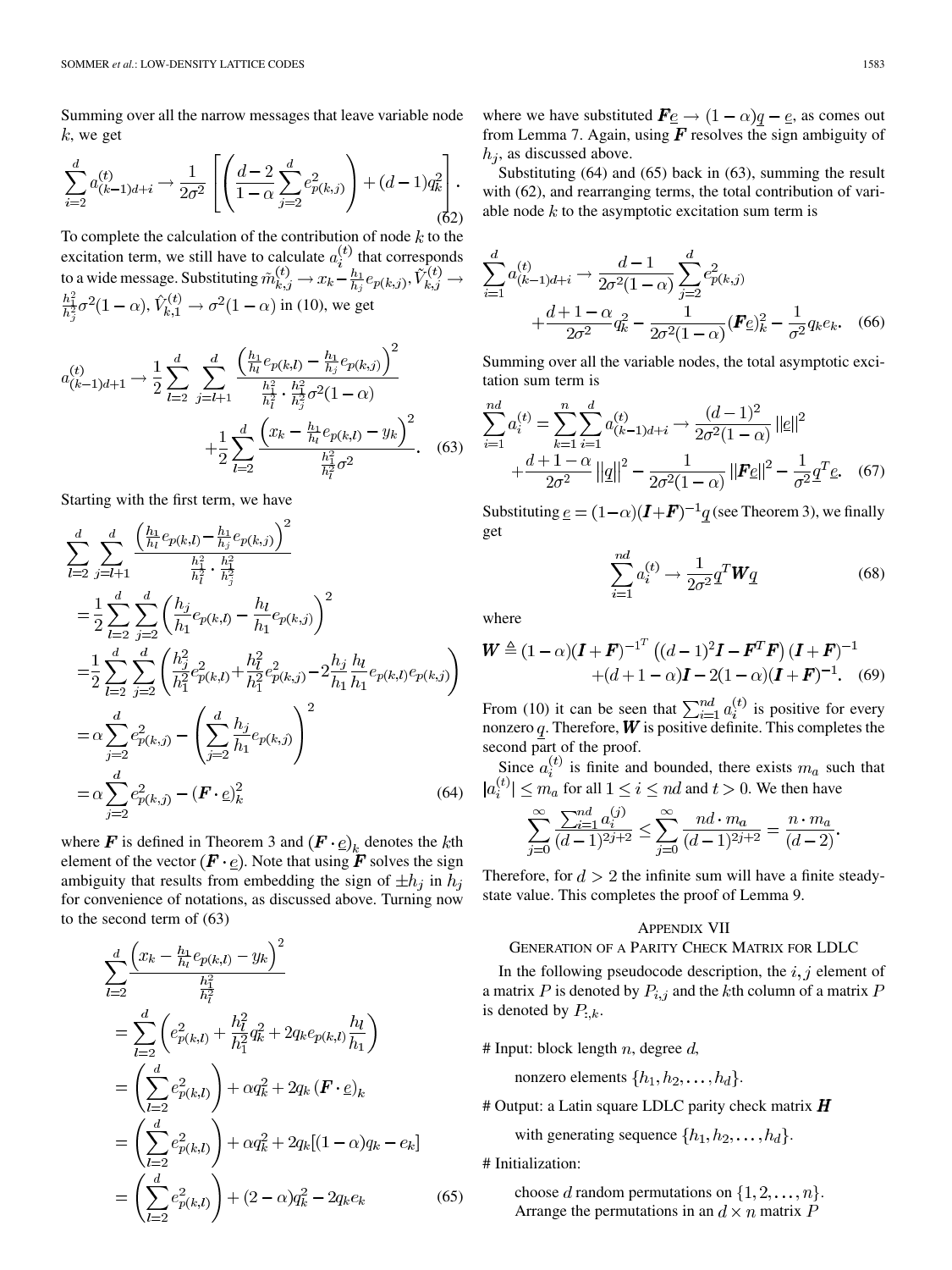such that each row holds a permutation.

 $c = 1$ : # column index

loopless columns = 0; # number of consecutive # columns without loops

# loop removal:

```
while loopless_columns \lt nchanged\_permutation = 0;if exists i \neq j such that P_{i,c} = P_{j,c}# a 2-loop was found at column cchanged_permutation = i;
    else
       # if there is no 2-loop, look for a 4-loop
       if exists c_0 \neq c such that P_{:,c} and P_{:,c_0} have
         two or more common elements
         # a 4-loop was found at column c
         changed permutation = line of P for which
         the first common element appears in column c;
       end
    end
    if changed permutation \neq 0# a permutation should be modified to
         # remove loop
         choose a random integer 1 \leq i \leq n;
         swap locations c and i in
```
else

 $#$  no loop was found at column  $c$  $loopless \textit{-}columns = loopless \textit{-}columns + 1;$ end # increase column index  $c = c + 1;$ if  $c > n$  $c=1;$ 

permutation *changed\_permutation*;

 $loopless columns = 0;$ 

end

end

# *Finally, build from the permutations* initialize H as an  $n \times n$  zero matrix; for  $i=1:n$ for  $j=1:d$  $H_{P_{j,i},i} = h_j \cdot random\_sign;$ end end

#### APPENDIX VIII

REDUCING THE COMPLEXITY OF THE FFT CALCULATIONS

FFT calculation can be made simpler by using the fact that the convolution is followed by the following steps: the convolution result  $\tilde{p}_i(x)$  is stretched to  $p_i(x) = \tilde{p}_i(-h_i x)$  and then periodically extended to  $Q_i(x) = \sum_{i=-\infty}^{\infty} p_i(x - \frac{i}{b})$  (see (3)). It can be seen that the stretching and periodic extension steps can be exchanged, and the convolution result  $\tilde{p}_i(x)$  can be first periodically extended with period 1 to  $\tilde{Q}_j(x) = \sum_{i=-\infty}^{\infty} \tilde{p}_j(x+i)$ and then stretched to  $Q_i(x) = \tilde{Q}_i(-h_i x)$ . Now, the infinite

sum can be written as a convolution with a sequence of Dirac impulses:

$$
\tilde{Q}_j(x) = \sum_{i=-\infty}^{\infty} \tilde{p}_j(x+i) = \tilde{p}_j(x) * \sum_{i=-\infty}^{\infty} \delta(x+i). \quad (70)
$$

Therefore, the Fourier transform of  $\tilde{Q}_i(x)$  will equal the Fourier transform of  $\tilde{p}_i(x)$  multiplied by the Fourier transform of the impulse sequence, which is itself an impulse sequence. The FFT of  $Q_i(x)$  will therefore have several nonzero values, separated by sequences of zeros. These nonzero values will equal the FFT of  $\tilde{p}_i(x)$  after decimation. To ensure an integer decimation rate, we should choose the pdf resolution  $\Delta$  such that an interval with range 1 (the period of  $Q_i(x)$ ) will contain an integer number of samples, i.e.,  $1/\Delta$  should be an integer. Also, we should choose L (the number of samples in  $Q_i(x)$ ) to correspond to a range which equals an integer, i.e.,  $D = L \cdot \Delta$  should be an integer. Then, we can calculate the (size L) FFT of  $\tilde{p}_i(x)$  and then decimate by D. The result will give  $1/\Delta$  samples which correspond to a single period (with range 1) of  $\ddot{Q}_i(x)$ .

However, instead of calculating an FFT of length  $L$  and immediately decimating, we can directly calculate the decimated FFT. Denote the expanded pdf at the convolution input by  $f_k$ ,  $k = 1, 2, \ldots, L$  (where the expanded pdf is zero padded to length  $L$ ). To generate directly the decimated result, we can first calculate the (size  $D$ ) FFT of each group of  $D$  samples which are generated by decimating  $f_k$  by  $L/D = 1/\Delta$ . Then, the desired decimated result is the FFT (of size  $1/\Delta$ ) of the sequence of first samples of each FFT of size  $D$ . However, the first sample of an FFT is simply the sum of its inputs. Therefore, we should only calculate the sequence (of length  $1/\Delta$ )  $g_i = \sum_{k=0}^{D-1} \tilde{f}_{i+k/\Delta}$ ,  $i = 1, 2, \dots, 1/\Delta$  and then calculate the FFT (of length  $1/\Delta$ ) of the result. This is done for all the expanded pdfs. Then,  $d-1$ such results are multiplied, and an IFFT (of length  $1/\Delta$ ) gives a single period of  $Q_i(x)$ .

With this method, instead of calculating  $d$  FFTs and  $d$  IFFTs of size larger than  $L$ , we calculate  $d$  FFTs and  $d$  IFFTs of size  $L/D = 1/\Delta$ .

In order to generate the final check node message, we should stretch  $\tilde{Q}_j(x)$  to  $Q_j(x) = \tilde{Q}_j(-h_jx)$ . This can be done by interpolating a single period of  $\tilde{Q}_i(x)$  using interpolation methods similar to those that were used in Section VI for expanding the variable node pdfs.

#### ACKNOWLEDGMENT

Support and interesting discussions with Ehud Weinstein are gratefully acknowledged. The authors also like to thank the anonymous reviewers for their thorough review and valuable comments.

#### **REFERENCES**

- [1] C. E. Shannon, "A mathematical theory of communication," *Bell Syst. Tech. J.*, vol. 27, pp. 379, 623–423, 656, Jul.–Oct. 1948.
- [2] P. Elias, "Coding for noisy channels," *IRE Conv. Rec.*, vol. 3, pt. 4, pp. 37–46, Mar. 1955.
- [3] C. E. Shannon, "Probability of error for optimal codes in a Gaussian channel," *Bell Syst. Tech. J.*, vol. 38, pp. 611–656, 1959.
- [4] R. E. Blahut*, Theory and Practice of Error Control Codes*. Reading, MA: Addison-Wesley, 1983.